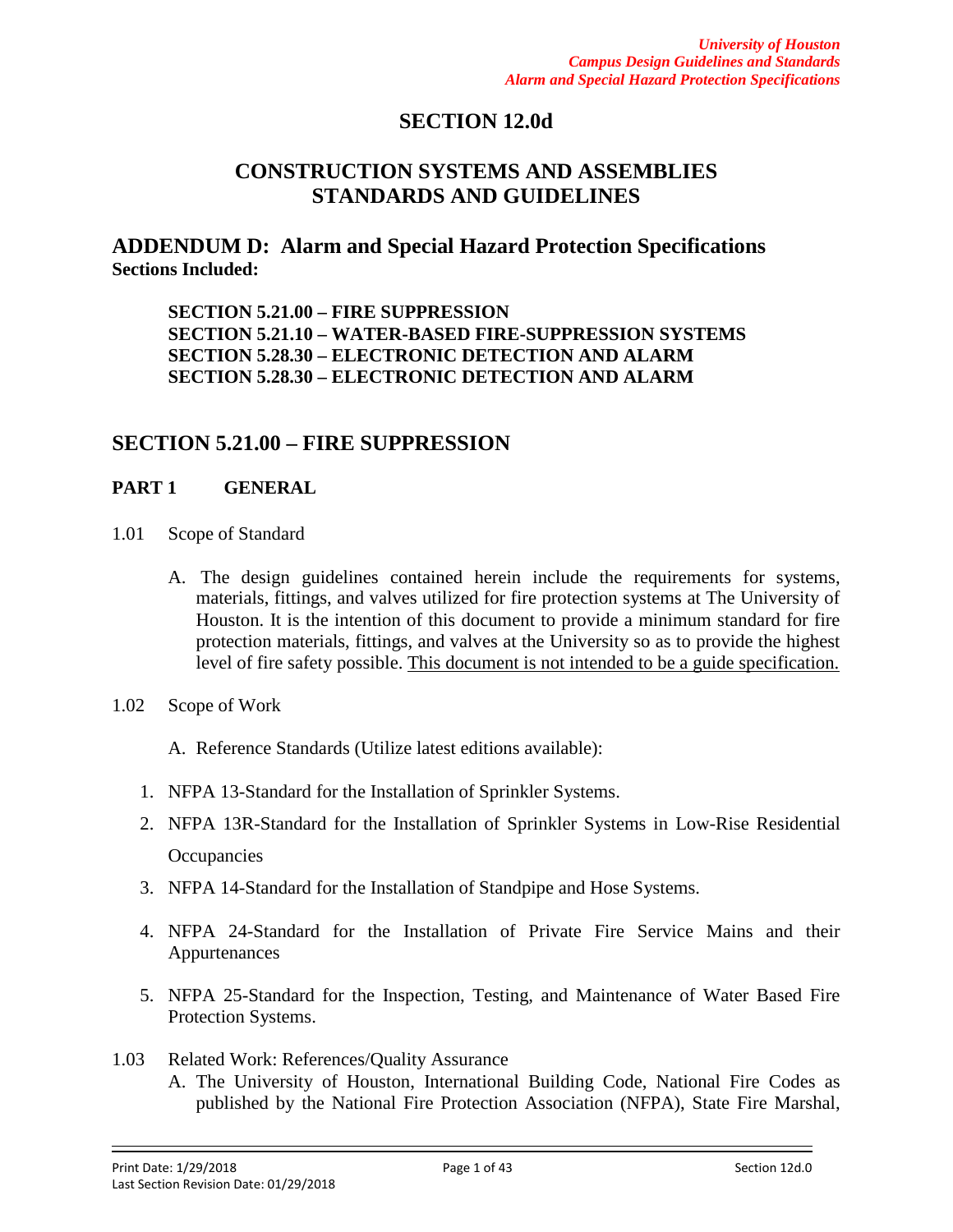and the University of Houston Fire Marshal's requirements contain fire protection criteria and requirements for the installation of all fire suppression systems. The contractor shall conform to the following:

- 1. All materials and performance shall meet the appropriate ANSI, ASME, and ASTM Codes.
- 2. Welding Materials and Procedures shall conform to the ASME Code.
- 3. Only welders certified in accordance with ANSI/ASME Section 9 shall be employed.
- B. Each item of equipment shall be new and listed by Underwriters Laboratories (UL) or approved by FM Global. Each major item of equipment shall bear the manufacturer's name or trademark; serial number, and UL or FM label.
- C. Submittals:
	- 1. The University of Houston Project Manager shall review and distribute all submittals including drawings, calculations, and material data for approval by the University of Houston, the U of H Fire Marshal, the Owner representative, and others as appropriate.
- D. Refer to provisions established in the Project Specifications and in related section of Division 01 – General Requirements. All product data shall be submitted under provisions of Division 01.
- E. Manufacturer's data sheets shall be provided for all materials and equipment for approval before purchase or installation. Data sheets shall describe the type of material, capacities, manufacturer, and part numbers of equipment and give information necessary for verifying equipment approval.

## **PART 2 PRODUCTS**

- 2.01 Pipe
	- A. Aboveground Pipe
		- 1. All wet sprinkler system piping shall be a minimum of schedule 40 black steel with threaded fittings for sizes 2 inches and smaller, and black schedule 40 steel with grooved fittings for sizes larger than 2 inches. All dry and preaction system piping and fittings are required to be externally and internally galvanized.
		- 2. CPVC piping listed for use in fire sprinkler systems may be utilized where installed in accordance with UL listing. CPVC piping may only be installed in residential occupancies and structures up to and including four stories in height when the piping is installed and protected in accordance with the manufacturer's listed requirements. Provide CPVC fittings that listed with the CPVC piping being utilized.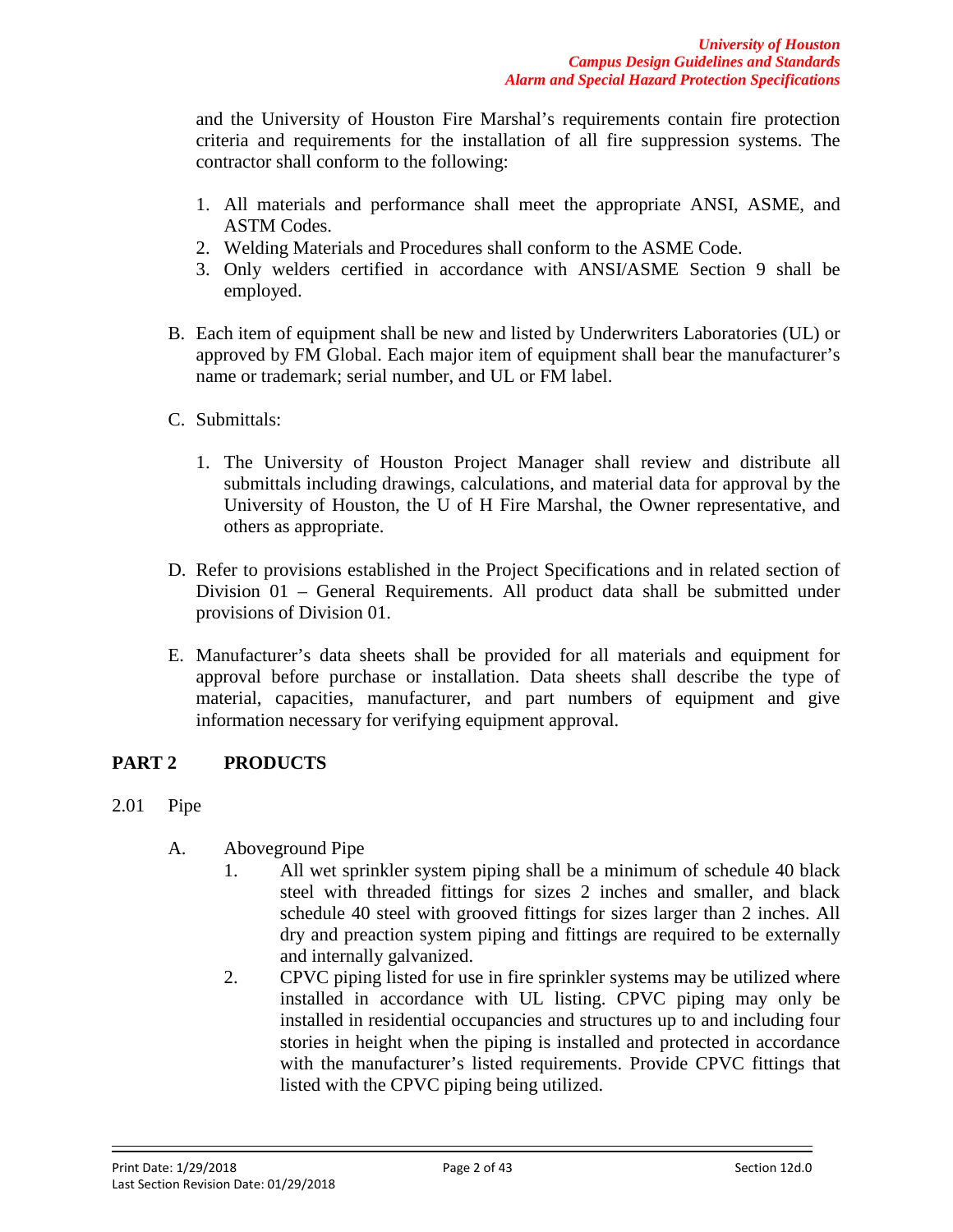- 3. Piping shall be concealed above suspended ceilings where installed, in a craftsman like manner, and shall not interfere in the complete function of other systems such as cable trays, access panels, or pedestrian passageways. Piping in all occupied areas and mechanical area passageways shall not be lower than 7'-6". Specific written approval may be granted for unavoidable projections, but under no circumstances shall overhead piping be installed lower than 6'-8" above the floor. Piping shall not reduce the required width of any means of egress, width of stairs, or clear width of corridor or passageway, to less than 44 inches in width. Installation of all piping shall be in coordination with piping ducts, light fixtures, and any other work that may obstruct sprinklers. The contractor shall coordinate with all trades having materials installed above the ceiling prior to commencement of any work.
- 4. Piping that is retrofit into an existing building with suspended ceilings shall be installed above the existing ceiling, unless exposed piping is approved by the University.
- 5. All exposed sprinkler and standpipe systems located in areas without suspended ceilings is are required to be painted. Prepare galvanized pipe as necessary, such as priming, prior to painting pipe. Coordinate color of pipe with the University. All pipe, whether concealed or exposed, is required to be marked "Fire Sprinkler System" with markers spaced at 10 foot intervals with red (or a contrasting color if pipe is painted red) letters at a minimum of 1 inch in height.
- B. Underground Pipe:
	- 1. Each underground pipe joint or connection shall include a compressiontype joint restraint device (Mega Lug or equal). Any changes in direction of underground piping shall be provided with a thrust block or joint restraint as required per NFPA 13 and NFPA 24. Changes in direction where entering buildings shall be provided with both thrust blocks and joint restraints.
	- 2. Underground pipe shall be installed by a fire sprinkler contractor licensed by the State of Texas or a Texas State licensed plumbing company holding a Registered Managing Employee - General (RME-G) certification from the Texas State Fire Marshal's Office to install underground fire service mains.
	- 3. All underground pipe connection sprinkler and standpipe systems to the campus Fire Water Distribution System (FWDS) shall be rated for the maximum churn, or no flow pressure, of the largest fire pump in the FWDS zone plus the maximum static pressure at the suction side of the FWDS fire pump. Pipe shall be hydrostatically tested for two hours at the highest static pressure rating plus 50 psi, or 200 psi, whichever is greater per NFPA 24.
- 2.02 Mechanical Grooved Couplings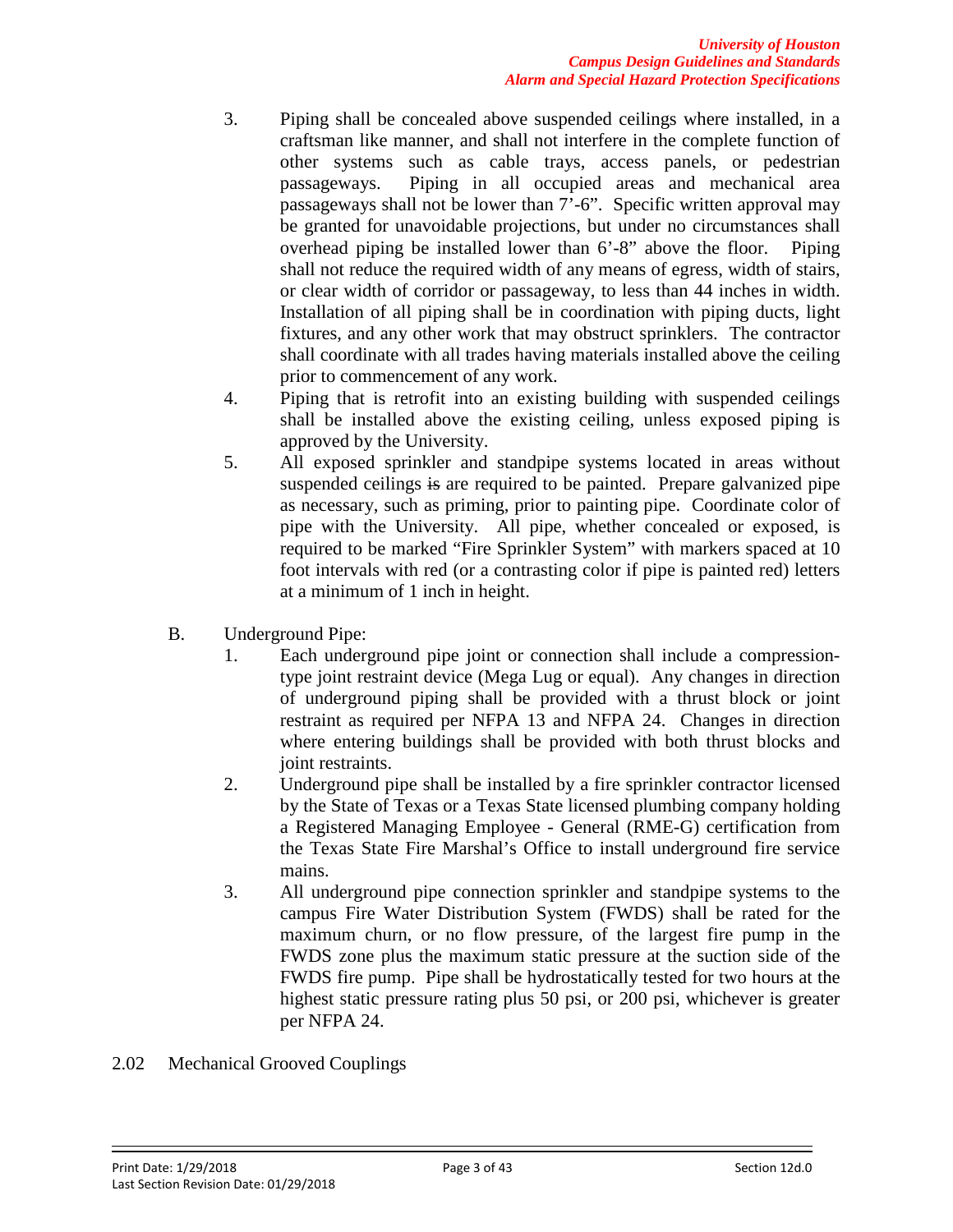- A. When grooved couplings are used, rolled-grooved joints are required with fittings and couplings designed for a working pressure of 300 psi. Malleable iron housing clamps: ASTM A47; UL labeled; engage and lock, designed to permit some angular deflection, contraction, and expansion (Firelock fittings acceptable).
- B. Galvanized couplings are required for galvanized pipe.
- C. "C" shaped composition sealing gasket: ASTM D2000
- D. Steel bolts, nuts, and washers: ASTM A183 heat treated with minimum tensile strength of 110,000 psi.
- 2.03 Valves
	- A. Unless specified otherwise, all valves shall be UL listed or FM approved and be suitable for the maximum anticipated system pressure or a minimum of 175 psi working pressure, whichever is greater.
	- B. All valves in the sprinkler system shall be UL listed Outside Screw & Yoke (O.S.&Y.) type indicating valves. The use of any other type of indicating valve must first be approved by the U of H Fire Marshal.
	- C All O.S.&Y. valves shall have a built in tamper resistant switch for supervision of the open position. The switch shall be contained within a NEMA Type 1, general purpose indoor rated housing. Either unauthorized removal of the switch housing (when the valve is open) of closing the valve, shall cause the switch contacts to change position. The switch shall have four conductors to accommodate connections to Style 4 or Style 6 signaling line circuit devices.
	- D. Where O.S. & Y indicating valves are installed, the following shall apply:
		- 1. Valves 2-1/2 inches and larger shall be iron body with brass seats, discs, and stems. Include tamper switches listed for use with OS&Y valves.
		- 2. Valves 2 inches and smaller shall be brass body, stem, and seat. Include tamper switches listed for use with OS&Y valves.
	- E. Check valves shall comply with the following:
		- 1. Check valves 2-1/2 inches and larger shall be iron body swing check with cast brass hinge, rod and brass faced discs.
		- 2. Check valves 2 inches and smaller shall be UL listed brass body and all brass fitted.
	- F. Ball valves shall be constructed of forged brass with Teflon seats and shall be provided with a vinyl-covered handle.
	- G. Post Indicator Valve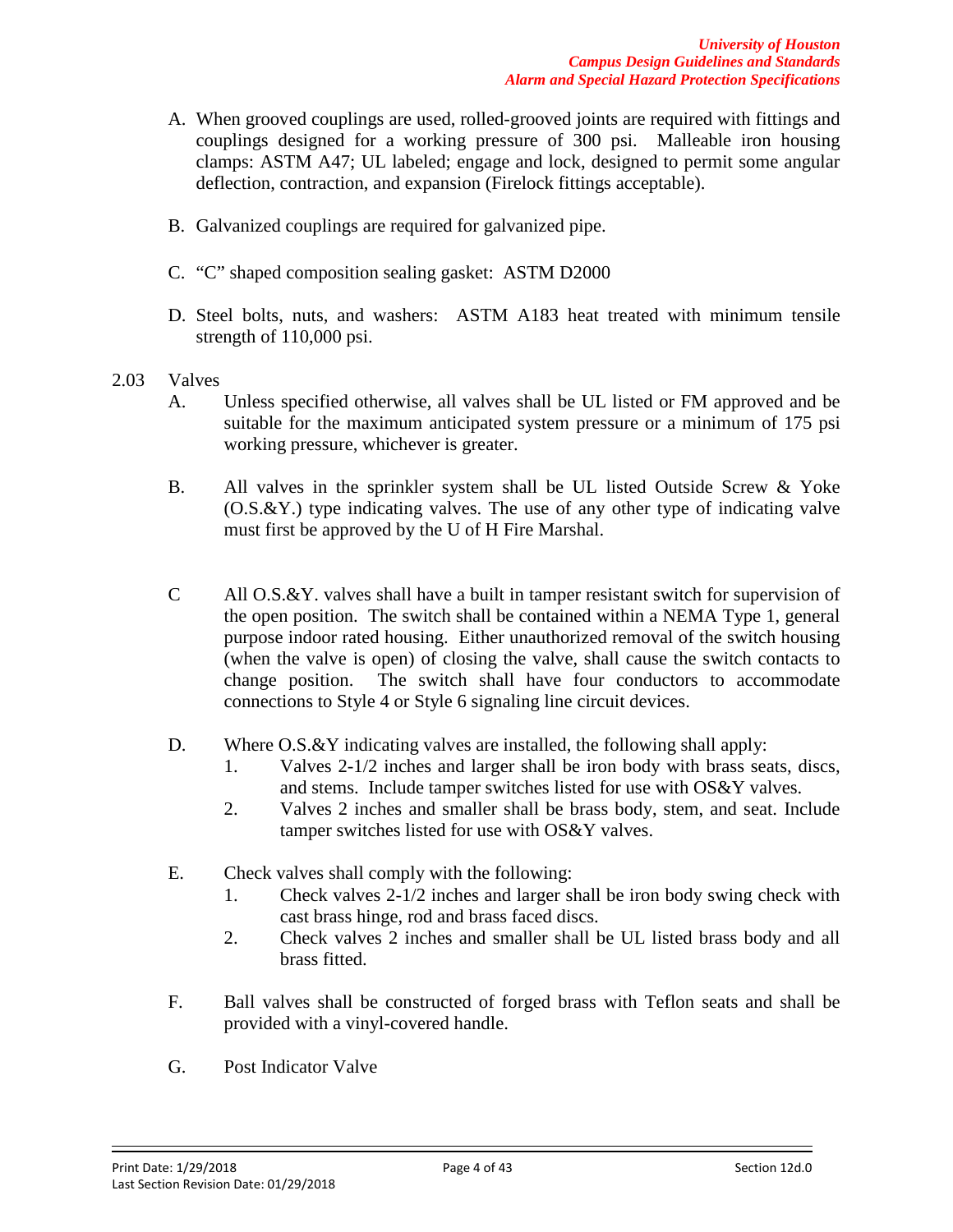- 1. Gate valve on incoming water service shall be operable by a UL listed post indicator valve with tamper switch monitored by the associated building fire alarm panel.
- H. All valves controlling water supply for sprinklers shall be readily accessible for use by emergency and maintenance personnel.
- I. Except for underground water supply valves located in roadway boxes, all valves controlling water supply to sprinklers shall be supervised by the fire alarm system.
- J. A control valve shall be installed at the base of each riser. Locate standpipe isolation control valves within the stair enclosure and exposed for maintenance purposes.
- K. Sprinkler systems shall have a minimum of one floor control valve installed on every floor.
- L. Pressure reducing valve:
	- 1. Sprinkler systems connected to the campus FWDS or new fire pump system are required to be provided with a pressure reducing valve. The pressure reducing valve shall be installed in a location that does not reduce pressures on the building standpipe system, if provided.
- 2.04 Piping Accessories
	- A. All hanger components other than all thread shall be UL listed or FM approved. No sprinkler piping is to be supported from any mechanical or electrical devices and/or equipment (ducts, lights, etc.). Hanger assemblies installed outside, or otherwise exposed to weather, shall be externally galvanized.
	- B. Provide sleeves where pipes penetrate beams, floors, or walls and install prior to construction of walls or pouring of concrete. Install sleeves flush with all surfaces.
	- C. Sleeves for underground pipe shall have mechanical rubber seals and be watertight.
	- D. Floor, wall, and ceiling plates shall be pressed steel or cast iron split plates, chromium plated.
	- E. Pressure gauges shall be UL listed or FM approved for fire service.
- 2.05 Identification Tags
	- A. Identification signs shall be porcelain enameled 18 gauge and shall be affixed securely by brass chain to all valves. The signs shall be red in color.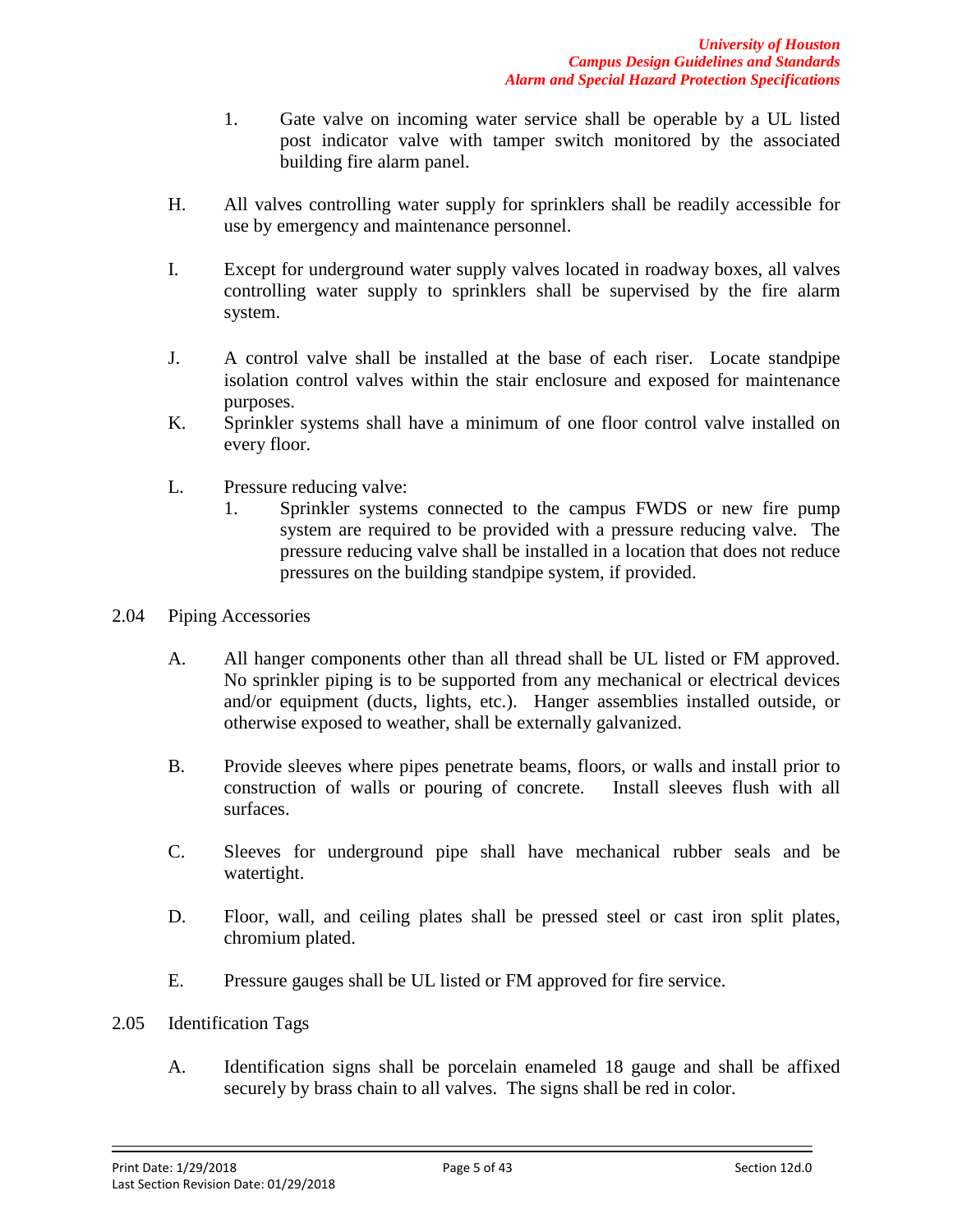- B. Provide an approved laminated valve chart in frame and Plexiglas cover showing location and use of each valve. The chart shall be secured in a visible location acceptable to the University near the system riser.
- C. The main drain sign shall be labeled "MAIN DRAIN". Riser drains shall be labeled "RISER DRAIN" or "DRAIN".
- D. Auxiliary drain signs shall be labeled "AUXILIARY DRAIN".
- E. Inspector's test connection signs shall be labeled "INSPECTOR'S TEST".
- F. All water supply control valves shall have a standard sign identifying the portion of the system controlled, noting that the valve shall be kept open, and leaving a blank space for notification information.
- G. All isolation valves shall be marked on identification tag whether valve is to be "normally open" (NO) or "normally closed" (NC).
- 2.06 Drains and Test Piping
	- A. All portions of the system shall be equipped with drains of the size specified in NFPA 13. Design sprinkler system that will drain to the riser. All drains, including auxiliary drains, shall be piped to the sanitary sewer system or other approved location.
	- B. Every water flow switch shall have an inspector's test connection located downstream and piped to the sanitary sewer system.
- 2.07 Backflow Preventer
	- A. A double check backflow prevention assembly shall be installed prior to any sprinkler or standpipe system connected to the City of Houston water distribution system, including connection of pressure maintenance pumps to the building's domestic water line utilized to fill sprinkler system piping. Backflow preventers are not required for fire sprinkler and standpipe piping connected directly to the campus FWDS.
- 2.08 Fire Sprinkler Standard:
	- A. A remote express drain line is required for all building with floor control assemblies in addition to the main / inspectors test drain. This drain line shall be installed in the remote stairwell from the supply standpipe. The drain line shall be piped to a sanitary sewer or other approved location.

### **PART 3 EXECUTION**

#### 3.01 Guarantee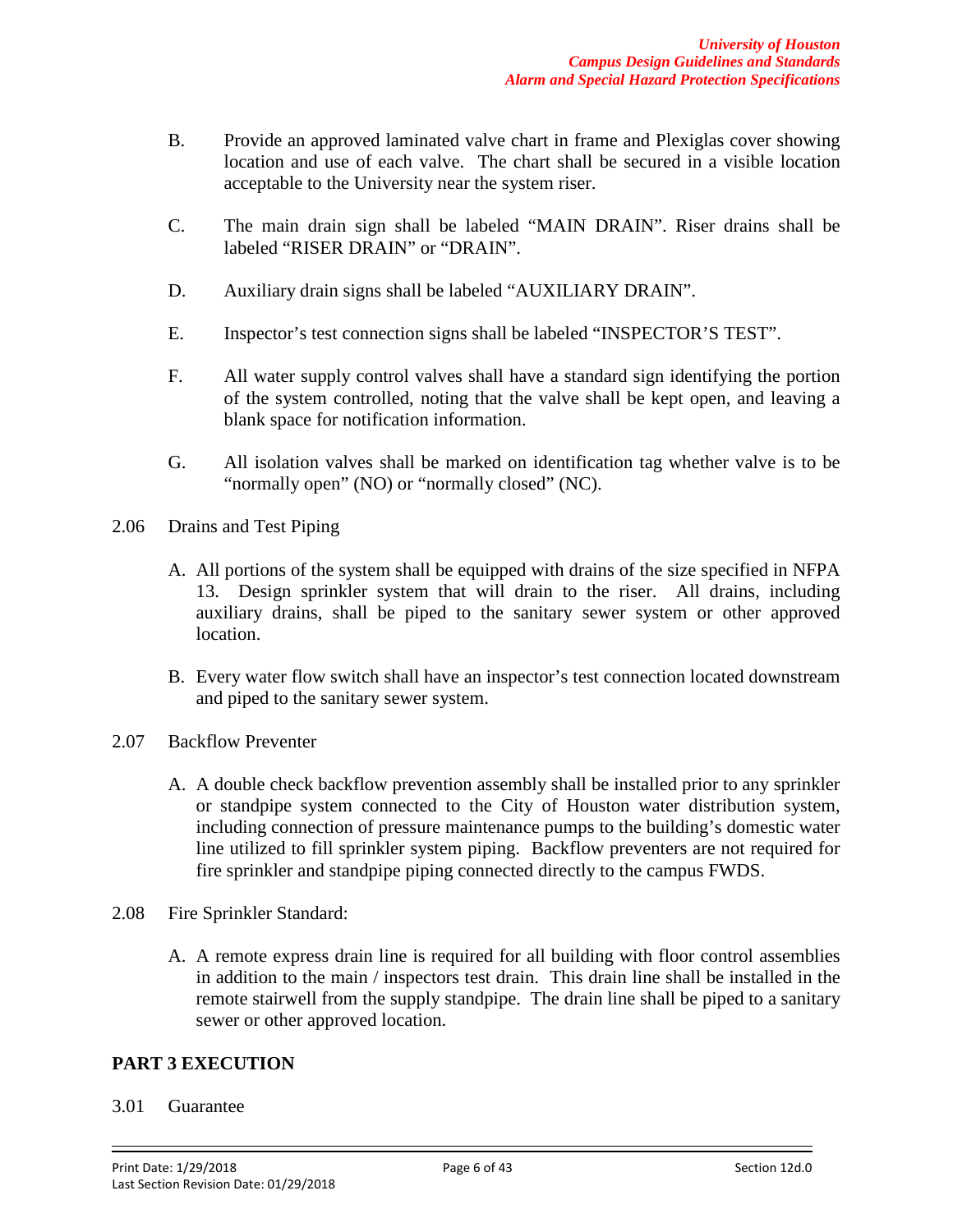- A. The Contractor shall guarantee and service all workmanship and materials to be as represented by him, and shall repair or replace, at no additional cost to the Owner, any part thereof, which may become defective within the period of one (1) year after the date of final acceptance by the Engineer, ordinary wear and tear expected. Contractor shall be responsible for, and pay for, any damages caused by, or resulting from defects in his work.
- 3.02 Qualifications
	- A. System design and installation shall be supervised by a licensed NICET Level III sprinkler system technician or fire protection engineer with not less than five (5) years of experience with sprinkler systems. Accurate As-Built drawings shall be required in the form of three hard copies and two copies on CD in the specified format. The signature of the RME or engineer constitutes an affidavit that the statements, representations, and information presented in the submittal constitute a complete operational system conforming to applicable state laws and recognized good engineering practices. All field installation work shall be continuously supervised by a NICET Level II or III sprinkler system technician.
- 3.03 System Acceptance Testing and Commissioning
	- A. Perform acceptance tests according to NFPA 13, NFPA 13R, NFPA 14, and NFPA 24. Acceptance tests shall be witnessed by UH Fire Marshal. Provide copies of State test reports to the U of H Fire Marshal, FP&C Services, and other interested parties as tests are completed. Provide a complete set including all tests results to the Owner at the completion of the project and a copy in each O&M Manual.

# END OF **SECTION 5.21.00 – FIRE SUPPRESSION**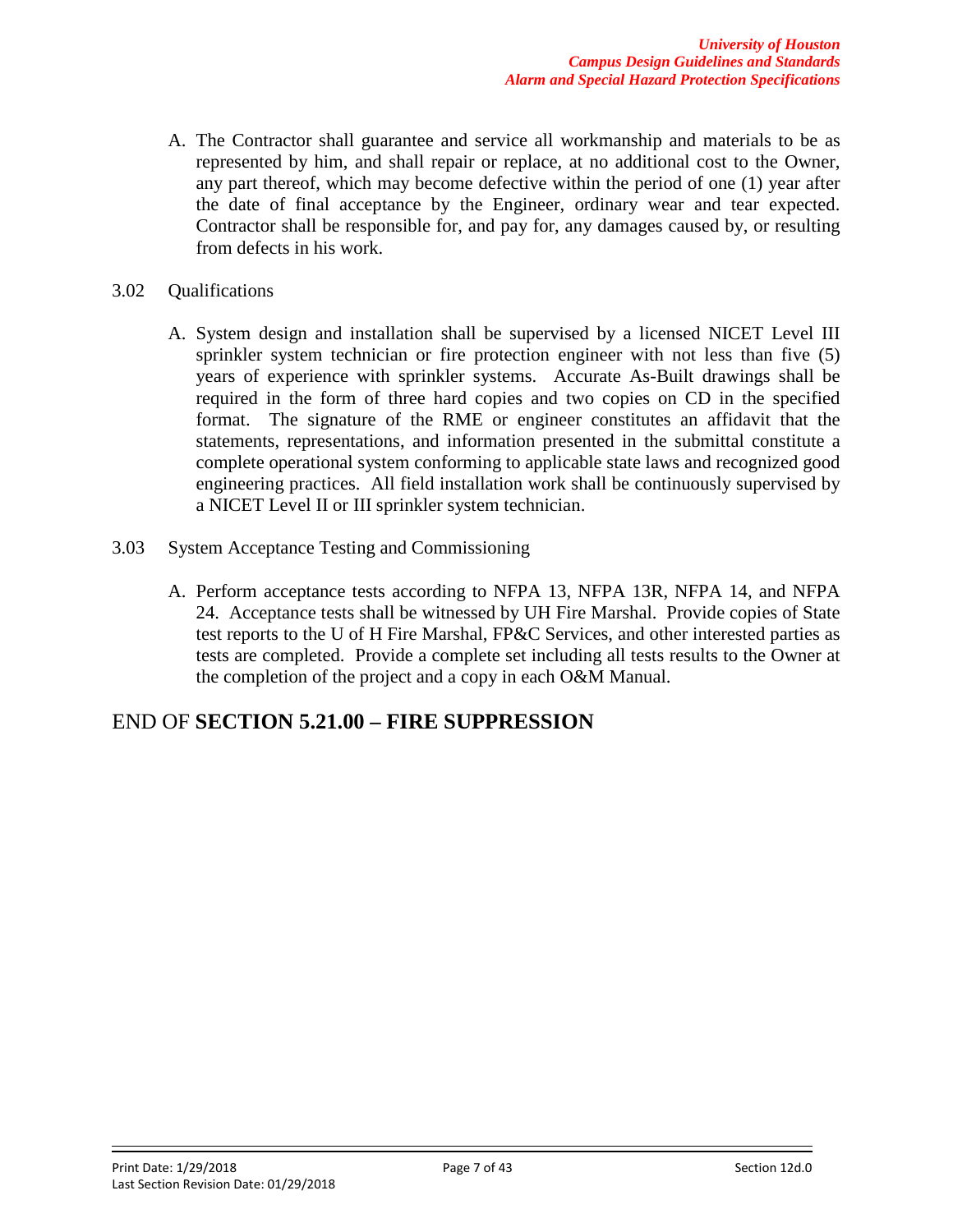# **SECTION 5.21.10 – WATER-BASED FIRE-SUPPRESSION SYSTEMS**

# **PART 1 GENERAL**

- 1.01 Scope of Standard
	- A. This standard provides general requirements of the University of Houston for combination automatic sprinkler/standpipe, automatic fire sprinkler, and standpipe systems. This document is not intended to serve as a guide specification.
	- B. The design guidelines contained herein include the requirements for fire protection systems at the University of Houston. It is the intention of this document to provide a minimum standard for fire protection systems at the University so as to provide the highest level of fire safety possible.
- 1.02 Scope of Work
	- A. Provide all design and material required to provide a complete fire protection system to protect the specified building in accordance with design requirements. Antifreeze loops are not permitted. The preference of the University is to connect to the campus Fire Water Distribution System (FWDS) provide code compliant combination wet automatic fire sprinkler and where possible, automatic standpipe systems that do not contain alarm valves or local alarm devices, and a minimum 10 psi or 10% safety factor, whichever is greater, without requiring a building fire pump.
	- B. Provide a complete automatic sprinkler system as defined by the latest edition of NFPA 13. All fire sprinkler systems installed on campus are required to be wet pipe systems unless the area being protected cannot be maintained above 40 degrees F, as required per NFPA 13. These areas will require a dry pipe system to be installed. Antifreeze systems of any size are not permitted on campus. Rooms or areas where it is not desirable to have water filled piping within the room, such as special collections, computer rooms, etc. may utilize double interlock preaction systems. Use of preaction systems must be approved by the University prior to system design.
	- C. Standpipe systems must be installed where required by NFPA 101 or the latest edition of the International Building Code. All standpipe systems shall be Class I in all cases, regardless of minimum code requirements, and designed per the latest edition of NFPA 14. 2-1/2" hose valves are required at the intermediate stair landing of all stairs and a separate fire sprinkler riser located in one main stair landing. Provide standpipe isolation control valves with tamper switches for each standpipe as required per NFPA 14. Locate isolation control valves within the stair enclosure and exposed for maintenance purposes.
	- D. The work addressed in this section consists of a fire protection system, which may include coordination with one or more of the following: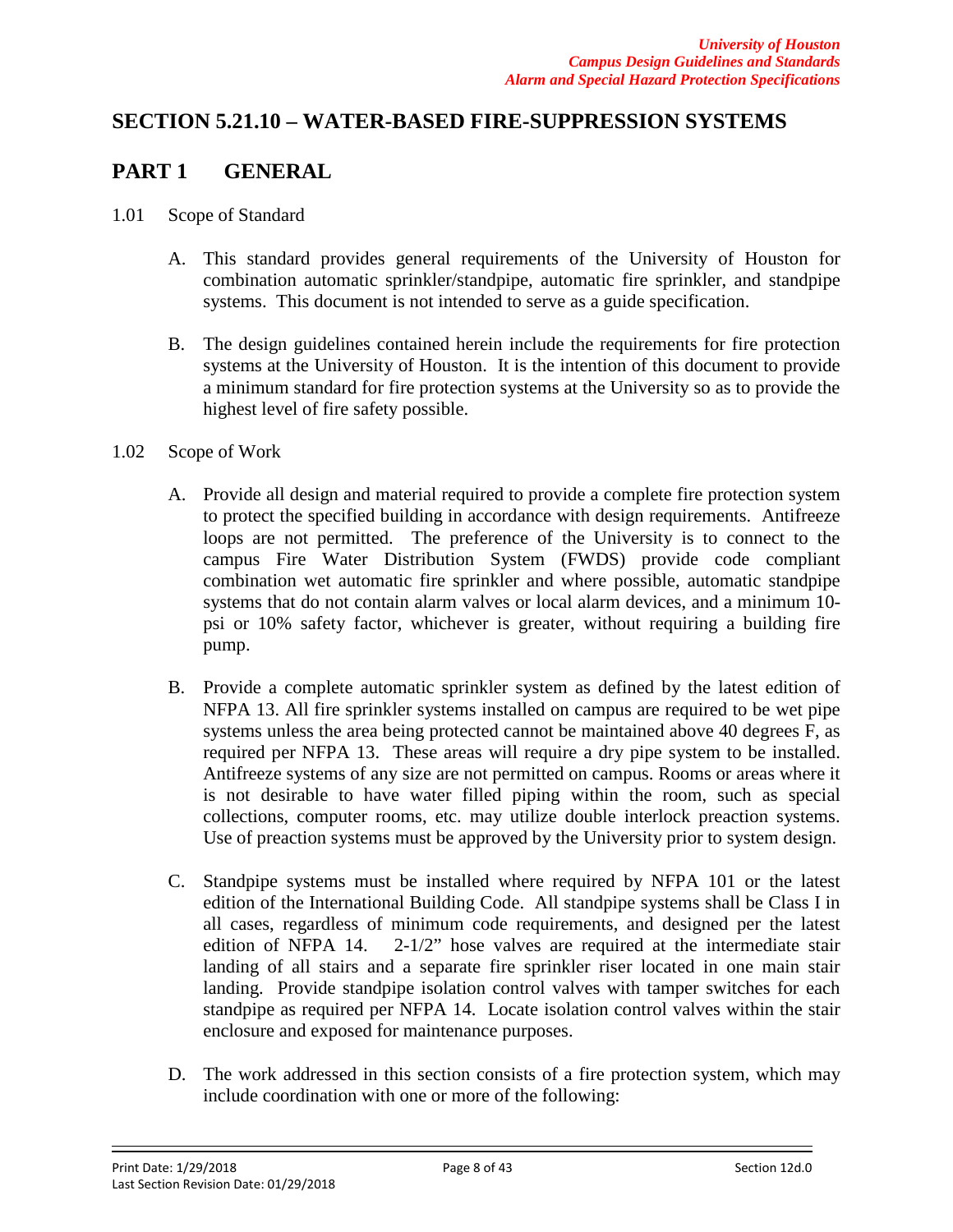1. Fire Alarm Systems

2. HVAC and smoke control systems and fire smoke, and combination fire/smoke dampers.

3. Emergency power systems.

4. Elevator installation. See the Texas State Elevator Code ASME/ANSI A17. 1 and ASME/ANSI A17.3.

- 5. Central control and monitoring system.
- E. Reference Standards (Utilize latest editions available):
- 1. NFPA 13- Standard for the Installation of Sprinkler Systems.
- 2. NFPA 13R-Standard for the Installation of Sprinkler Systems in Low-Rise Residential **Occupancies**
- 3. NFPA 14- Standard for the Installation of Standpipe and Hose Systems.
- 4. NFPA 24- Standard for the Installation of Private Fire Service Mains and their Appurtenances.
- 5. NFPA 25-Standard for the Inspection, Testing, and Maintenance of Water Based Fire Protection Systems.
- 6. NFPA 101-Life Safety Code.
- 7. IBC-International Building Code.
- 1.03 Related Work: References/Quality Assurance
	- A. The University, the International Building Code, National Fire Codes as published by the National Fire Protection Association (NFPA), State Fire Marshal, and the University of Houston Fire Marshal's requirements contain fire protection criteria and requirements for the design of all fire suppression systems. The project shall conform to the following:
	- B. Conform to a minimum of the latest edition of NFPA 13 for sprinkler systems. Insurer may require design in excess of NFPA 13.
	- C. Conform to a minimum of the latest edition of NFPA 14 for standpipe systems. Insurer may require design in excess of NFPA 14.
- 1.04 Submittals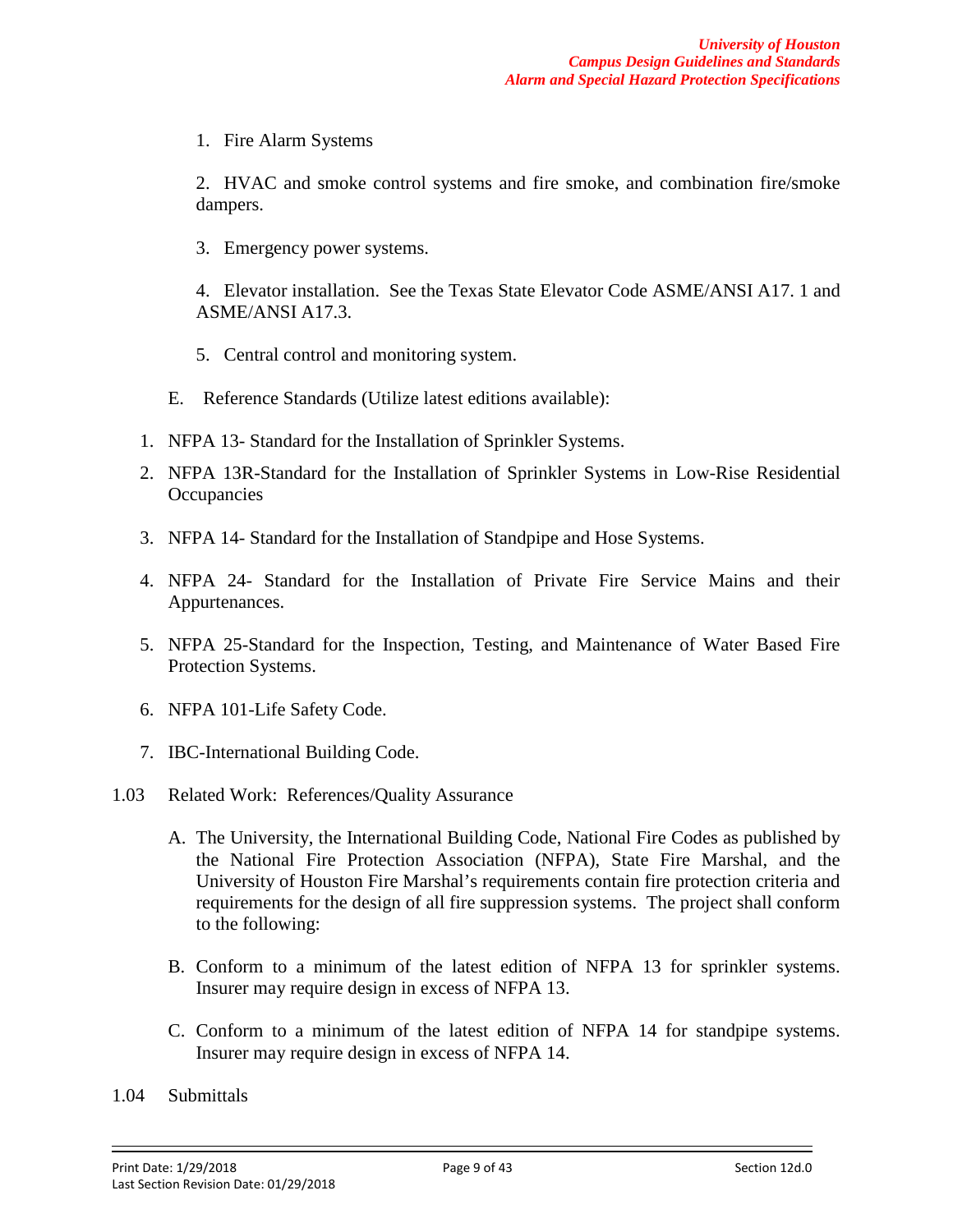- A. The University of Houston Project Manager shall review and distribute all submittals for approval by the University insurer, the U of H Fire Marshal, the Owner's representative, and others as appropriate.
- B. Refer to provisions established in the Project Specifications and in related section of Division 01 – General Requirements. All product data shall be submitted under provisions of Division 01.
- C. Manufacturer's data sheets shall be provided for all materials and equipment for approval before purchase or installation. Data sheets shall describe the type of material, capacities, manufacturer, part numbers of equipment, and give information necessary for verifying equipment approval.
- D. The Contractor shall submit detailed and accurate shop drawings prepared in accordance with NFPA 13, NFPA 14 (if applicable), and NFPA 24 for approval of all equipment to be constructed and installed. Shop drawings shall identify all materials and list all equipment to be used. Shop drawings shall include ceiling grid or reflected ceiling layout and shall be coordinated with other trades prior to submittal.
- E. Hydraulic calculations for sprinkler systems shall comply with NFPA 13 and shall include comprehensive hydraulic data sheets. Provide a 10 psi or 10% safety factor, whichever is greater, for all sprinkler system hydraulic calculations.
- F. Provide hydraulic calculations for automatic standpipes, where required per NFPA 14, to provide 100 psi when flowing 500 gpm at the most remote standpipe outlet and 250 gpm at each additional standpipe. Provide hydraulic calculations for manual standpipes to demonstrate the pressure available at the top of each standpipe while flowing, the demand required per NFPA 14 utilizing both the available water supply and the nominal City of Houston fire truck pumper through the fire department connection.
- G. Prior to preparing shop drawings and hydraulic calculations, the design engineer is required to verify the adequacy of the water pressure and other pertinent water supply data from either the campus Fire Water Distribution System (FWDS) or the City of Houston water distribution system, depending on which system will be utilized to supply the new sprinkler and/or standpipe system. Hydrant flow tests performed on the University distribution system shall incorporate erosion control requirements in this standard. See 2.10L Field Acceptance. The design engineer shall immediately notify the U of H Fire Marshal and Project Manager of the need for testing the appropriate water supply or fire pump, or the need for any special considerations required. The U of H Fire Marshal shall witness all flow tests. The engineer shall provide the record data at the point of the new utility connection as follows:
	- 1. Building Name and flange elevation (ft)
	- 2. Test Hydrants (hydrant numbers and location) and hydrant elevations (ft)
	- 3. Flow rate (gpm), static pressure (psi), and residual pressure (psi)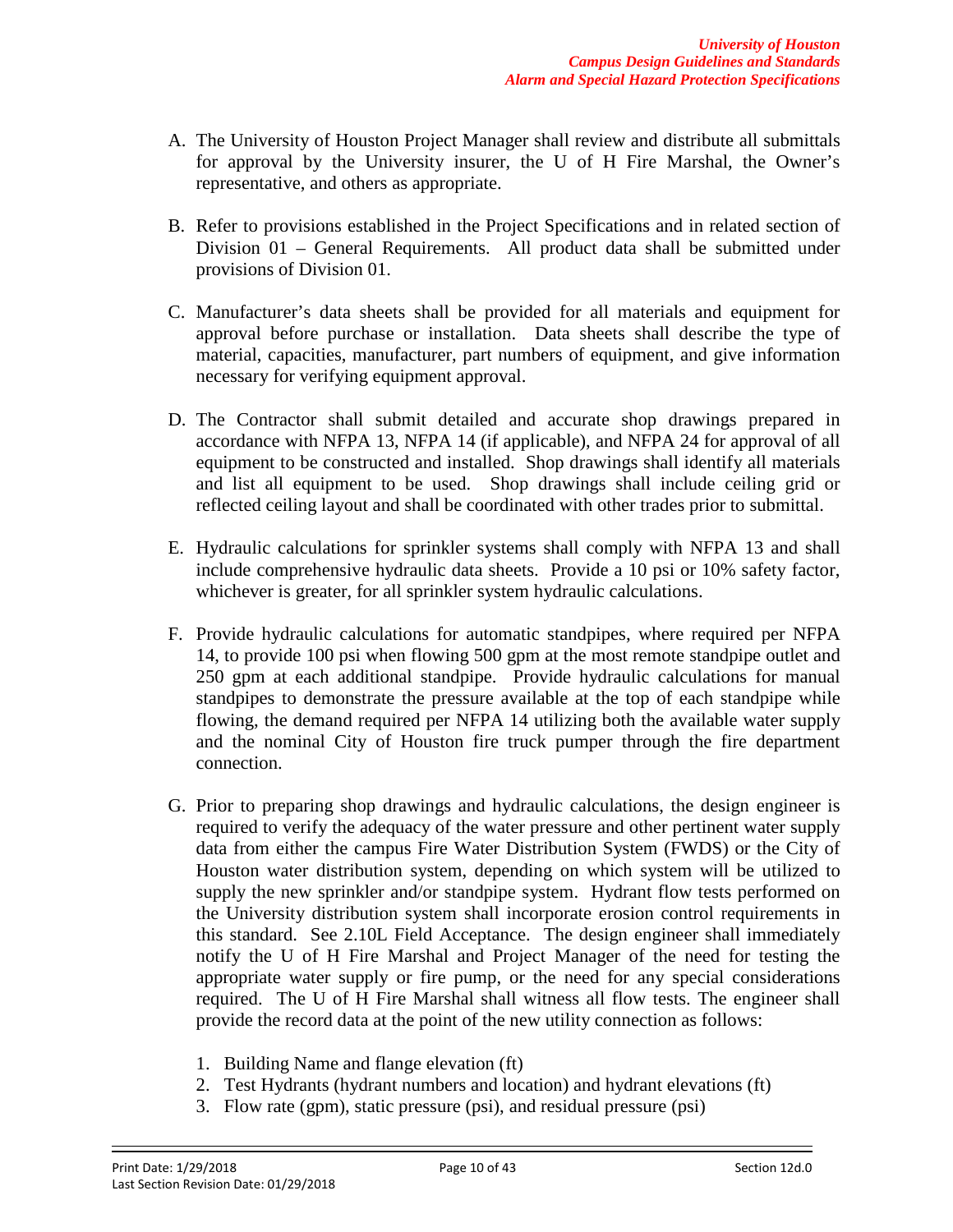H. No work shall be performed until the University has approved the shop drawings, calculations, and data sheets. The Contractor is solely liable for any work performed prior to this approval.

## **PART 2 PRODUCTS**

- 2.01 Piping and Fittings
	- A. Refer to Section 5.21.00
- 2.02 Valves
	- A. Refer to Section 5.21.00
- 2.03 Sprinklers
	- A. Sprinklers shall be listed or FM approved and shall not include O-rings seals. Any sprinkler that incurs damage, is painted, or is sprayed with any obstructive material during construction shall be replaced at no cost to the University. Installation of sprinklers shall be coordinated with other work, including duct and electric fixture installation, to prevent sprinkler obstructions.
	- B. Sprinklers located less than eight feet above finished floor or that may be subject to mechanical damage shall be provided with guards listed for use with the model of sprinkler installed.
	- C. Quick-response sprinklers are required throughout all light-hazard occupancies,and laboratory units and may also be installed in ordinary-hazard occupancies for the quick-response hydraulic design area reduction per NFPA 13 for utilizing quickresponse sprinklers. Extended coverage sprinklers may be utilized if proven in the hydraulic calculations.
	- D. Unless specific aesthetic appearance is required for the project, white or chrome recessed pendent sprinklers with matching escutcheons shall be provided in areas with suspended ceilings, and brass upright sprinklers shall be provided in areas without suspended ceilings. Verify with the U of H Project Manager prior to specifying sprinkler type and finish.
	- E. Where required by the project, sprinklers shall be centered in two directions in ceiling tiles. Pendent sprinklers required to be placed in the center of ceiling tiles, shall be supplied from a return bend that connects to an outlet at the top of the fire sprinkler branch line piping.
	- F. Main electrical equipment rooms may have alternate protection such as a pre-action, dry sprinkler systems or chemical suppression system. Approval must be sought by appropriate department in cooperation with the UH Fire Marshal's Office.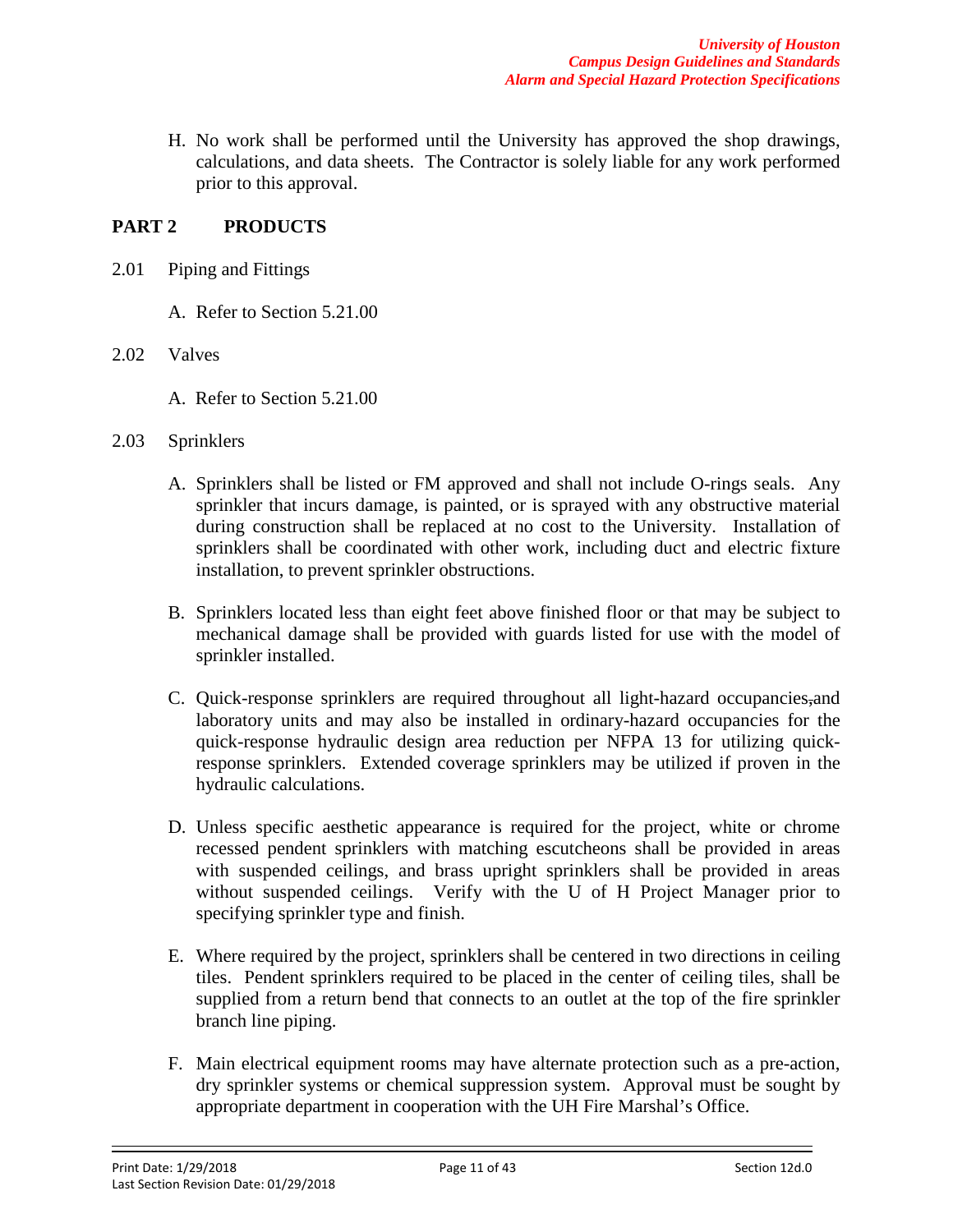- 2.04 Drains and Test Piping
	- A. All trapped portions of the system shall be equipped with drains of the size specified in NFPA 13. Where possible, design a system that will completely drain to the system riser. Where any trapped water exists, provide an auxiliary drain per NFPA 13 and pipe to the sanitary sewer system or other acceptable location.
	- B. Every water flow switch shall have an inspector's test connection located downstream of the water flow switch and piped to the sanitary sewer system or other acceptable location.
- 2.05 Dry Pipe System
	- A. Dry pipe systems shall only be installed where the area being protected cannot be maintained above 40 degrees F, as required per NFPA 13.
	- B. In areas subject to freezing that cannot be protected by dry type sprinklers on a wet sprinkler system, a dry pipe system shall be installed. Antifreeze loops are not permitted.
	- C. Pitch dry pipe system piping a minimum of 1/4-inch per 10 feet for dry system mains and minimum of 1/2-inch per 10 feet for dry system branch lines.
	- D. Provide full length dry pendent sprinklers that connect directly to the dry system branch line tee fittings in areas with suspended ceilings. Do not install dry pendent sprinklers on drops.
	- E. Provide a tank or riser-mounted air compressor listed for fire protection use and sized to refill the entire dry pipe system within 30 minutes as required per NFPA 13.
	- F. Utilize an air maintenance device and supervisory air pressure switch to maintain and monitor the dry pipe system air pressure.
- 2.06 Pre-action Sprinkler System
	- A. Provide a double interlock pre-action system where the University prefers to eliminate water filled piping within the room, such as special collections, etc.
	- B. Pitch pre-action system piping a minimum of 1/4-inch per 10 feet for pre-action system mains and minimum of 1/2-inch per 10 feet for pre-action system branch lines.
	- C. Provide full length dry pendent sprinklers than connect directly to the pre-action system branch line tee fittings in areas with suspended ceilings. Do not install dry pendent sprinklers on drops.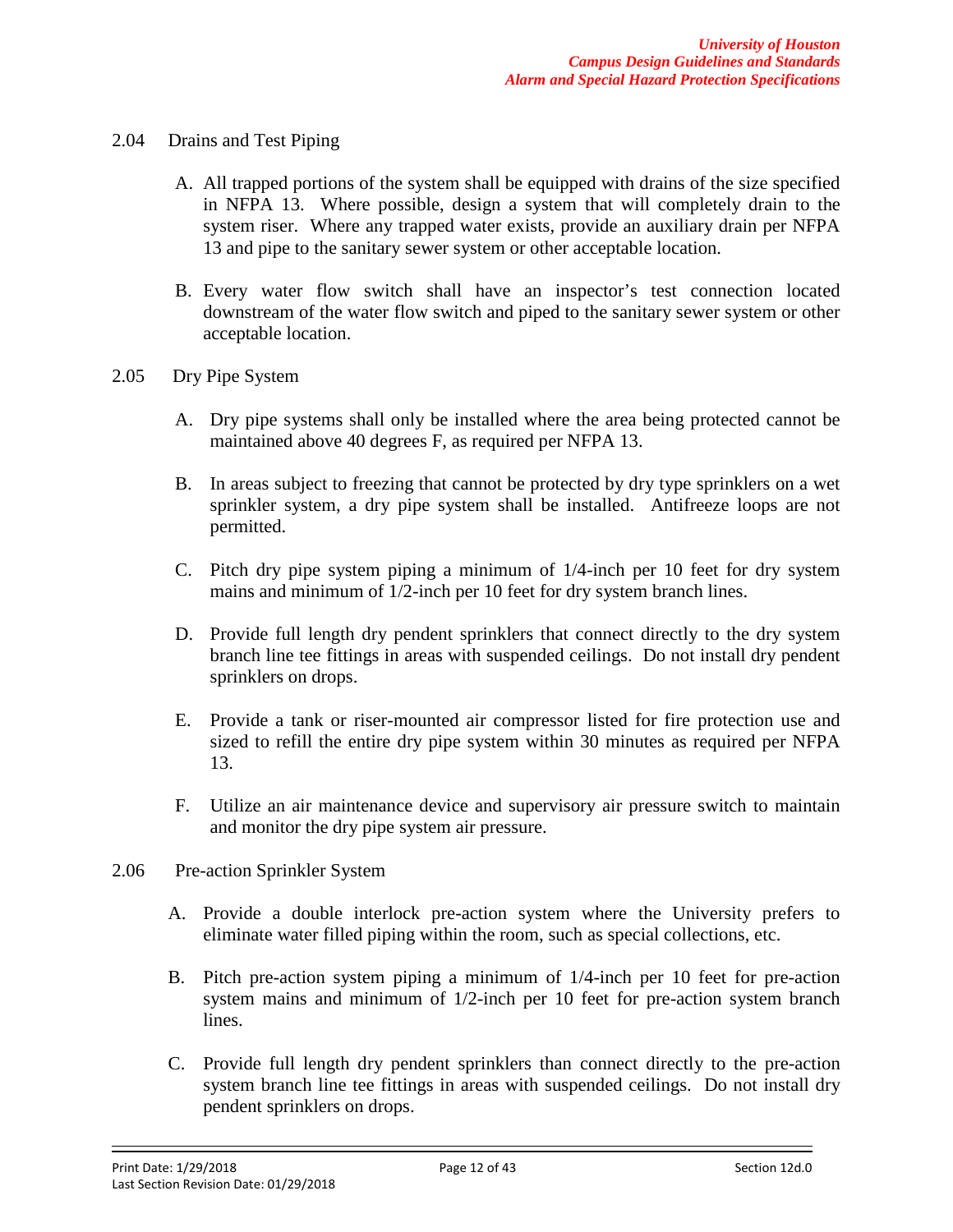- D. Provide a tank or riser-mounted air compressor listed for fire protection use and sized to refill the entire pre-action system within 30 minutes as required per NFPA 13.
- E. Utilize an air maintenance device and supervisory air pressure switch to maintain and monitor pre-action system air pressure.
- F. Requirements for detection, pre-action system releasing, pre-action system monitoring, and the pre-action release control panel are noted in Section 28.30.00.
- 2.07 Standpipe Systems
	- A. Where a standpipe system is required to be installed, the standpipe shall be designed as Class I, manual-wet or automatic-wet standpipe as required by NFPA 14 and the IBC.
	- B. Where a standpipe system is required in a building or area where the temperature cannot be maintained above 40 degrees F at all times, a dry standpipe is required to be installed. Dry standpipe systems installed on campus shall be Class I, manual-dry standpipes as defined by NFPA 14. Provide galvanized pipe, fittings, and hangers for all dry standpipe systems.
	- C. Each standpipe shall be installed with a UL listed 2-1/2 inch NST fire department hose connection with caps and located in the intermediate stairwell landing with eaps hose valves on each floor. Where the distance between the stairwells exceeds the criteria indicated in NFPA 14, provide additional hose valves locations. Locate the additional hose valves in UL listed recessed valve cabinets utilizing only 2-1/2" hose valves without the hose.
	- D. Provide standpipe isolation control valves supervised by the fire alarm system as required per NFPA 14. Locate standpipe isolation valves within stairwells and exposed, unless an alternate location has been approved by the University.
	- E. Each standpipe shall have a drain sized and located in accordance with NFPA 14. Each drain shall be discharged to sanitary sewer or other acceptable location.
	- F. All dry standpipe system piping shall be installed so that the entire system may be drained back to the system riser. Where building conditions do not allow complete system drainage, provide auxiliary drains for all trapped sections of pipe in accordance with NFPA 13. The number of auxiliary drains shall be kept to a minimum.
	- G. Each dry standpipe shall be provided with an air and vacuum valve installed at the top of each riser. The air and vacuum valve shall be 1 inch APCO Series 140 air and vacuum valve, manufactured by Valve and Primer Corporation or approved equal.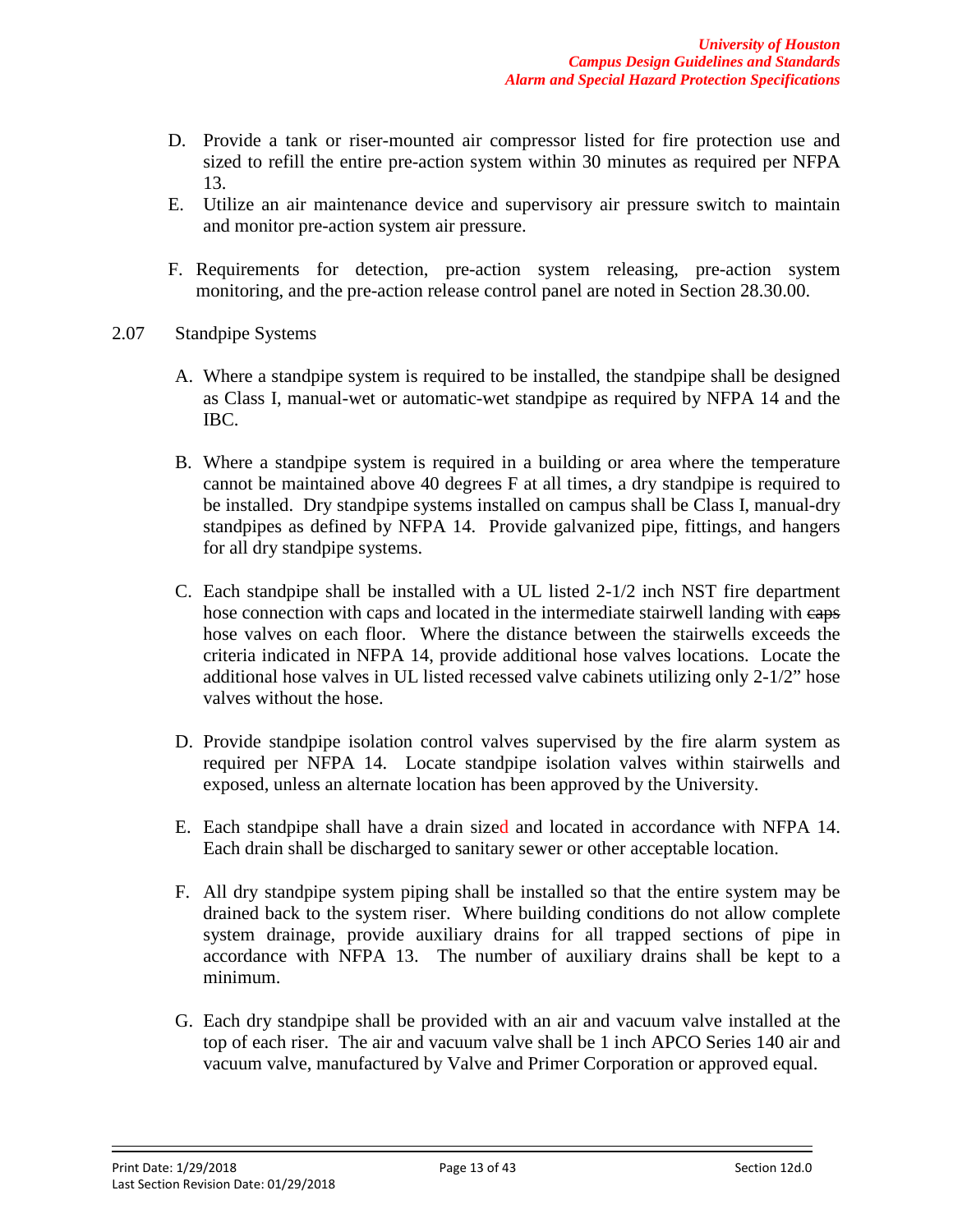- H. Where required, a conveniently accessible two-way hose connection shall be provided at the roof level. If the building layout and construction permits, penetrations for the roof level hose connection shall be through an exterior wall and not through the roof.
- I. Manual-wet standpipe systems calculated utilizing the responding fire department pumper truck for the required pressure and flow per NFPA 14 shall be tested utilizing the pumper truck to prove the hydraulic calculations submitted during design.
- J. Where a combination sprinkler/standpipe is provided, the floor control assembly supplying the sprinkler system is required to have a check valve per NFPA 14.
- 2.08 Fire Department Connections
	- A. Each fire department connection shall be flush wall-mounted type. Freestanding type fire department connections shall only be installed when approved by the University. Each fire department connection shall consist of a minimum of two 2- 1/2 inch inlets compatible with equipment utilized by the City of Houston Fire Department and equipped with UL listed caps approved for use by the City of Houston Fire Department. The fire department connection shall be labeled to indicate the type of system served with raised letters at least one inch in size and cast on the escutcheon plate provided. The fire department connection shall not be less than two feet and not more than 3 feet 6 inches in elevation, measured from the ground level to the centerline of the inlets.

## PART 3 EXECUTION

#### 3.01 Guarantee

- A. The Contractor shall guarantee and service all workmanship and materials to be as represented by him, and shall repair or replace, at no additional cost to the Owner, any part thereof, which may become defective within the period of one (1) year after the date of final acceptance by the Engineer and U of H Contractor shall be responsible for, and pay for, any damages caused by, or resulting from defects in his work.
- 3.02 Qualifications
	- A. System design and installation shall be supervised by a licensed NICET Level III sprinkler system technician or fire protection engineer with not less than five (5) years' experience with sprinkler systems. Accurate As-Built drawings shall be required in the form of three hard copies and two copies of CD in the specified format. The signature of the RME or engineer constitutes an affidavit that the statements, representations, and information presented in the submittal constitute a complete operational system conforming to applicable state laws and recognized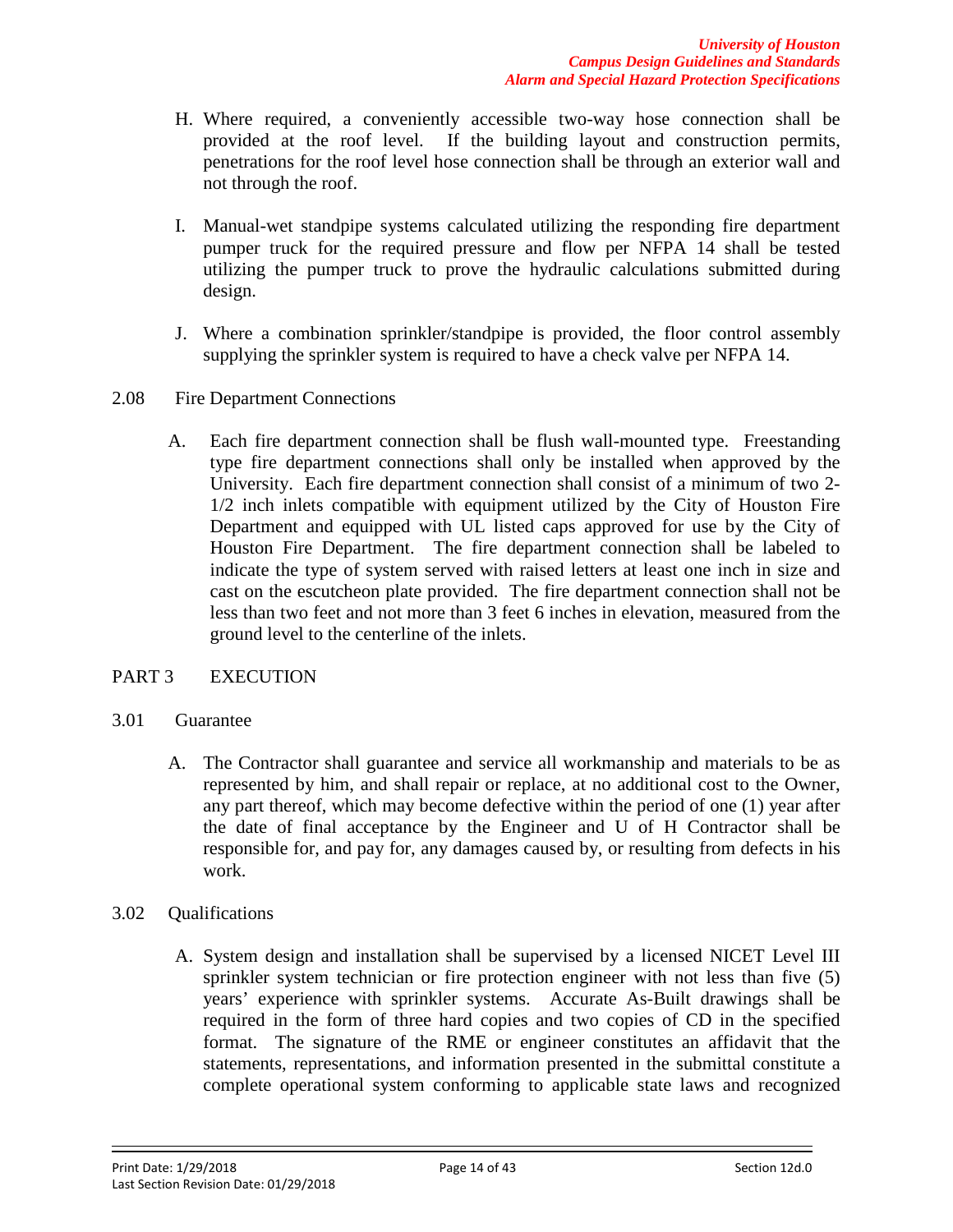good engineering practices. All field installation work shall be continuously supervised by a NICET Level II or III sprinkler system technician.

- 3.03 Microbiological Influenced Corrosion (MIC)
	- A. Provide testing on the City of Houston water supply or the campus FWDS, whichever will be supplying the new sprinkler and/or standpipe system, in accordance with the University for MIC testing procedures.
	- B. Utilize methods and procedures for flushing sprinkler and standpipe piping as required by U of H for MIC testing.
- 3.03 System Acceptance Testing and Commissioning
	- A. Perform acceptance tests according to NFPA 13 and U of H Guidelines that apply to fire sprinkler system testing with a representative of U of H Fire Marshal's Office present. Provide copies of State test reports to the U of H Fire Marshal as tests are completed. Provide a complete set of all test results to the University at the completion of the project and a copy in each O&M Manual.

### END OF **SECTION 5.21.10 – WATER-BASED FIRE-SUPPRESSION SYSTEMS**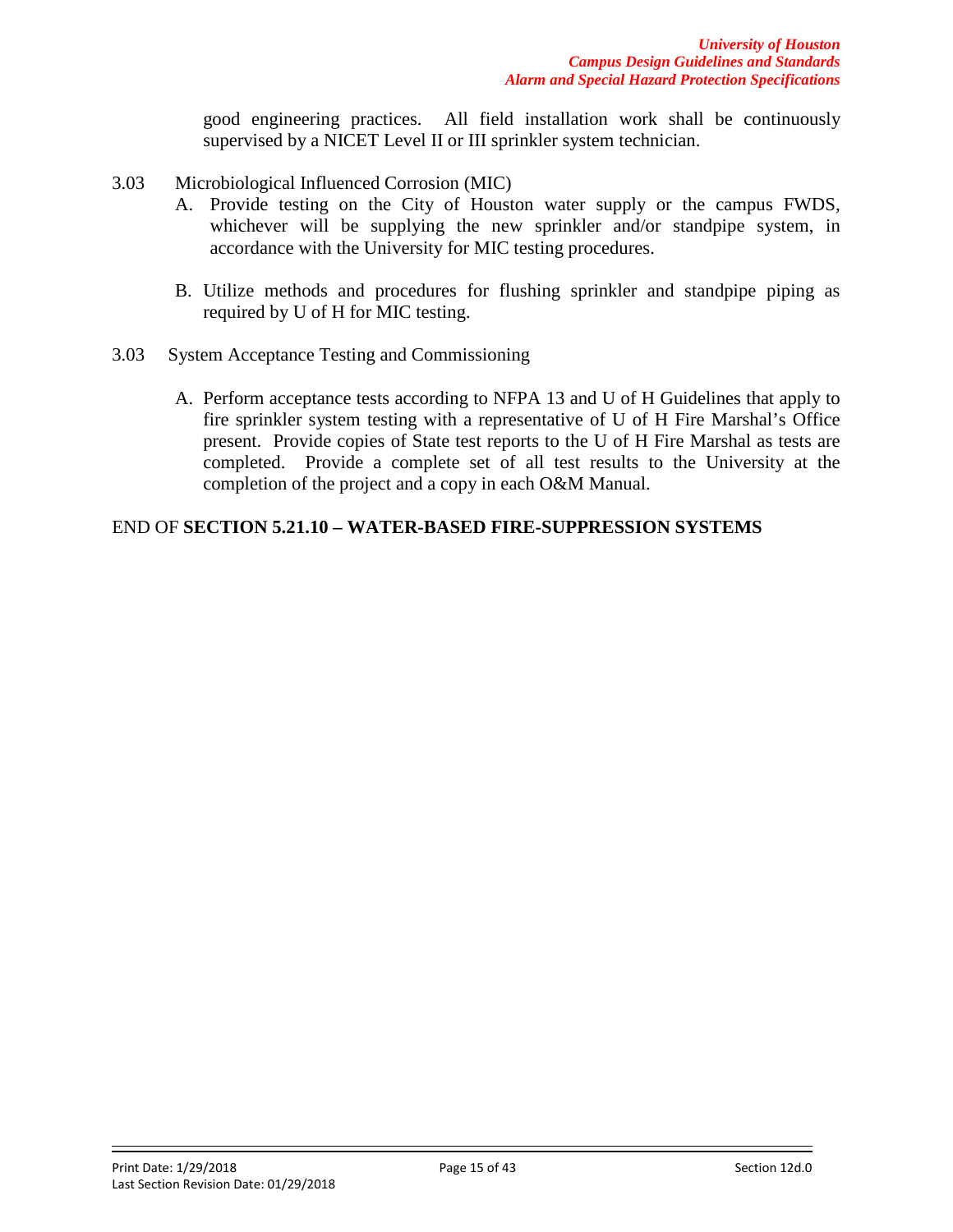# **SECTION 5.21.20 – Special Hazard Fire Extinguishing Systems**

## **PART 1 GENERAL**

- 1.01 Scope of Standard
	- A This standard provides general requirements of the University of Houston for fire extinguishing systems other than water based fire suppression systems. This document is not intended to serve as a guide specification.
	- B The design guidelines contained herein include the requirements for fire extinguishing systems at the University of Houston. It is the intention of this document to provide a minimum standard for the installation of fire extinguishing systems at the University so as to provide the highest level of fire safety possible.
- 1.02 Scope of Work
	- A Provide clean agent suppression systems when the project contains an area or room with sensitive equipment or contents, and the University requires a clean agent system to activate prior to the required water based sprinkler system.
	- B Provide wet or dry chemical suppression systems where required by the International Building Code, FM Global (FM), NFPA 101 or University requirements. Extinguishing systems protecting cooking appliances, hoods, and branch exhaust ducts are required to be wet chemical extinguishing systems as required by the University.
	- C The work addressed in this section consists of non water based fire extinguishing systems which will be coordinated with all of the following:
		- (1) Fire Alarm Systems
		- (2) Emergency Power Systems
		- (3) Central Control and Monitoring System
	- D Reference Standards (Utilize latest editions available):
		- (1) NFPA 17 Standard on Dry Chemical Extinguishing Systems
		- (2) NFPA 17A Standard for Wet Chemical Extinguishing Systems
		- (3) NFPA 2001 Standard on Clean Agent Extinguishing Systems
		- (4) UL 300 Fire Testing of Fire Extinguishing Systems for Protection of Restaurant Cooking Areas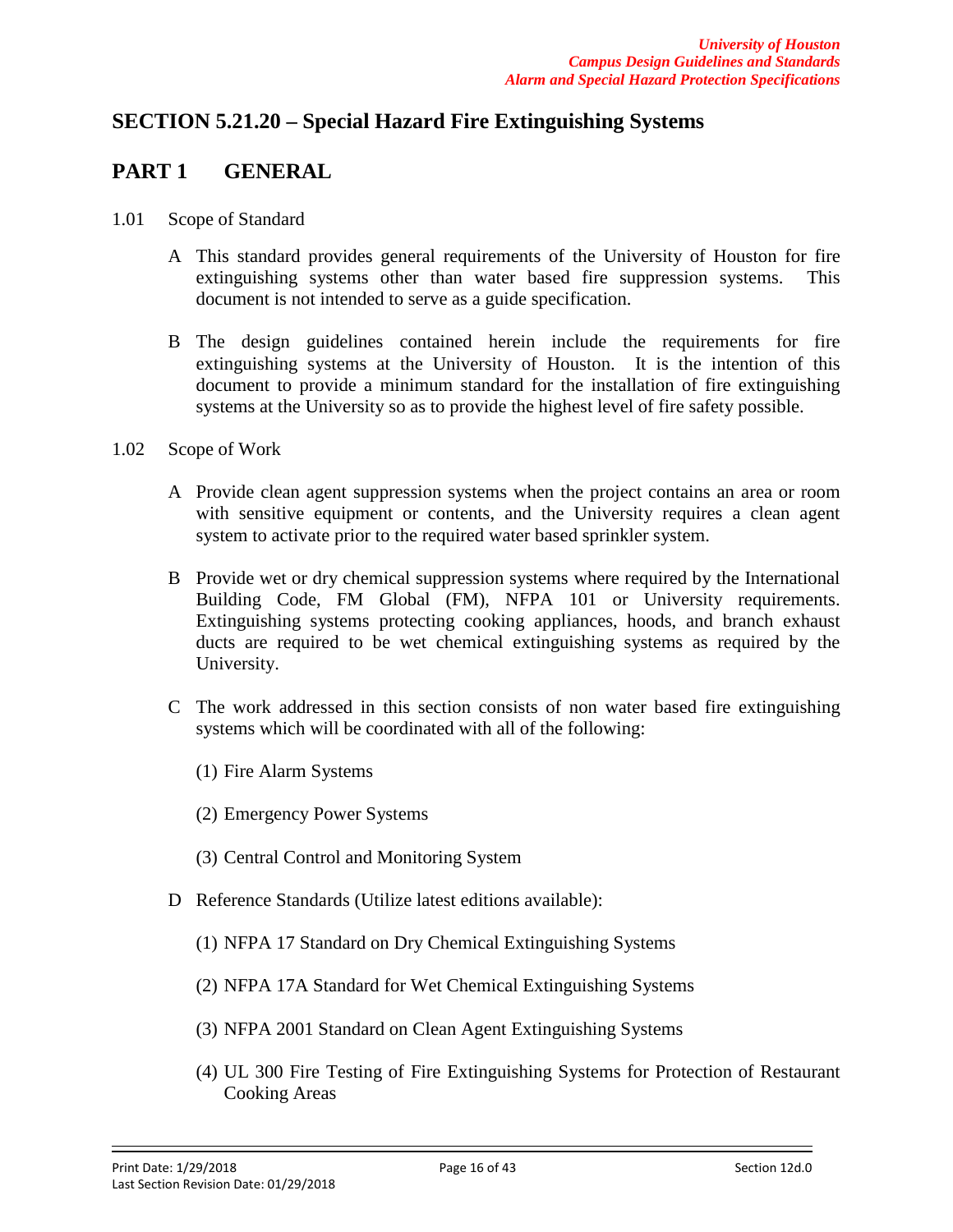- 1.03 Related Work: References/Quality Assurance
	- A FM Global (FM), International Building Code, National Fire Codes as published by the National Fire Protection Association (NFPA) and the University of Houston Fire Marshal's requirements contain fire protection criteria and requirements for the design of all fire suppression systems. The project shall conform to following:
		- (1) Conform to a minimum of the latest edition of NFPA 2001 for clean agent systems, NFPA 17A for wet chemical suppression systems, and NFPA 17 for dry chemical suppression systems. U of H Fire Marshal may require design in excess

of NFPA requirements.

- (2) All design shall conform to requirements of FM.
- 1.04 Submittals
	- A The University of Houston Project Manager shall review and distribute all submittals for approval by FM, the U of H Fire Marshal, the Owner representative, and others as appropriate.
	- B Refer to provisions established in the Project Specifications and in related section of Division 01 – General Requirements. All product data shall be submitted under provisions of Division 01.
	- C Manufacturer's data sheets shall be provided for all materials and equipment for approval before purchase or installation. Data sheets shall describe the type of material, capacities, manufacturer, and part numbers of equipment and give information necessary for verifying equipment approval.
	- D The Contractor shall submit detailed and accurate shop drawings prepared in accordance with NFPA 17 and NFPA 17A for wet and dry chemical systems for approval of all equipment to be constructed and installed. Shop drawings shall identify all materials and list all equipment to be used. Shop drawings shall be coordinated with other trades prior to submittal.

 E The Contractor shall submit detailed and accurate shop drawings and calculations prepared in accordance with NFPA 2001 for clean agent systems for approval of all equipment to be constructed and installed as follows:

- (1) Submit shop drawings and flow calculations from a UL listed computer program to the U of H Fire Marshal for approval. Total agent discharge time must be shown and detailed by zone.
- (2) Include data for each piece of equipment comprising the system including cylinders, manifolds, control panel, and nozzles. Include product data and design calculations bearing stamp of approval of the University. Include calculations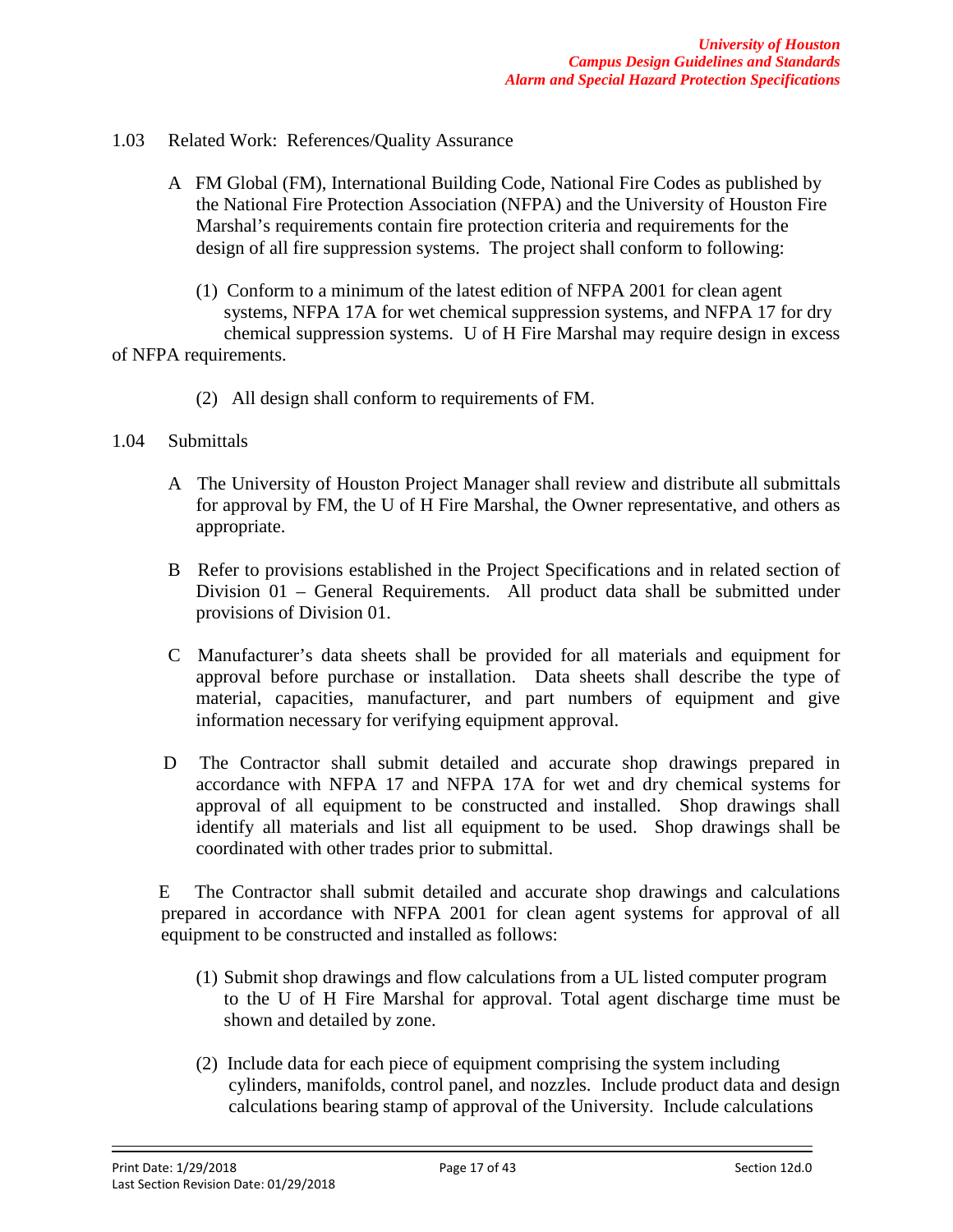that verify system pressures, nozzle flow rate, orifice size, node numbers, piping pressure losses, component flow data and pipe sizes.

- (3) Include manufacturer's certificate that system meets or exceeds specified requirements and NFPA 2001.
- (4) Include welder's certificate of compliance with ASME SEC 9.
- (5) Include manufacturer's installation instructions.
- (6) Indicate detailed pipe layout, hangars and supports, components and accessories.
- (7) Project Record Documents: Accurately record exact location of equipment, equipment identification markings, conduit and piping routing details and agent storage positions.
- F No work shall be performed until the University of Houston Fire Marshal's Office has approved the shop drawings, calculations, and data sheets for the new system. The contractor is solely liable for any work performed prior to this approval.

### PART 2 PRODUCTS

- 2.01 Clean Agent Systems
	- A Pipe: Black Steel Pipe: ASTM A53 seamless or electric resistance welded. Grades A or B, with internal working pressure equal to the maximum pressure of the clean agent being utilized. ASTM A 120 or ASTM A 53 Class "F" shall not be used.
	- B Pipe joints and Fittings: In accordance with NFPA 2001 for clean agent system being utilized and compatible with piping. Roll groove fittings must be approved by the manufacturer for use with the clean agent system.
	- C Pipe Hangers: ASME B31.1, UL or FM approved for sprinkler systems, split clamp up to 2-1/2 inch size, riser clamps over 2-1/2 inch size, adequate for offset or discharge thrust.
	- D Escutcheons: Chrome plated pressed or stamped brass, one piece or split pattern, minimum 2-inches larger than opening.
	- E Gauges: ASME B40.1, UL 393, and UL 404, 3-1/2 inch diameter cast aluminum case, phosphor bronze bourdon tube, rotary brass movement, brass socket, front recalibration adjustment, black figures on white background, one percent midscale accuracy, scale calibrate in pounds per square inch.
- 2.02 Wet and Dry Chemical Extinguishing Systems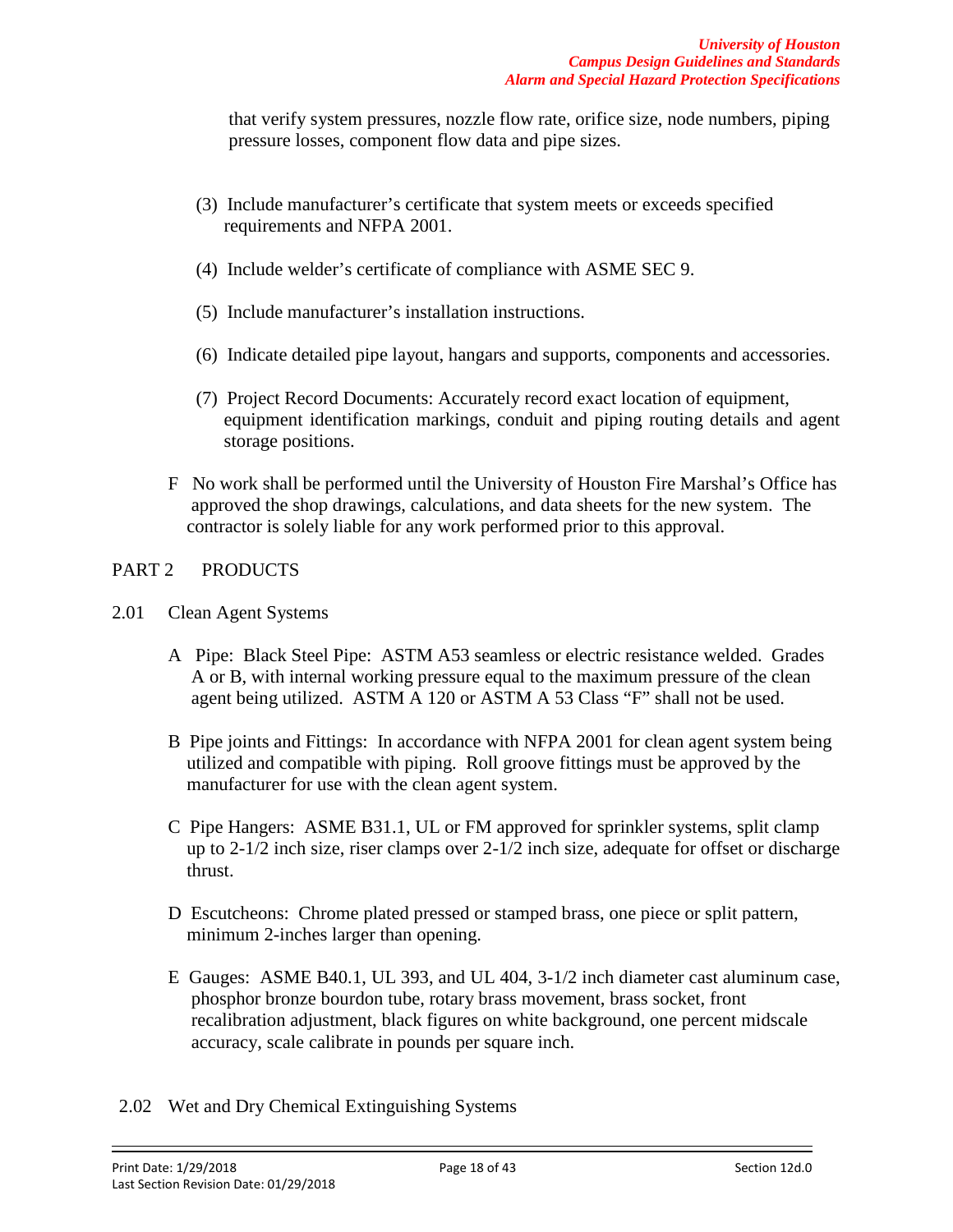- A Provide wet chemical extinguishing systems in accordance with NFPA 17A. Where the wet chemical extinguishing system is protecting cooking appliances, hoods, and branch exhaust ducts, the system shall comply with UL 300, *Fire Testing of Fire Extinguishing Systems for Protection of Restaurant Cooking Areas.*
- B Provide dry chemical extinguishing systems in accordance with NFPA 17. Utilize discharge nozzles, manual actuators, shutoff devices, pipe, and fittings in accordance with NFPA 17 and manufacturer's requirements.
- C Shut down all sources of fuel and electrical power to all cooking equipment producing heat upon system activation as required per NFPA 17 and NFPA 17A.
- D Monitor wet and dry chemical extinguishing systems with building fire alarm system.

## PART 3 EXECUTION

#### 3.01 Guarantee

A The Contractor shall guarantee and service all workmanship and materials to be as represented by him, and shall repair or replace, at no additional cost to the Owner, any part thereof, which may become defective within the period of one (1) year after the date of final acceptance by the Engineer, ordinary wear and tear excepted. Contractor shall be responsible for, and pay for, any damages caused by, or resulting from defects in his work.

#### 3.02 Qualifications

- A System design and installation shall be supervised by licensed NICET Level III sprinkler system technician or fire protection engineer with not less than five (5) years experience with sprinkler systems. Shop drawings shall be prepared and engineered. Accurate As-Built drawings shall be required in the form of three hard copies and two copies on CD in the specified format. The signature of the RME or engineer constitutes an affidavit that the statements, representations, and information presented in the submittal constitute a complete operational system conforming to applicable state laws and recognized good engineering practices. All field installation work shall be continuously supervised by a NICET Level II or III sprinkler technician.
- 3.03 Clean Agent Systems Testing
	- A Pressure test the entire enclosure with test fan procedures per NFPA 2001, pressurizing protected area both under positive and negative conditions. Confirm that leakage is within system design allowance with a temperature of 70 degrees F. Provide any required follow up tests at no cost to the Owner.
	- B Test distribution piping and valves, prior to nozzle installation, to 40 pounds per square inch air pressure test, shut valves and compressor. Inspect joints using soap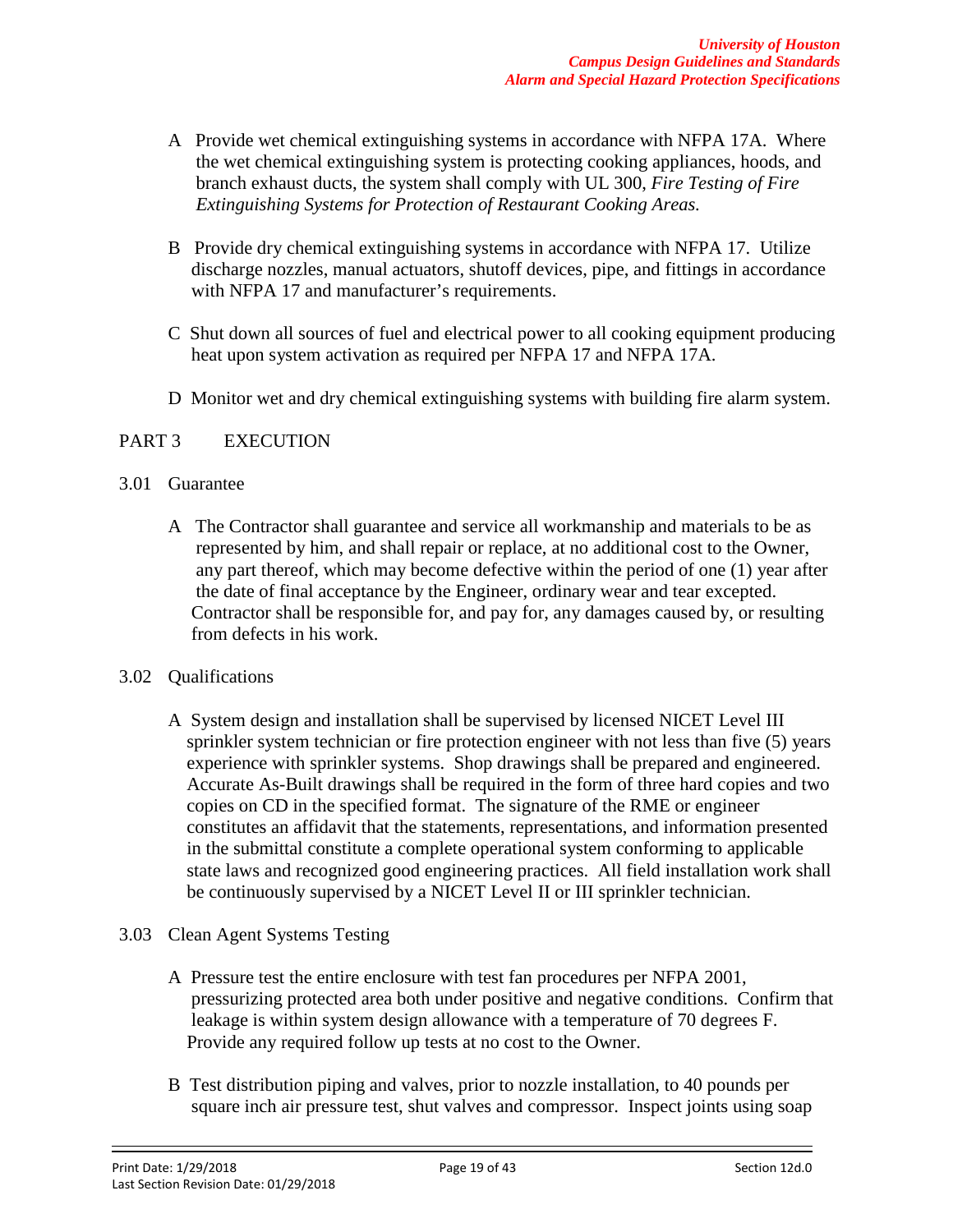water solution or halide torch or lamp. Maintain minimum test pressure for at least 10 minutes. If pressure drops more than 20 percent during test, repair leaks and retest.

- C Upon completion of installation provide final checkout inspection by factory-trained representative of manufacturer to ascertain proper system operation. Leave system in a fully commissioned and automatic readiness state with circuitry energized and supervised.
- D Conduct a room pressurization test in each protected space to determine the presence of openings that could affect the agent concentration level. Testing must be in accordance with NFPA 2001. If room pressurization testing indicates openings exist that would result in leaks or loss of extinguishing agent, coordinate the proper sealing of the protected space as necessary until a successful room pressurization test is achieved. Submit copies of successful test results to Owner. Upon acceptance, the complete system may be placed into service.
- E Submit original copies of tests, indicating that factory trained technical representatives of the manufacturer have inspected and tested systems and are satisfied with methods of installation, connections and operation.
- 3.04 Wet and Dry Chemical Extinguishing Testing
	- A Wet chemical systems shall be tested in accordance with NFPA 17A, and dry chemical systems shall be tested in accordance with NFPA 17.
	- B Submit original copies of tests, indicating that factory trained technical representatives of the manufacturer have inspected and tested systems and are satisfied with methods of installation, connections, and operations.
	- C. Perform acceptance test of the system with the University of Houston Fire Marshal's Office. Schedule the test at least 48 hours with the U of H Fire Marshal.

# END OF **SECTION 5.21.20 – SPECIAL HAZARD FIRE EXTINGUISHING SYSTEMS**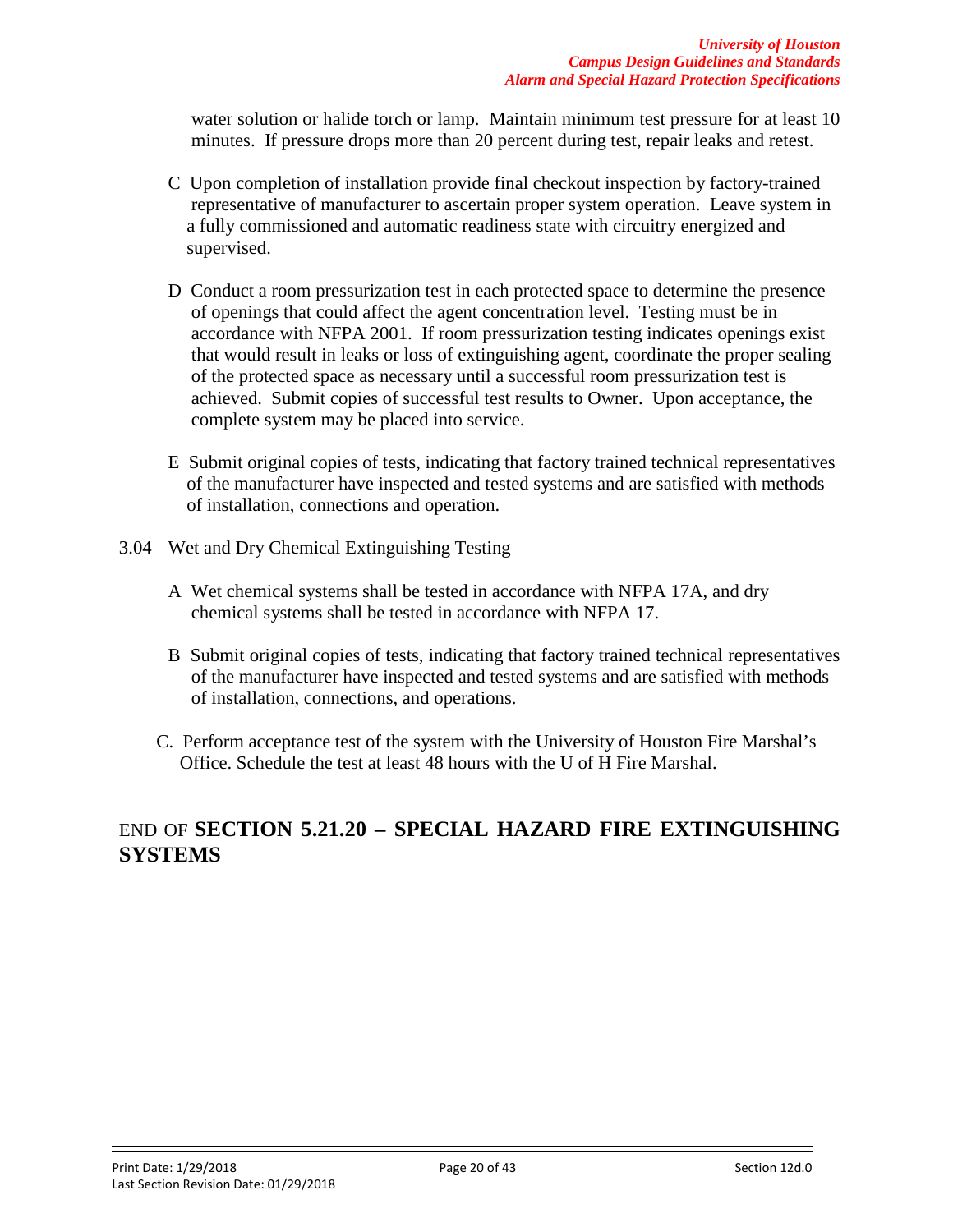# **SECTION 5.28.30 – ELECTRONIC DETECTION AND ALARM**

# **PART 1 GENERAL**

- 1.01 Scope of Standard
	- A. This standard is intended to assure that detection/alarm systems at the University of Houston provide the highest level of fire safety possible. This document is not intended to be a guide specification.
- 1.02 Scope of Work
	- A. This standard is to be used in the development of all fire detection/alarm system designs for buildings and structures at the University of Houston.
	- B. This standard is to apply to all fire detection/alarm system components and equipment installed at any University of Houston campus during new construction or as part of any improvement project.
	- C. The work addressed in this section consists of a fire protection system, which may include, and at least will be coordinated with all of the following building systems or components:
		- 1. Fire Suppression Systems.
		- 2. HVAC and smoke control systems: fire, smoke, and combination fire/smoke dampers.
		- 3. Emergency Power Systems.
		- 4. Elevator installation. See the Texas State Elevator Code ASME/ANSI A17.1 and ASME/ANSI A17.3.
		- 5. Central control and monitoring system.
		- 6. Security Systems.
	- D. Referenced Publications

The documents or portions thereof listed in this section shall be considered part of the requirements of this document (utilize latest editions).

- 1. NFPA 1, Uniform Fire Code
- 2. NFPA 13, Standard for the Installation of Sprinkler Systems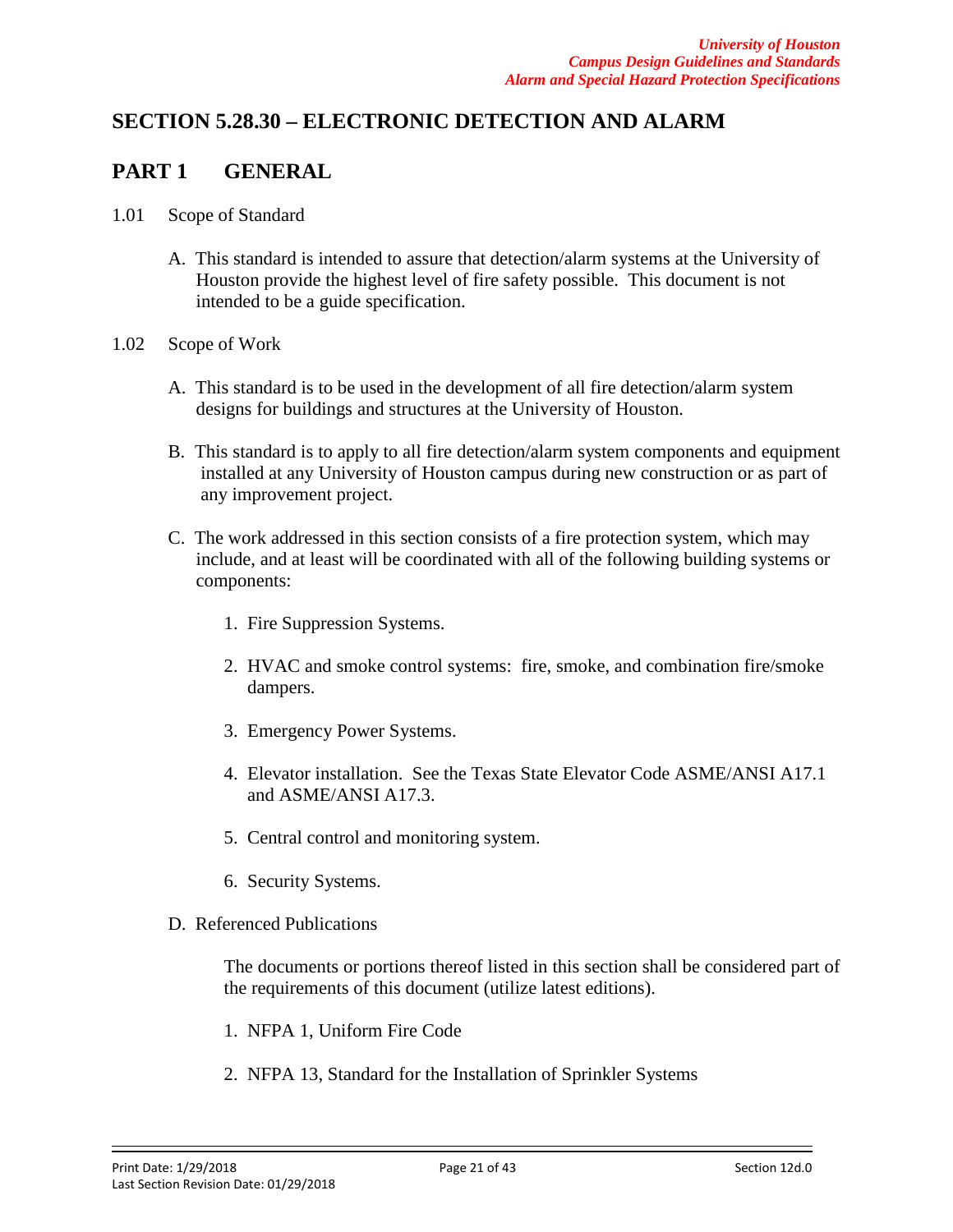- 3. NFPA 14, Standard for the Installation of Standpipe and Hose Systems
- 4. NFPA 70, National Electrical Code
- 5. NFPA 72, National Fire Alarm and Signaling Code
- 6. NFPA 90A, Standard for the Installation of Air-Conditioning and Ventilating Systems
- 7. NFPA 101, Life Safety Code
- 8. NFPA 5000, Building Construction and Safety Code
- 9. IBC-International Building Code
- 10. IFC-International Fire Code [deleted]
- 11. UL Standard 268, Smoke Detectors for Fire Protective Signaling Systems
- 12. UL Standard 268A, Smoke Detectors for Duct Application
- 13. UL Standard 346, Water-flow Indicators for Fire Protective Signaling Systems
- 14. UL Standard 521, Heat Detectors for Fire Protective Signaling Systems
- 15. UL Standard 864, Control Units for Fire Protective Signaling Systems
- 16. UL Standard 1424, Cables for Power—Limited Fire Protective Signaling Systems
- 17. UL Standard 1480, Speakers for Fire Protective Signaling Systems
- 18. UL Standard 1481, Power Supplies for Fire Protective Signaling Systems
- 19. UL Standard 1711, Amplifiers for Fire Protective Signaling Systems
- 20. UL Standard 1971, Signaling Devices for the Hearing Impaired
- 21. ADA-Americans with Disabilities Act
- 22. TAS-Texas Accessibility Standards
- 23. American Society of Mechanical Engineers (ASME)/American National Standards Institute (ANSI):
	- a. ANSI A17.1, Elevator Code, latest edition b. ANSI A17.3, Elevator Code for Existing Elevators, latest edition.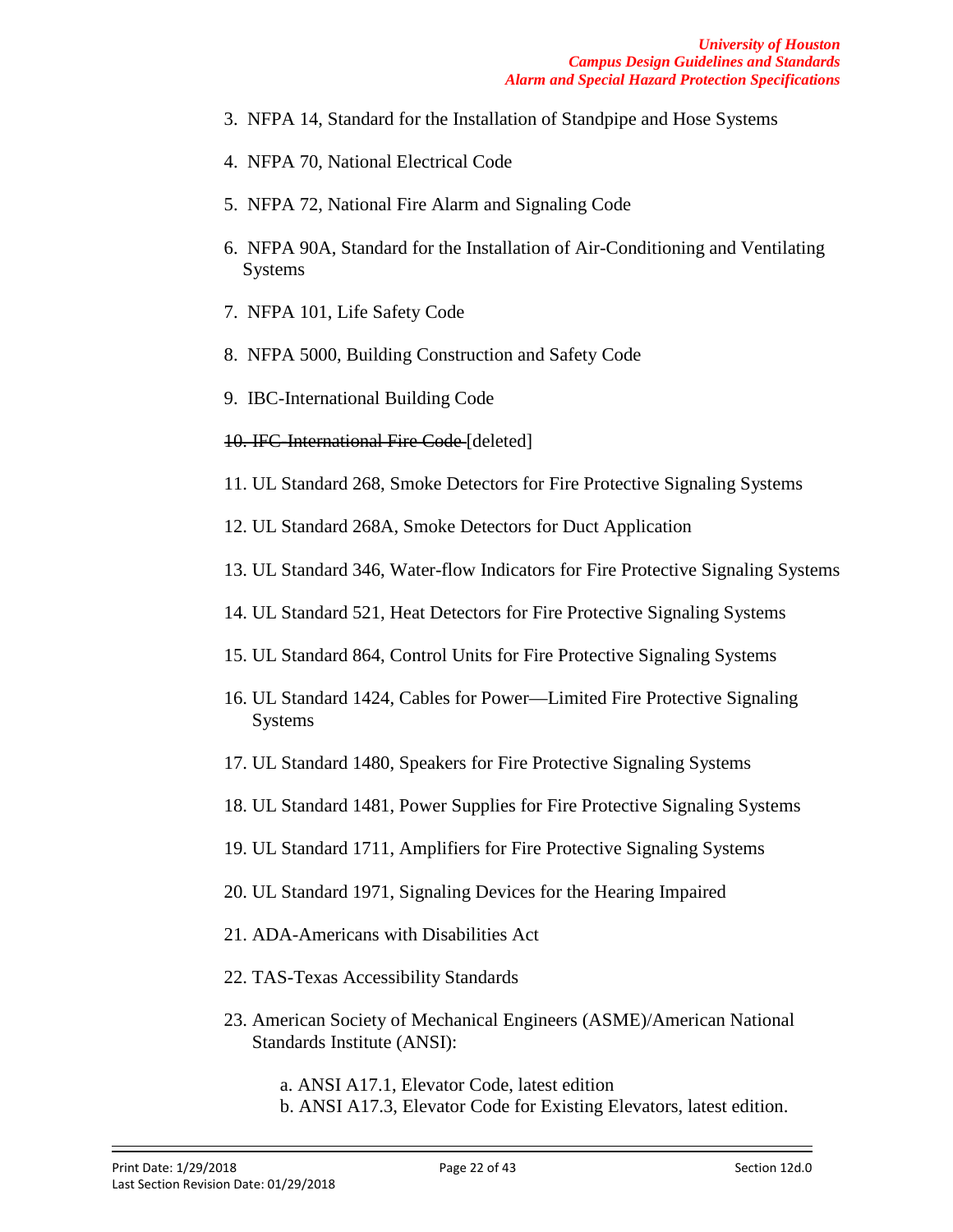c. ANSI A117.1, Accessibility Code, latest edition.

- 1.03 Objectives
	- A. This standard is intended it achieve consistently high levels of fire detection/alarm system performance by:
		- 1. Allowing designers to incorporate required or desired features as early in the design development process as possible.
		- 2. Assuring all systems is designed to meet all applicable codes, ordinances, laws, and sound engineering judgment.
		- 3. Providing a basis for a general understanding among all parties involved in the design of systems.

#### 1.04 Concepts

- A. All systems are to be compliant with applicable paragraphs of National Fire Protection Association (NFPA) Code 101 "Life Safety Code".
- B. All systems are to be compliant with the requirements of NFPA 72 "National Fire Alarm and Signaling Code".
- C. All systems are to be compliant with the requirements of NFPA 70 "National Electrical Code"
- 1.05 System Features
	- A. All system product lines must be comprised of components capable of providing the following features when appropriate and specified by the project documents or the University:
		- 1. Floor above/floor below notification.
		- 2. Private alarm notification.
		- 3. Positive alarm sequence.
		- 4. Voice alarm notification.
		- 5. Fireman's communications.
		- 6. Elevator capture/recall.
		- 7. Elevator power shunt trip.
		- 8. Smoke control/fan shutdown.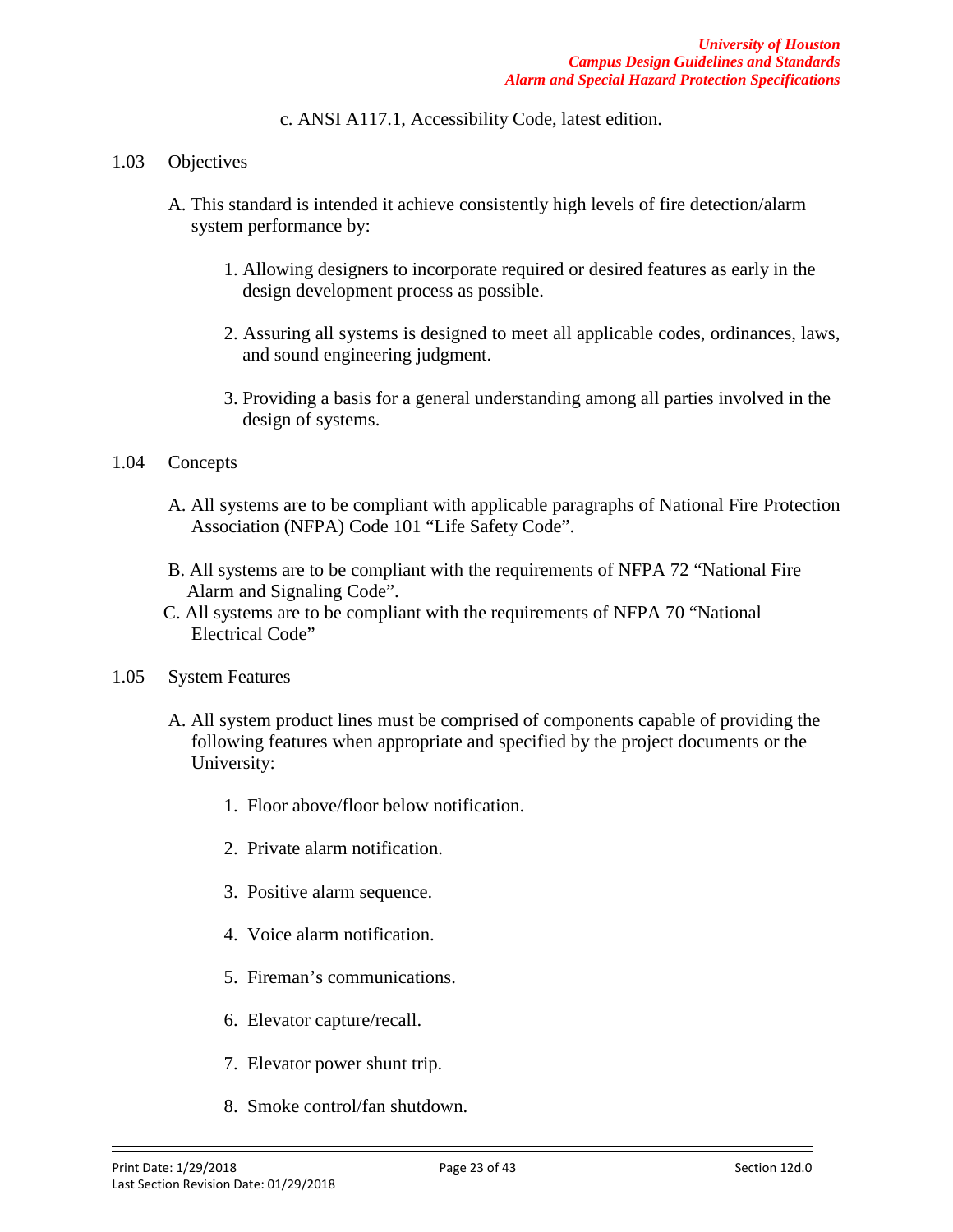- 9. Door release.
- 10. Release locks on normally locked egress doors.
- 11. Release and monitoring of clean agent and/or pre-action sprinkler systems.
- 12. Monitor non-water based fire suppression systems.
- 13. Multiple channel voice.
- B. Provide audible alarming throughout the building in accordance with NFPA 72.
- C. Visual alarming to ADA levels and TAS requirements must be provided throughout the building.
- D. Smoke detectors must be provided at all elevator lobbies, elevator equipment rooms and elevator hoist-ways to perform capture/recall functions.
- E. All systems must be designed to provide manual means of alarm initiation at every exit from every level. Elevators are not to be considered an exit or route of egress.
- F. Smoke detector is required in every corridor and path of egress.
- 1.06 Description of Work
	- A. All designs must provide for each building a complete and working digital, addressable, closed circuit, automatic and manual fire detection/alarm system for each floor of the building to perform detection, monitoring, and alarm functions for the building.
- 1.07 Quality Assurance
	- A. Installer Qualifications:
		- 1. Authorized and designated representative of fire alarm manufacturer to sell, install, and service proposed manufacturer's equipment. Verify equipment supplier has technical factory training specifically for the system proposed.
		- 2. Licensed by State Fire Marshal to sell, install, and service fire alarm systems.
		- 3. Actively engaged in business of selling, installing, and servicing fire alarm systems for at least five years with minimum of ten such installations completed and operating properly.
		- 4. Equipment furnished shall be of current manufacture.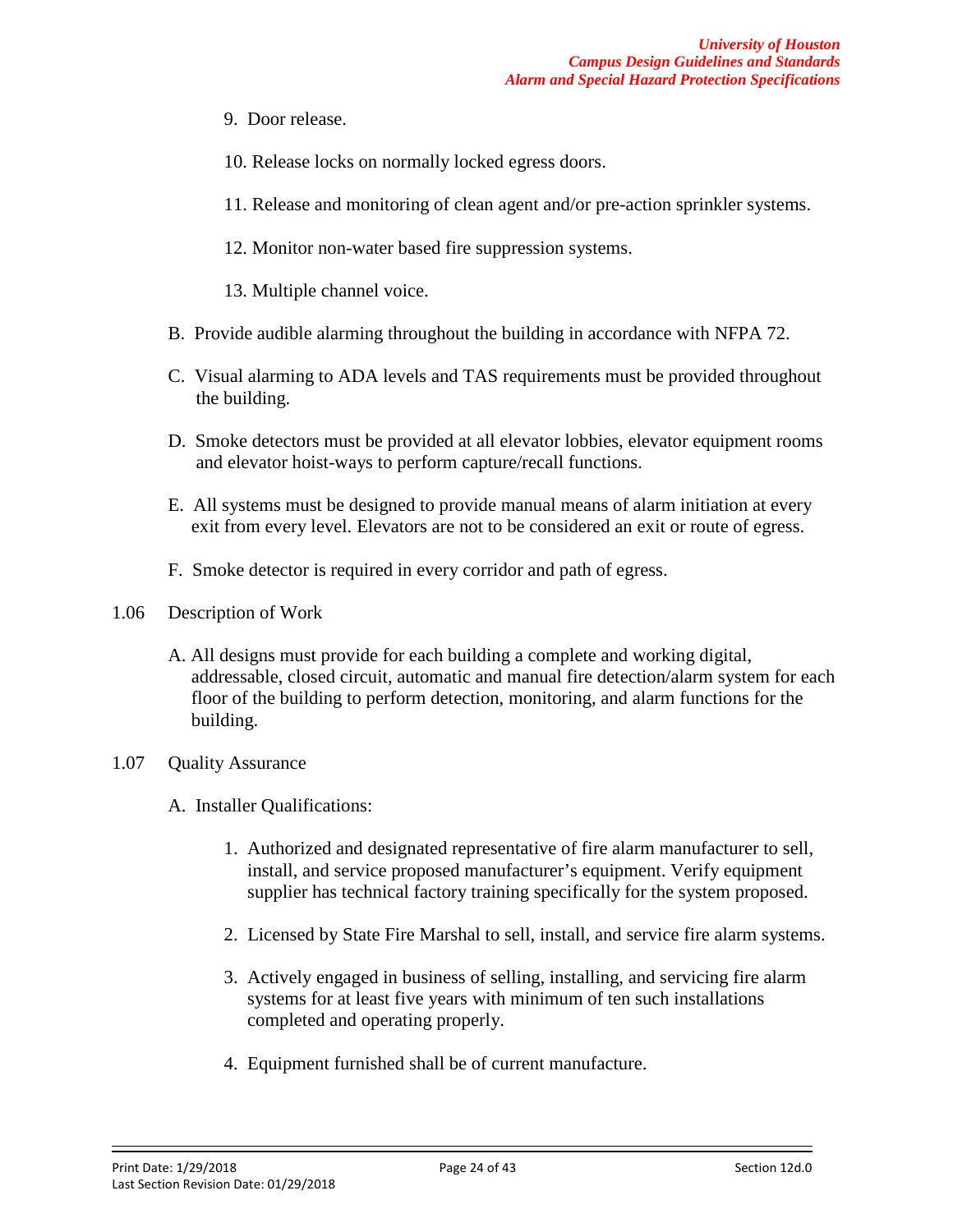- B. The equipment furnished shall be listed and approved by a testing laboratory. This listing shall be for all functions required by this specification.
- C. The Contractor shall provide a signed "Fire Alarm Certification and Description" for each system, consisting of completed copies of the appropriate pages from NFPA 72, at the final Acceptance Test.
- D. Provide staff installation superintendents who are licensed by the State Fire Marshal's Office for such purpose and under whose supervision installation, final connections, and testing will be performed.
- E. All systems must comply with applicable paragraphs of the National Electric Code.

#### 1.08 Submittals

Prior to installation, the following documents shall be provided to the University of Houston Fire Marshal's Office for reference and/or approval:

- A. Shop drawings: Include manufacturer's name, model numbers, ratings, power requirements, equipment layout, conduit, device arrangement, and complete point to point wiring diagrams along with other required information including but not limited to:
	- 1. General Drawing Notes
	- 2. Electrical back box requirements
	- 3. Control Equipment Schedules
	- 4. Panel Schematics showing all connections, between modules within panels, to all modules from field wiring with zones identified.
	- 5. Riser Diagrams indicating circuits, type of devices, number of devices, number of conductors, conduit size, junction boxes, and zones.
	- 6. Scaled floor plans with layout of all devices with point numbers for initiating and notification devices, wiring connections, zoning, wire sizes and routing.
		- a. Wattage setting for each speaker labeled adjacent to the speaker
		- b. Candela rating for each strobe labeled adjacent to the strobe
	- 7. Detailed Legend
	- 8. Fire safety and related symbols shown on drawing and diagrams shall comply with NFPA 170.
	- 9. Detailed input/output matrix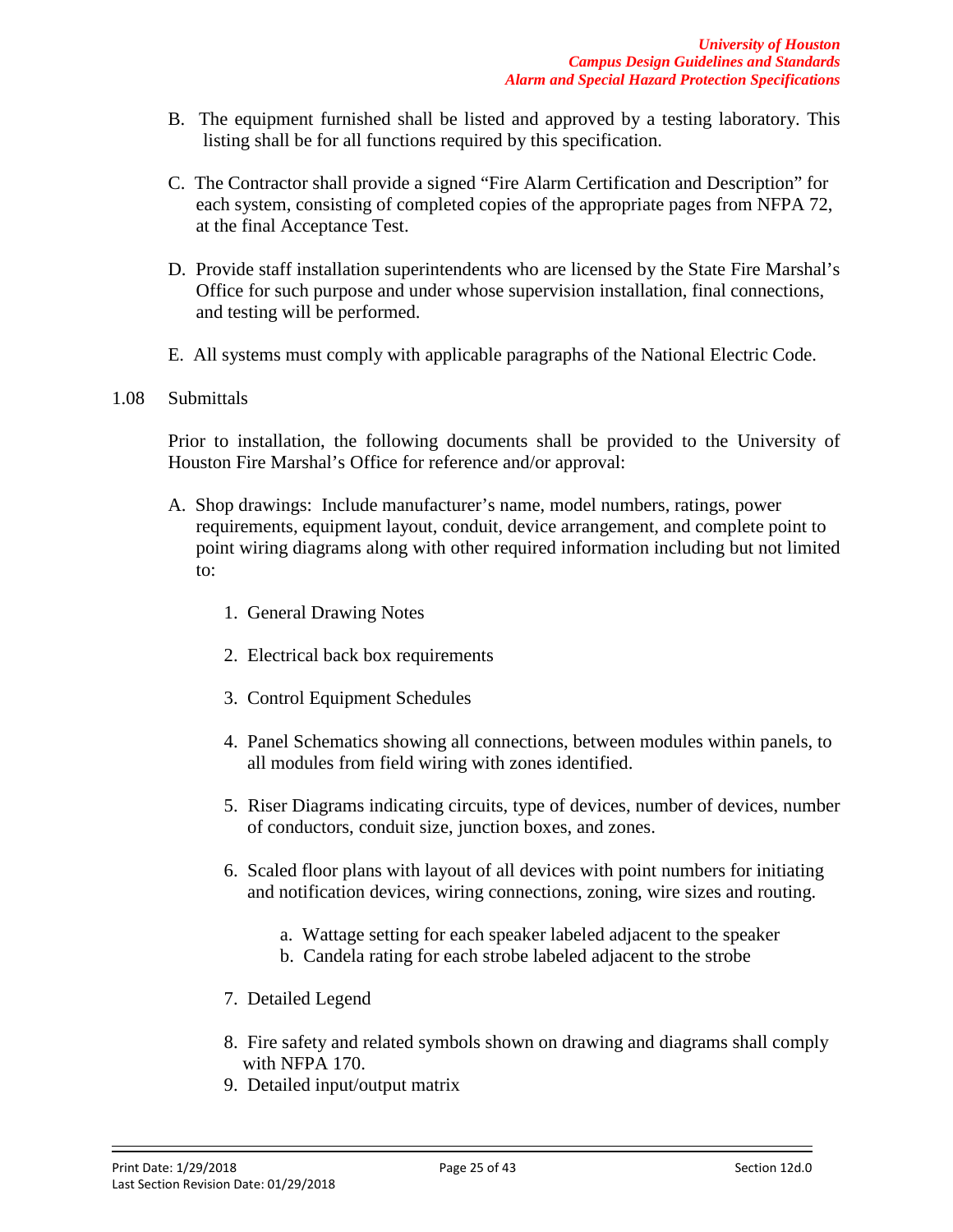- B. Product Data: Provide electrical characteristics, connection requirements and compatibility listing showing that components are compatible with each other including but not limited to:
	- 1. Full equipment list including model numbers and quantities
	- 2. Complete system operation
	- 3. Highlighted Data Sheets on Devices and Products
		- a. Fire Alarm Control Panel
		- b. Wiring
		- c. Batteries
		- d. Detectors
		- e. Manual Stations
		- f. Audible Signaling Devices
		- g. Visual Signaling Devices
		- h. Control Devices
	- 4. Wiring diagrams of all equipment
	- 5. Installation instructions for all equipment
	- 6. Equipment testing procedures
	- 7. Equipment maintenance manuals
	- 8. Wire data sheets
- C. System Calculations Complete calculations shall be provided which show the electrical load on the following system components:
	- 1. Each system power supply, including stand-alone booster supplies
	- 2. Standby Battery Calculations plus a 20 percent de-rating factor
	- 3. Voltage drop calculations for each type of circuit (identify all mathematical formulas, variables, and constants)
	- 4. dB loss calculations for speaker circuits
	- 5. Speaker circuit loading and amplifier loading
	- 6. Strobe circuit loading
	- 7. Each auxiliary control circuit that draws power from any system power supply
- D. Software and Database Information: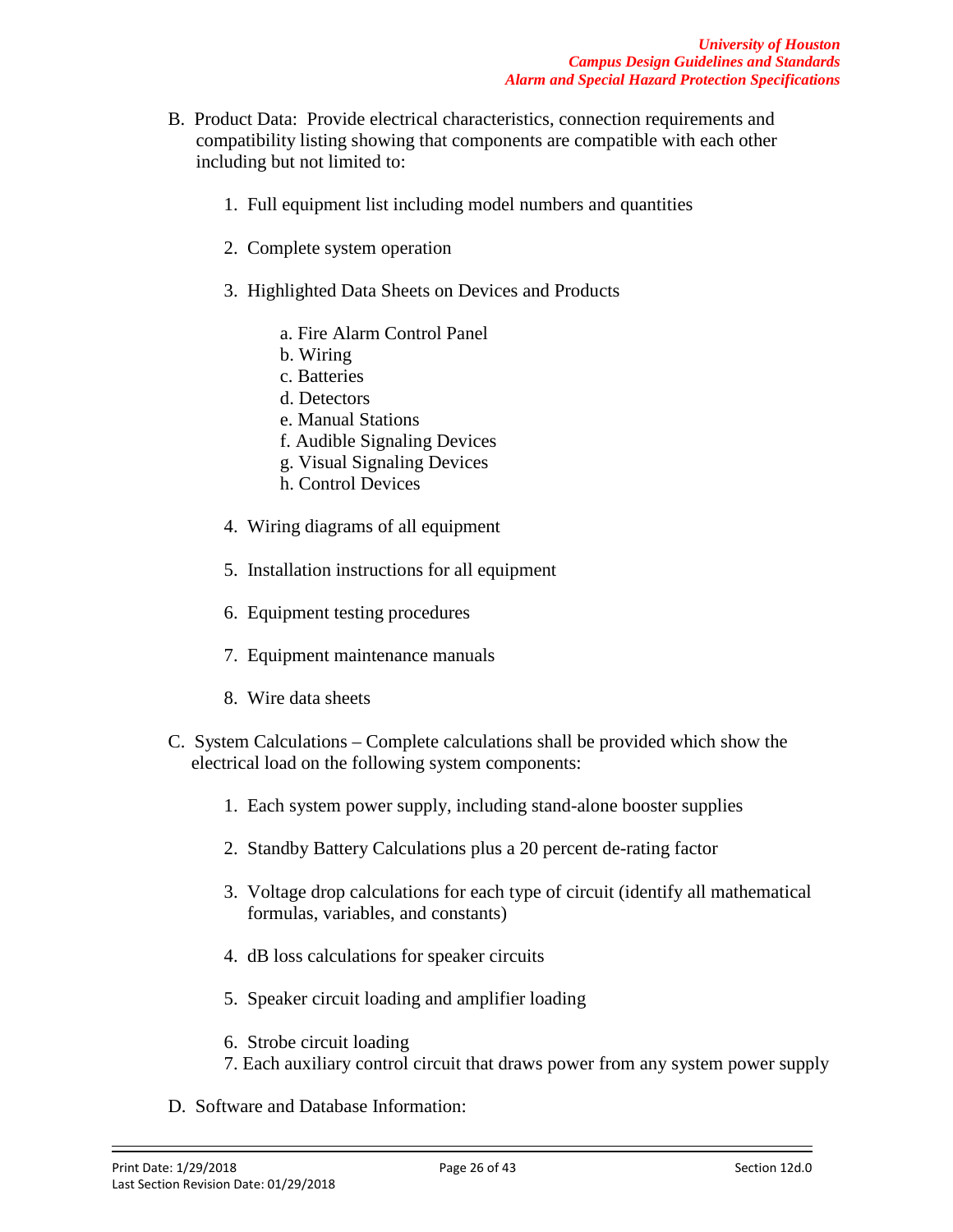- 1. Proposed point numbers
- 2. Labels of all addressable devices
- 3. English action messages
- 4. Add programming rules, Equations, with comments listed
- E. The submittal package shall be signed by State of Texas Alarm Planning Superintendent (NICET III) or signed and sealed by a Professional Engineer (P.E.) registered in the State of Texas.

#### PART 2 PRODUCTS

- 2.01 Fire Alarm Control Panel (FACP)
	- A. Acceptable Manufacturers model Simplex 4100U.
	- B. All fire alarm control panels must be intelligent, addressable Central Processing Units (CPU) based and meets the latest edition of UL 864.
	- C. All FACPs must be capable of providing circuit integrity monitoring for all Signaling Line Circuits at a level of Class A, Style 6, as defined in NFPA 72.
	- D. All FACPs must be capable of providing circuit integrity monitoring of Initiating Device Circuits (IDC's) at level of Class B as defined in NFPA 72.
	- E. All FACPs must be capable of providing circuit integrity monitoring of Notification Appliance Circuits (NAC's) at a level of Class B as defined in NFPA 72.
	- F. Panels shall have provisions for smoke detector "Alarm Verification" for Signaling Line Circuits must be provided.
	- G. Manufactured terminal boxes labeled "FIRE ALARM TERMINAL BOX" Space Age TC series or equal.
	- H. With each installed field device affix a label to indicate the devices full address on its signaling line circuit.
	- I. Mark each cable or wire to designated terminal with labeling tool.
	- J. All FACPs must provide twenty percent (20%) excess power supply, input circuit, and output circuit capacity at final acceptance to allow for future expansion by the owner.
	- K. Zone labeling must be textual by alpha-numeric display at the FACP and remote annunciator to allow "first response" by persons not trained in fire alarm technology.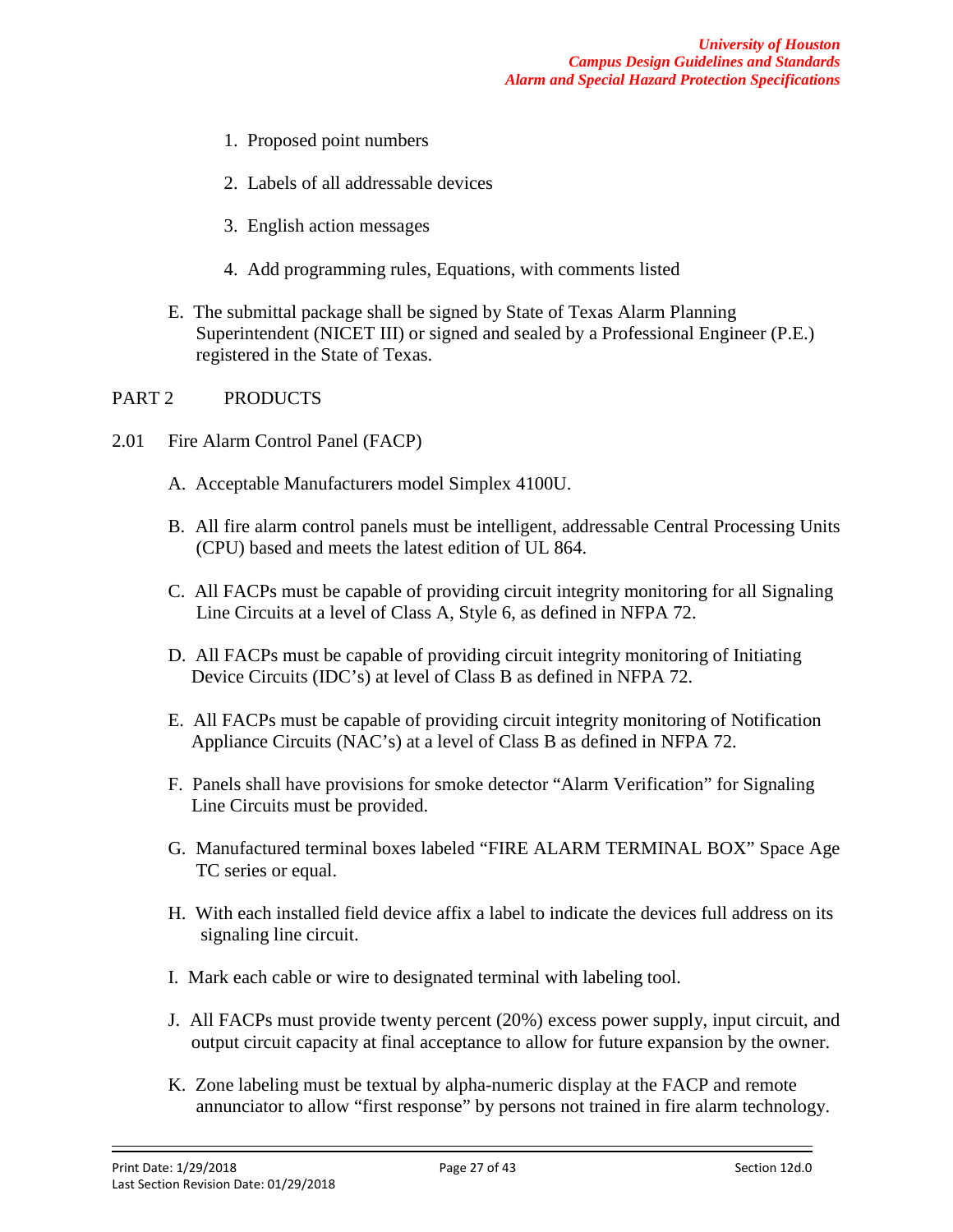- L. Textual (alpha-numeric) language must be conventional, concise, clear and accurate to facilitate rapid response.
- M. All FACPs must provide a control to silence the Public Alarm to allow for maintenance and testing, and to reduce disruption.
- N. All FACPs must provide a control to override the smoke control/fan shutdown feature to allow for maintenance and testing. Program panel shall allow functions to be disabled by floor or group as required by U of H.
- O. All FACPs must be connected to a Primary and Secondary Power source. The secondary power supply must be sized to provide 5 minutes of operation in alarm conditions after 24 hours of system operation in standby power. Where voice evacuation systems are utilized, 15 minutes of alarm shall be provided.
- P. All FACPs must provide a separate digital address for initiating device to facilitate rapid response and maintenance and testing.
- Q. All FACPs must provide a separate digital address for each individual flow switch.
- R. All programming must be permanent and non-volatile to reduce outage time due to failure.
- S. All FACPs must provide a panel mounted printer to print a log of all status change activity.
- T. All FACPs must be listed and approved as the smoke detector sensitivity test set to reduce maintenance costs.
- U. All FACPs must be capable of providing drift compensation. Drift compensation is considered equal to adjustability at the detector.
- V. All FACPs must be field programmable, using internal or connected components, for all changes, alterations, modifications, additions, deletions, and hardware and software upgrades.
- W. All messages shall be recorded in a male voice.
- X. All FACPs must be capable, using internal or connected components, of generating comprehensive reports for sensitivity, verification counts, address registers.
- Y. Where a clean agent fire suppression system and/or pre-action sprinkler system is specified for the project, the FACP must be UL listed for releasing service the pre action and/or clean agent system specified in Section 21.20.00. Initiating devices shall be connected to a UL listed releasing panel. All initiating, output and releasing circuits shall reside in one fire alarm control panel.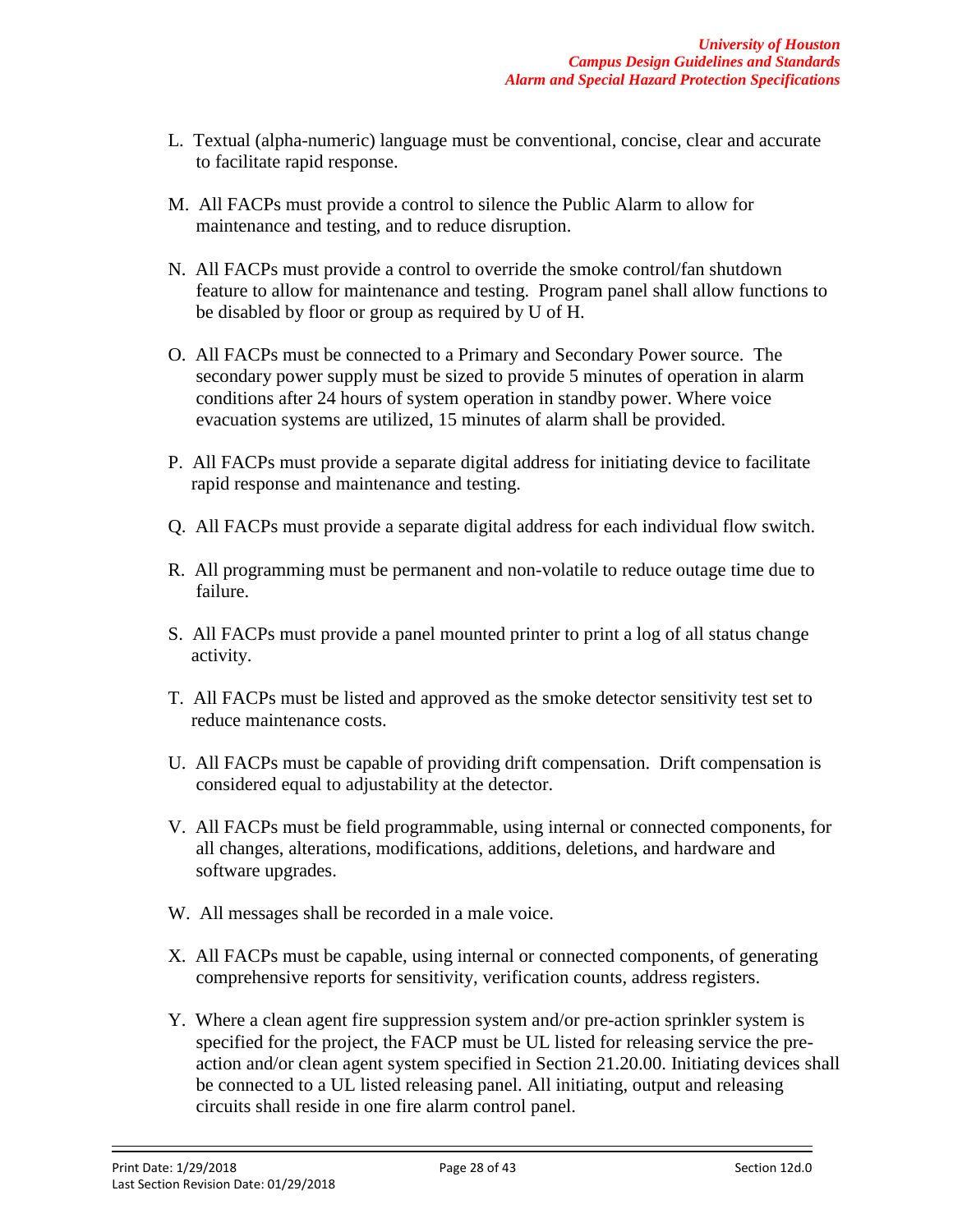- Z. A fault isolation device shall be provided electrically between each building level. This device shall be capable of automatically isolating wire-to-wire faults on each SLC to the building level involved. The device shall be powered by the SLC loop. The device shall provide visual indication at the device of a short circuit (isolate) condition. The device shall reset to the normal mode upon elimination of the wire-to wire short. All fault isolation devices shall be physically located within the marshaling box for that floor.
- AA. All wiring within the FACP shall be labeled.
- 2.02 Remote Monitor
	- A. All systems must be capable of interconnection to the Campus-Wide Proprietary Supervisory Signaling System utilizing one set of Form C contacts (one normally open, one normally closed) for transmission of each of the following signals separately:
		- 1. ALARM
		- 2. WATER-FLOW
		- 3. SUPERVISORY
		- 4. TROUBLE
	- B. All systems must provide a Wiring Interface Panel (junction box) to accommodate the connection between the new fire alarm system and the existing Proprietary Protective Signaling System. The WIP must be accessible and located within a room that is nearest to the campus utilities tunnel system. Conduit and 18/10 conductor cabling must be provided between this panel and the FACP to perform the functions listed above.
- 2.03 Distributed Power Supplies
	- A. Distributed power supplies for powering Notification Appliance Circuits, beam smoke detectors, and control relays may be used.
	- B. All distributed power supply inputs must be controlled by addressable interface devices located on the same floor as the power supply and controlled by the SLC serving the area to facilitate maintenance.
	- C. The distributed power supplies must be sized to provide 15 minutes of operation in alarm after 24 hours of system operation in standby power. Where voice evacuation systems are utilized, 15 minutes of alarm must be provided after operation in standby power.
- 2.04 Manual Pull Stations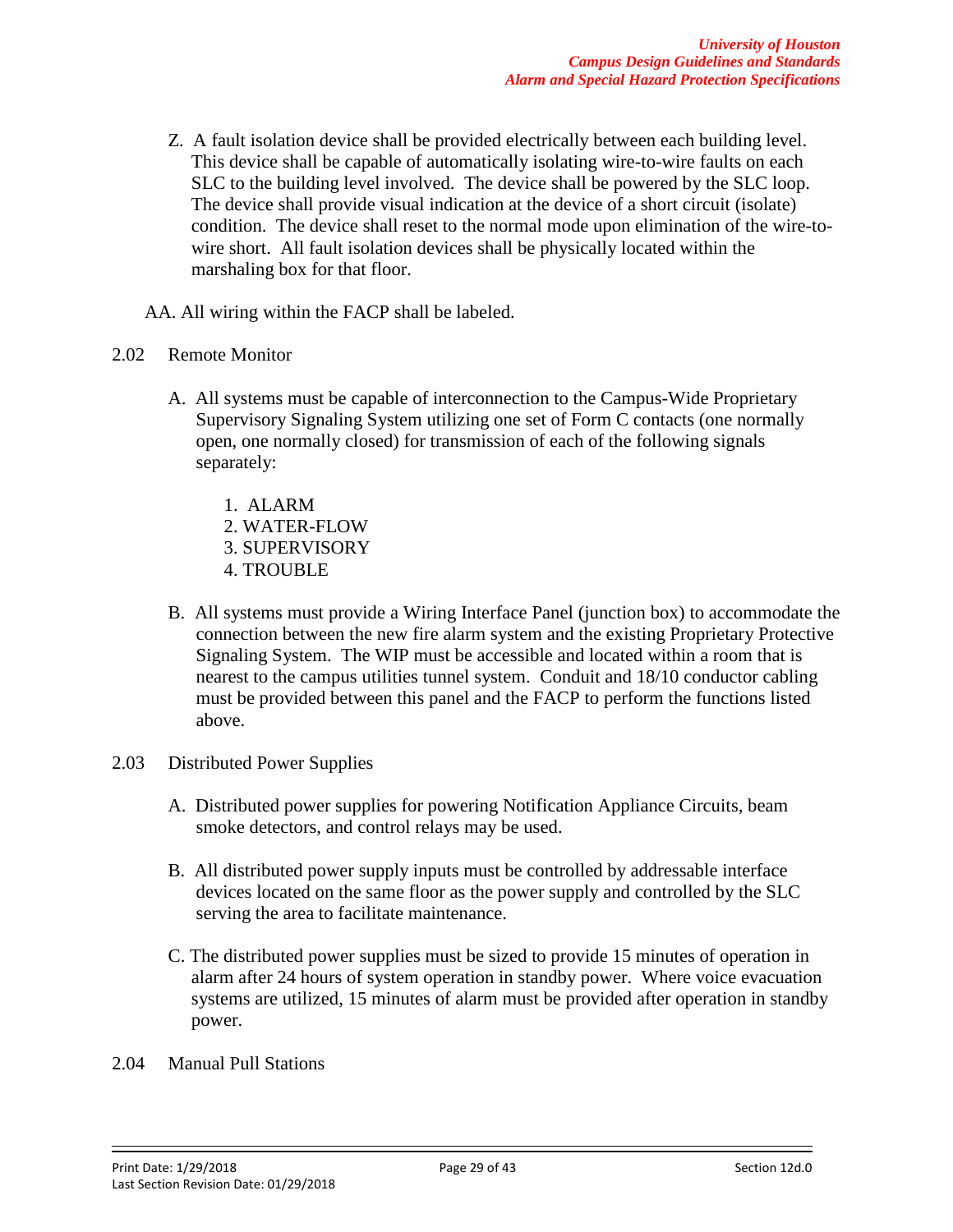- A. All manual pull stations must be of the "double-action" type to reduce unintentional or vandal alarms. Pull stations required to break glass to activate are not acceptable. Provide pull stations that utilize the same key as FACP for resetting.
- B. Each manual pull station must have a unique digital address on the SLC.
- C. Where separate addressable monitor modules are used for monitoring conventional type manual pull stations, the modules are required to be installed within the manual pull station back box.
- D. Every pull station in the public areas must have a tamper proof cover (Stopper II).

#### 2.05 Heat Detectors

- A. All heat detectors shall be fixed temperature, rate-of-rise, or combination fixed temperature and rate-of-rise, spot type.
- B. Each addressable heat detector must have a unique address on the SLC
- C. Non resetting detectors must give visual indication of "ALARM" condition to facilitate rapid response.
- D. Where separate addressable monitor modules are used for monitoring conventional type heat detectors, the modules are required to be installed within the heat detector junction box.
- 2.06 Smoke Detectors
	- A. All spot type smoke detectors shall be photoelectric or combination photoelectric and ionization type.
	- B. Each smoke detector, whether spot-type, or projected-beam type, must have a unique digital address on the SLC.
	- C. All smoke detectors must be field measurable and adjustable for sensitivity.
	- D. All smoke detectors, except projected beam type, must be powered from the SLC.
	- E. The FACP must function as the smoke detector sensitivity test set and must be approved and listed for that service.
	- F. All smoke detectors must meet or exceed the requirements of Underwriter's Laboratory Standard 268, as amended, and must be listed and approved for use with the FACP provided.
- 2.07 Duct-Mounted Smoke Detectors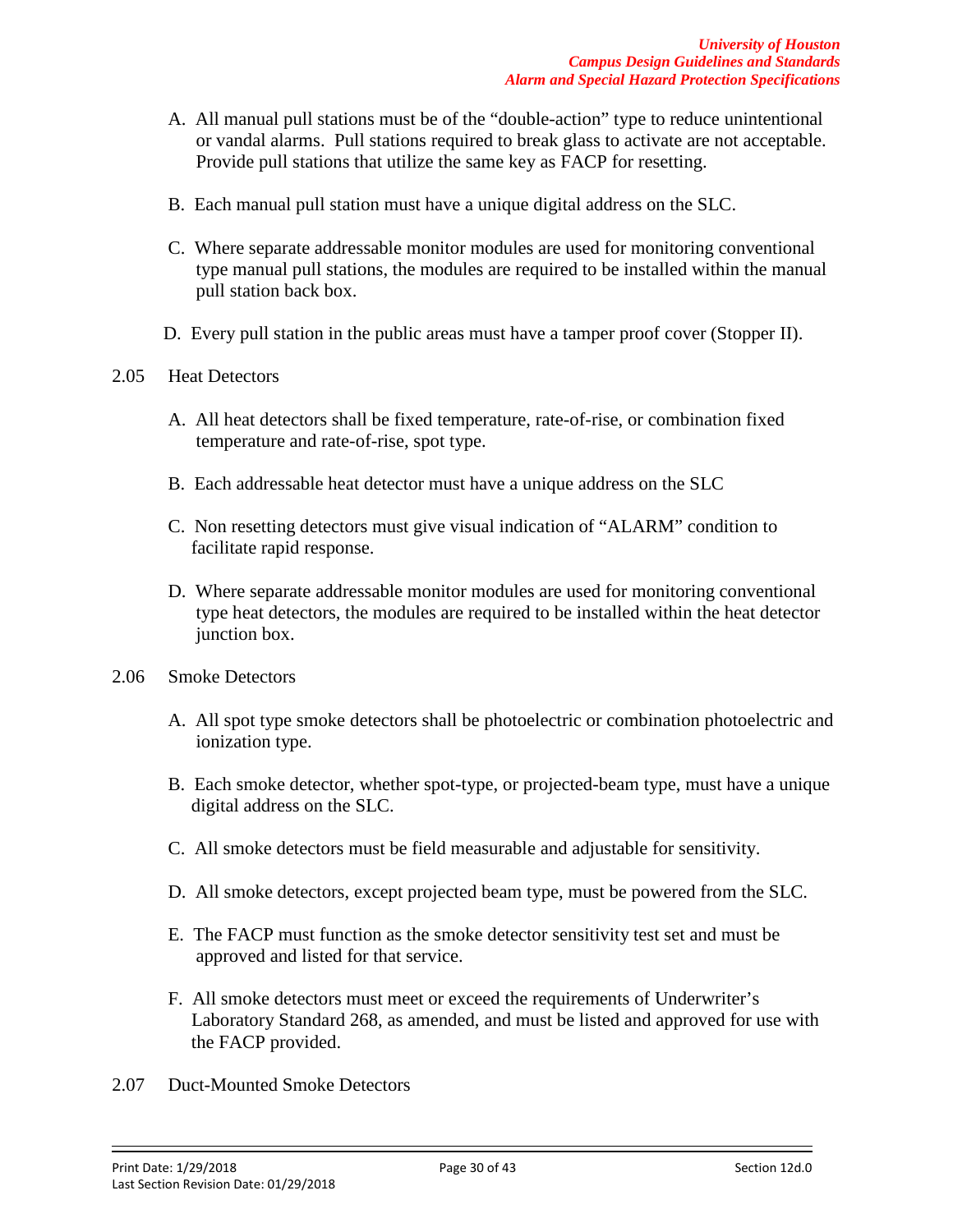- A. It is the joint responsibility of the Fire Alarm and the Mechanical Contractors to assure that all supply and return air is sampled as required per NFPA 90A. Label duct work and direction of air flow and identify the proper locations for duct detectors. Provide only addressable system duct detectors, factory installed duct detectors within air handling unit are not acceptable.
- 2.08 Projected-Beam Smoke Detectors
	- A. All projected-beam detectors must operate on the infrared principle.
	- B. All projected-beam detectors must have automatic gain control circuits to compensate for deterioration of signal strength due to environmental factors such as dirt and dust accumulation, component aging and temperature fluctuations.
	- C. Transmitting and receiving units of projected-beam detectors must be protected from physical damage.
	- D. All projected-beam smoke detectors must have circuits to prevent "false" alarms due to sudden and complete obscuration.
- 2.09 Air Sampling Smoke Detection
	- A. Provide air sampling smoke detection system if required by the project.
	- B. Locate air sampling ports in accordance with NFPA 72 and manufacturer's requirements.
	- C. Maintain a maximum transport time of 120 seconds, or the transport time specified by the manufacturer, from the farthest sampling point, whichever is less.
	- D. Utilize CPVC piping that is listed for use in air sampling systems. Label piping as required per NFPA 72.
- 2.010 Water-flow Switches
	- A. Fire detection/alarm systems must be interconnected to the fire sprinkler systems by water-flow switches must be set for a 60 second delay (retard) prior to the "ALARM".
	- B. Each water-flow switch must be monitored for a unique digital address on the SLC.
	- C. It is the responsibility of the Sprinkler Contractor to locate the water-flow switches to assure indication of water-flow within the building and at each level of the building to reduce water damage.
- 2.011 Supervisory (Tamper) Switches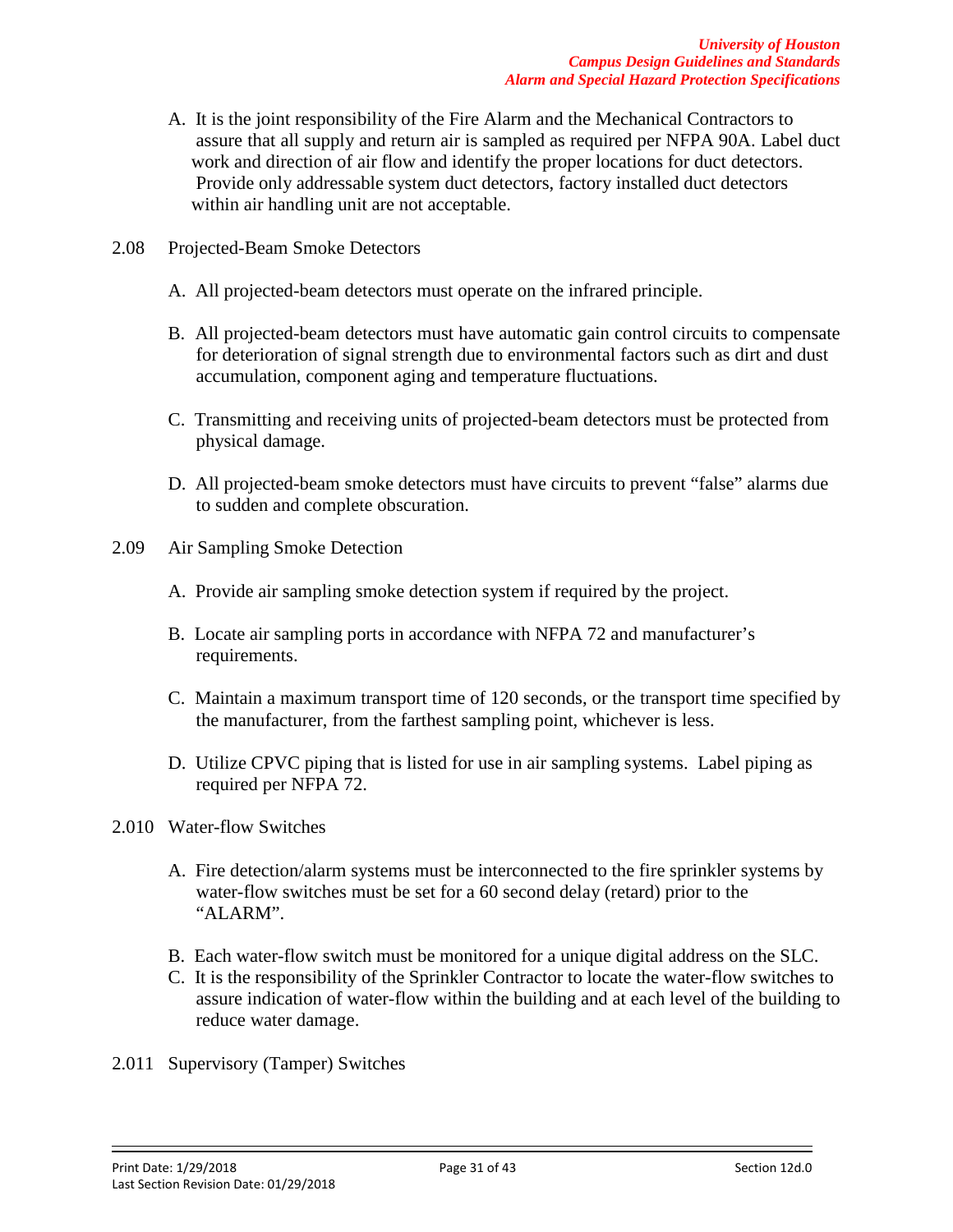- A. Connect tamper switches installed on all sprinkler or standpipe system valves to the fire alarm system to indicate closing or opening of the valves.
- 2.012 Audible Appliances
	- A. Fire alarm system audible notification appliances are required to be provided by speakers in all buildings. The fire alarm speakers will also be utilized by the mass notification system for audible notification. The fire alarm signal generated must be the distinctive three-pulse temporal pattern described by NFPA and ANSI codes.
	- B. The Evacuation Signal produced by the speakers must be altered with a custom textual message as indicated in Section 3.08 below.
	- C. Provide audible systems with voice intelligibility measured in accordance with the guidelines in Annex A of IEC 60849, Sound Systems for Emergency Purposes. When tested in accordance with Annex B, Clause B1, of IEC 60849, the system shall exceed the equivalent of a common intelligible scale (CIS) score of 0.70.
- 2.013 Visual Appliances
	- A. All visual notification appliances must be xenon strobe, compliant with current requirements of ADA and TAS.
	- B. All visual notification devices within a room or adjacent space within the field of view must be synchronized as required per NFPA 72.
	- C. Strobes used in combination systems where the same strobe is used for both mass notification and fire notification shall be clear or nominal white meeting the listing requirements of UL 1971 and either have no marking or be marked with the word "ALERT" stamped or imprinted on the appliance and be visible to the public.
- 2.014 Remote Enunciator
	- A. When required by the project, an LCD remote annunciator shall be located in an open accessible area acceptable to the AHJ.
	- B. Remote annunciator must display the same addressable and common signal information as the main FACP.
- 2.015 Monitoring Devices
	- A. Addressable monitoring devices used to monitor contact-closure initiating devices such as water-flow switches, and tamper switches must derive power from the SLC to which they are connected.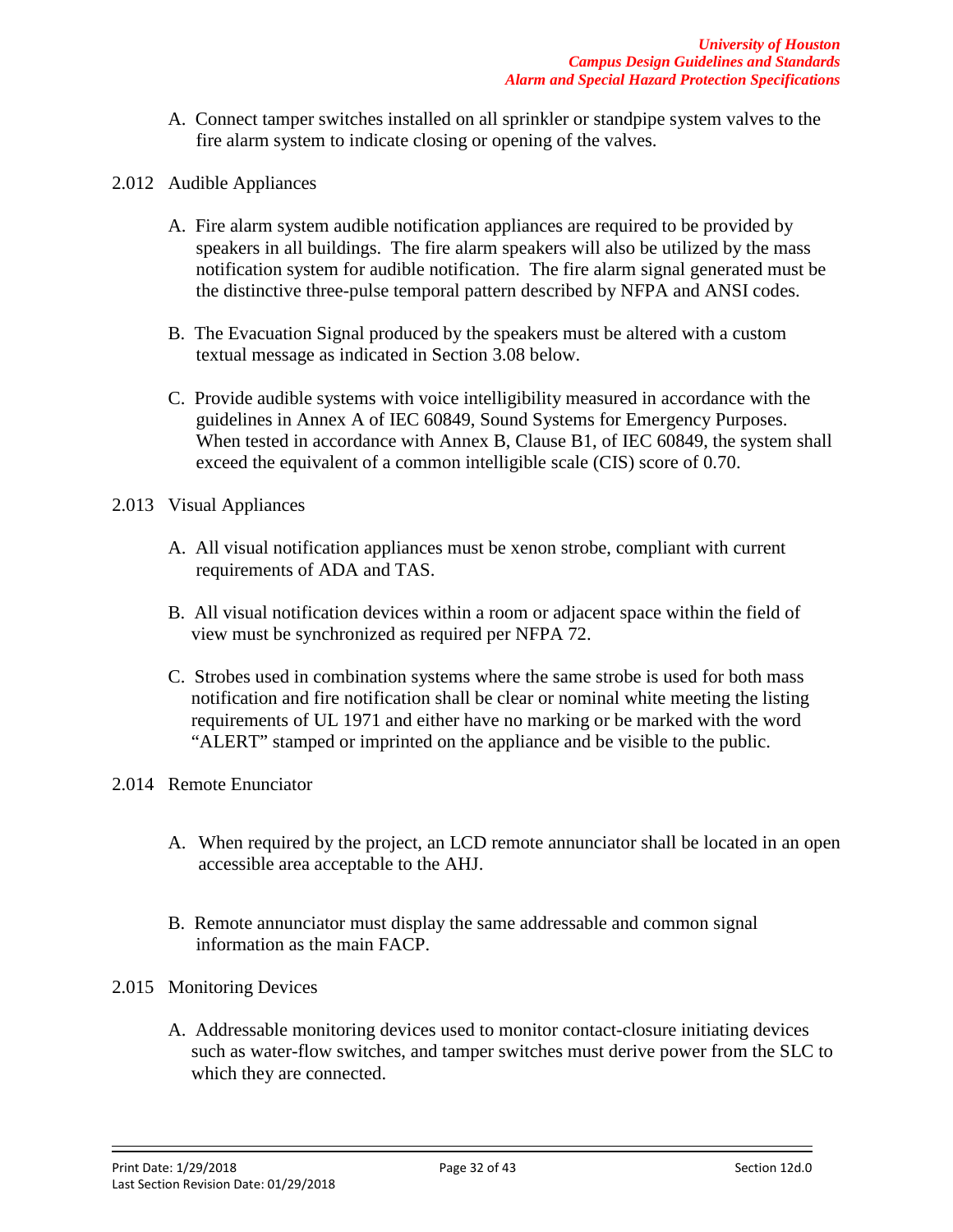- B. Each monitoring device must have a unique digital address on the SLC.
- C. Monitoring devices used to interface smoke detectors to the SLC shall be limited to existing spot type smoke detectors or duct-mounted smoke detectors.
- 2.016 Control Devices
	- A. Addressable control devices must not control more than one type of appliance/device.
- 2.017 Documentation storage shall be provided at or adjacent to (within five feet of) the FACP. This storage shall be capable of storing and securing all documents required for system maintenance and response. Storage shall be separated from all active electrical, electronic, or electromechanical parts and components. If adequate, storage may contain unconnected spare/repair parts.

#### PART 3 INTERCONNECTION AND OPERATION

- 3.01 Signaling Line Circuits (SLC)
	- A. All FACPs must provide circuit integrity monitoring for all Signaling Line Circuits at a level of Class A, Style 6.
	- B. All the following devices/appliances must be individually addressed on the SLC:
		- 1. Smoke detectors
		- 2. Heat detectors.
		- 3. Manual stations.
		- 4. Monitor devices.
		- 5. Control devices.
		- 6. IDCs.
		- 7. Audio NACs.
		- 8. Visual NACs
	- C. No splicing of the wiring is acceptable. No wire nuts may be used only terminal strips contained within a terminal box.
- 3.02 Initiating Device Circuits (IDC)
	- A. Initiating Device Circuits (IDCs) must be monitored at a level of Class B.
	- B. No splicing of the wiring is acceptable. No wire nuts may be used only terminal strips contained within a terminal box.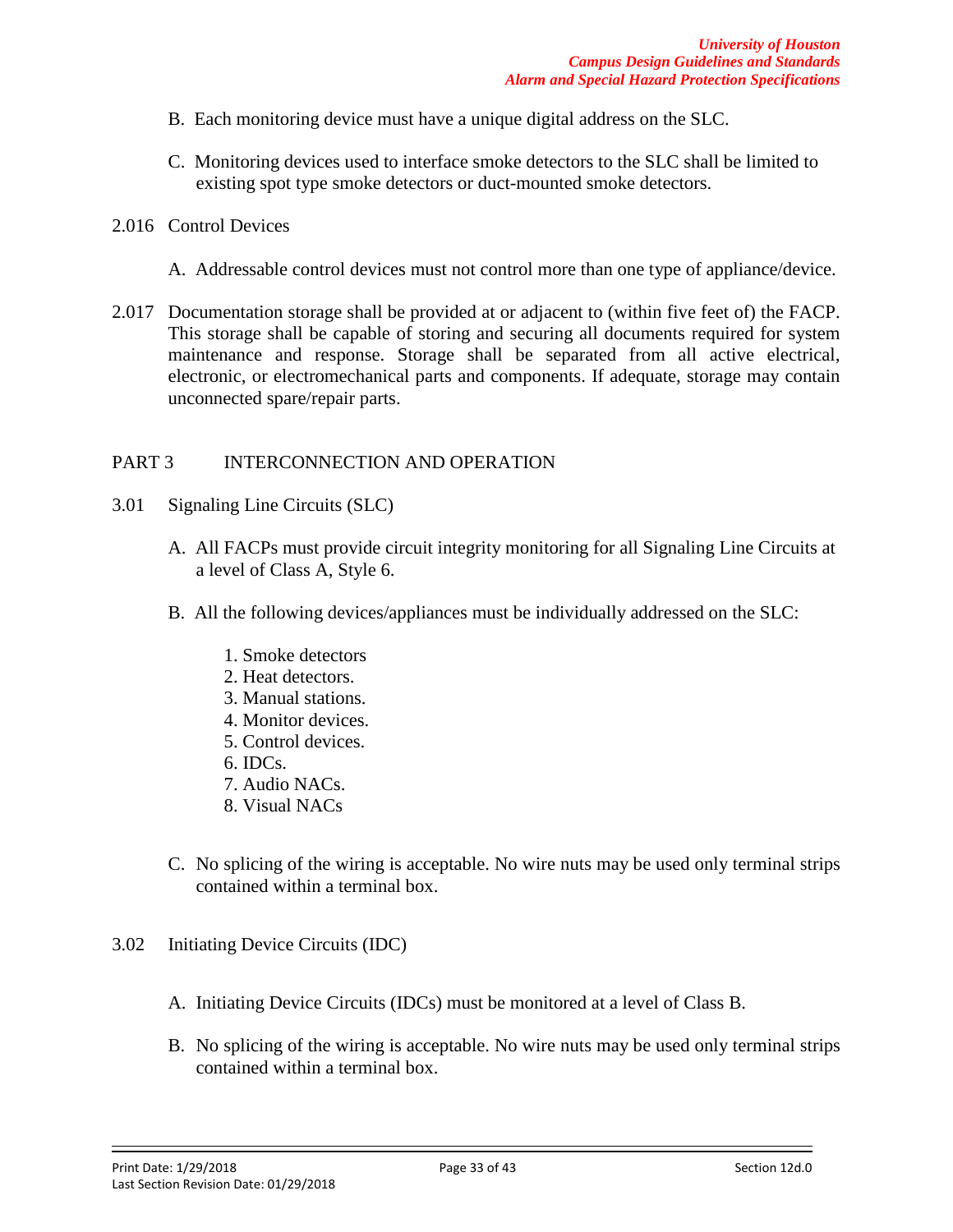- 3.03 Notification Appliance Circuits (NAC)
	- A. All Notification Appliance Circuits (NAC) must be monitored at a level of Class B.
	- B. Direct current notification appliance power provided from a distributed power supply must be controlled by a digital addressable control device on the SLC.
	- C. Audible notification appliances and visual notification appliances must always be connected to separate NACs to facilitate maintenance.
	- D. No splicing of the wiring is acceptable. No wire nuts may be used only terminal strips contained within a terminal box.
- 3.04 Auxiliary Functions
	- A. Locate control devices utilized for operating auxiliary functions mounted within 3 feet of the system being controlled as required per NFPA 72.
- 3.05 Floor Above/Floor Below Notification
	- A. Selective evacuation shall be permitted if approved by the U. of H. Fire Marshal.
	- B. In high rise structures, each level must constitute a minimum of one audio Notification Appliance Circuit and one visual Notification Appliance Circuit. NACs must be capable of initiating a general alarm or allow selectable notification.
	- C. The FACP must also provide a control to the panel to allow sounding the Public Alarm throughout the structure (All-call) and activate both audio and visual notification for building evacuation at the FACP.
- 3.06 Positive Alarm Sequence
	- A. Positive alarm sequencing shall be permitted.
- 3.07 Voice Alarm Notification
	- A. When required by code, the audible portion of the Public Alarm for all systems must be a Voice Alarm. Provide speakers for annunciation of voice messages. Signal generated must be the Distinctive Evacuation Signal (three-pulse temporal pattern) alternated with a digitized custom textual message.
	- B. Audible message required for voice evacuation shall be as follows:

The standard campus evacuation message shall play.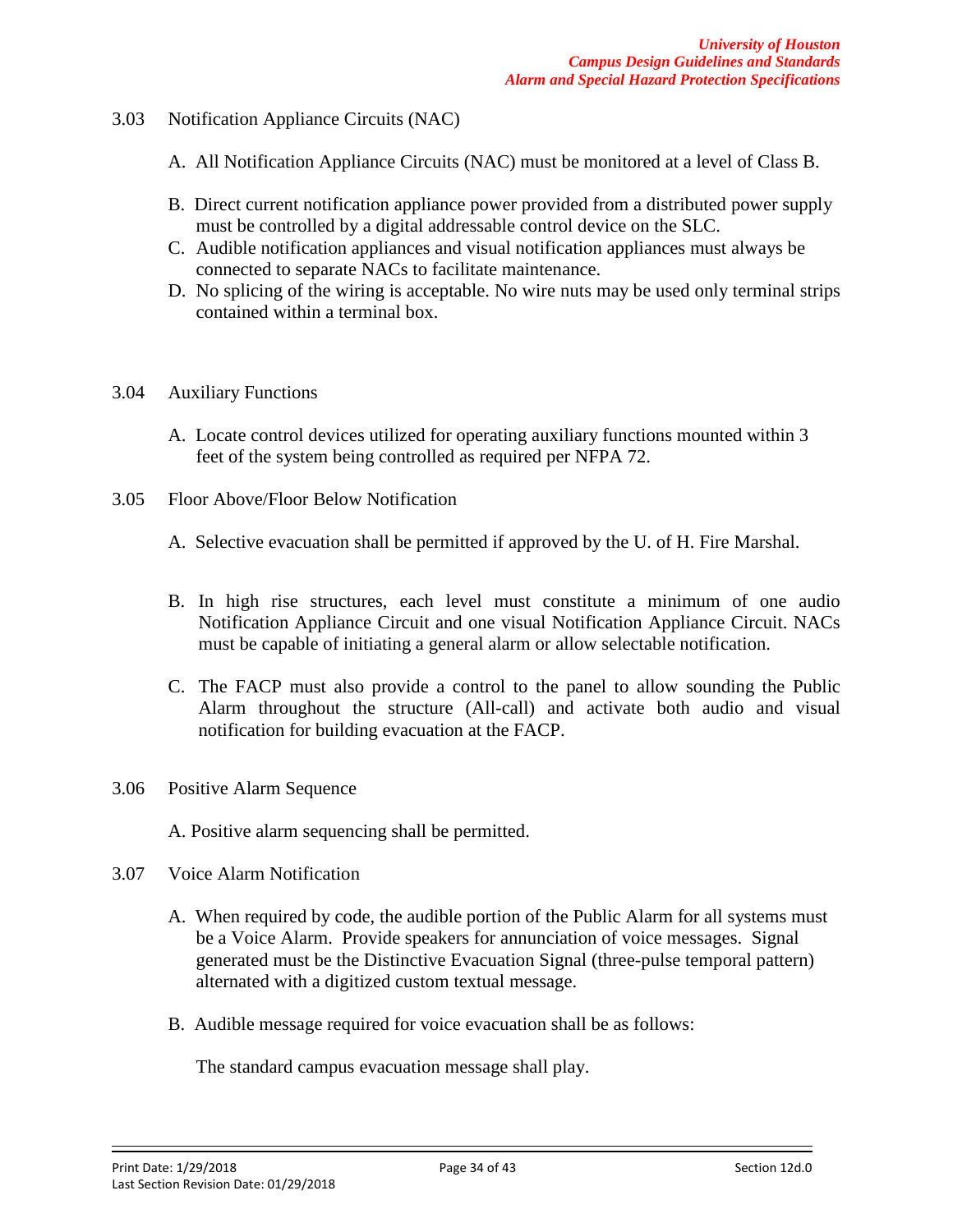- C. The digitized audible message shall sound twice, and then the three-pulse temporal pattern shall resume.
- D. The FACP shall provide a microphone and associated controls to allow voice paging to selected areas.
- 3.08 Fire Department Communication System
	- A. Where required by code, provide a complete and separate two-way fire department communication system.
	- B. Electrically supervised two-way fireman's phone jacks must be provided at the entrance to all elevators, enclosed stairwells, elevator lobbies, and emergency standby power rooms. Phone jacks are also required in fire pump rooms and fire command centers, where provided.
	- C. Wiring for the Fireman's Communication System may be installed in common raceway or conduit utilized by the fire alarm system.
- 3.09 Elevator Recall
	- A. Provide elevator recall in accordance with ASME A17.1, ASME A17.3, and NFPA 72.
- 3.010 Fan Shutdown
	- A. Initiation by duct-mounted smoke detectors must cause shutdown of associated air handling units and alarm signal at the fire alarm control panel. Motor control circuits must not be routed through the housing.
	- B. The SLC must connect to a control device within three feet of the motor starter or other approved location to interrupt the motor control circuits.
	- C. The control device must be assigned a unique digital address on the SLC.
	- D. A "BYPASS" control must be provided at the FACP.
	- E. Where a smoke control system is provided, connect FACP to smoke control panel for initiation of smoke control system and associated dampers in accordance with NFPA 92A and NFPA 92B. The smoke control panel, provided by others, is required to comply with UL 864 and listed as smoke control equipment.
- 3.011 Automatic Door Control
	- A. Automatic Release-to-Close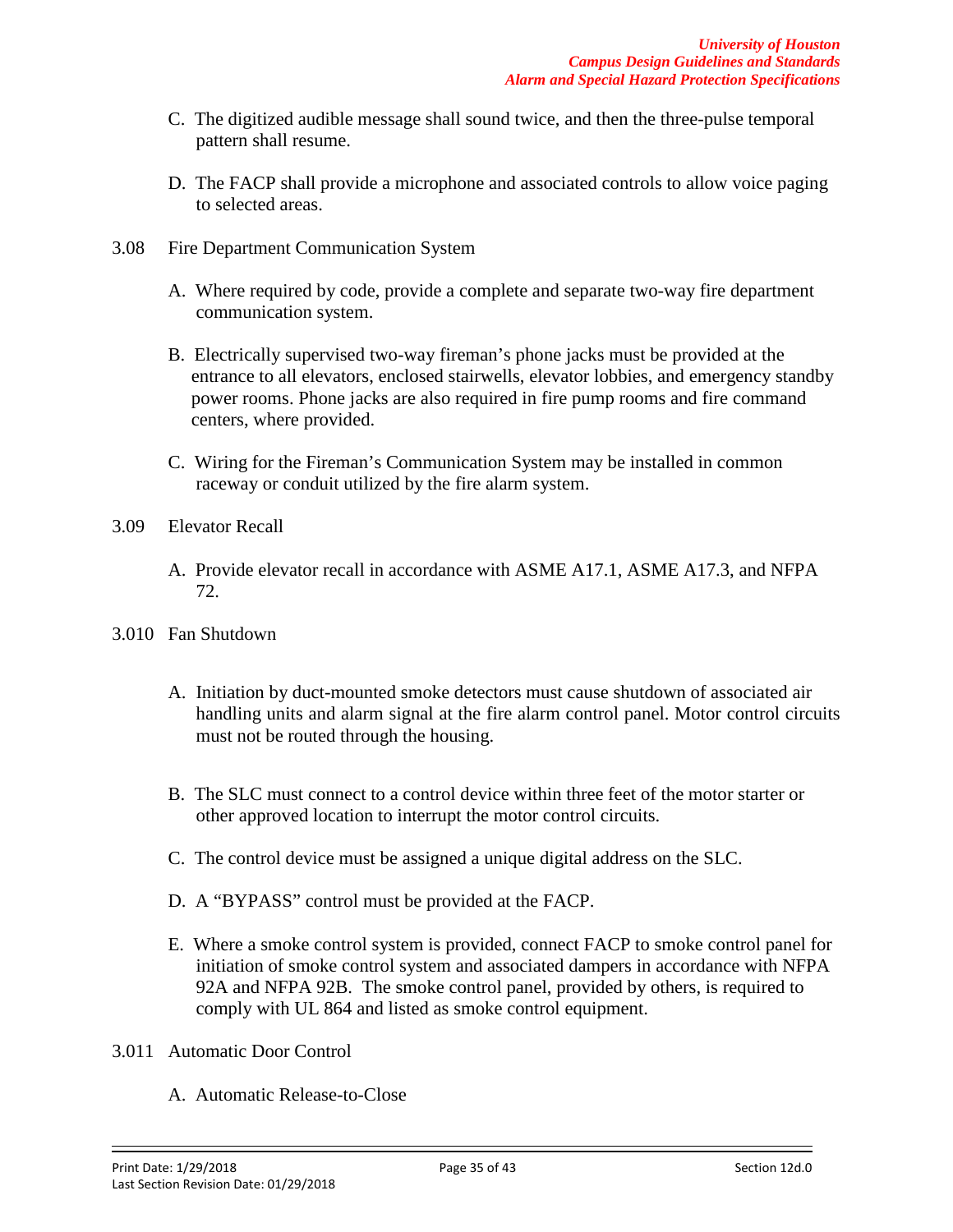- 1. Smoke control doors normally held open electrically must be allowed to close upon any "ALARM" condition.
- B. Automatic Unlock
	- 1. Access control door normally electrically locked for security must unlock on any "ALARM" condition.

#### 3.012 Wiring

- A. Basic wiring materials and installation must comply with NFPA 70.
- B. Conductor sizes must be sized in accordance with NFPA 72 and NFPA 70 to provide the minimum required voltage drop.
- C. Install wiring in conduit or raceway where required per NFPA 70.
- D. All system wiring shall be color coded in accordance with the following:
	- 1. Power circuits-Black
	- 2. Strobe circuits-Yellow or White
	- 3. One way voice speakers-Blue
	- 4. Signaling line circuits, initiating device circuits, network communications cable-Red
	- 5. Ground conductor-Green
	- 6. Elevator interface wiring must meet NEC 620.
		- a. Main Floor Recall-Red
		- b. Alternate Floor Recall-Blue
		- c. Fire Hat Signal-Yellow
		- d. Supply power-Black
- E. Circuits extending beyond buildings
	- 1. Where circuits are required to extend outside of the building, wiring must be provided with primary protectors in accordance with NFPA 70 Article 760 and Article 800.

#### PART 4 SPECIAL CONDITIONS

- 4.01 General
	- A. It is the responsibility of the Contractor to assure that there is no disruption of the University's normal functions during construction such as studying, testing, class, research, or administration.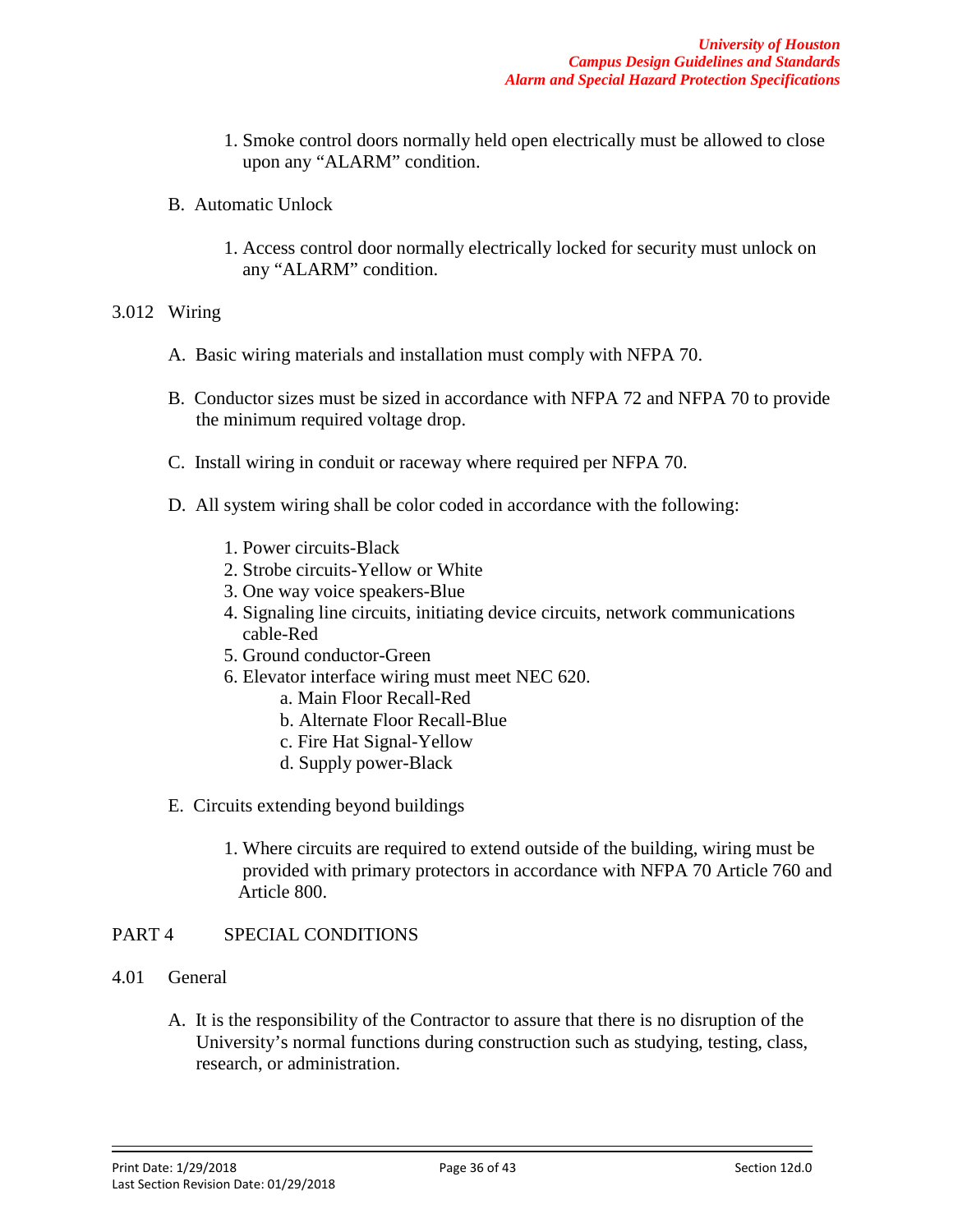- 4.02 Connecting to Existing Systems
	- A. Operations of and connections to existing fire alarm systems must be supervised and/or coordinated by the University of Houston Fire Alarm Shop (FAS) Shop staff and the Fire Marshal's Office. A permit is required.
	- B. Existing systems must remain operational during modifications or additions to the existing system throughout the duration of the project.
	- C. Where part or all of the existing fire alarm system is required to be demolished, remove the existing fire alarm components only after the new system installation is complete and accepted by the Fire Alarm Systems Shop (FAS) and the U. of H. Fire Marshal.
	- D. Existing equipment that is required to be salvaged by the University shall be stored in a secure area designated by the University.
- 4.03 Pre-action and Clean Agent Releasing Systems
	- A. Where the project requires releasing of a pre-action and/or clean agent system, the room or area in which the suppression system is located shall utilize two separate smoke detectors or activation of a manual release station to activate the suppression system.
	- B. Reduce smoke detector spacing for rooms or areas utilizing high airflow as required per NFPA 72.
- 4.04 Smoke Control System
	- A. Where a smoke control system is required for the project, connect FACP to smoke control panel for initiation of smoke control system and associated dampers upon activation of sprinkler system water flow switch and/or total coverage smoke detection system located within the area requiring smoke control. The smoke control panel, provided by others, is required to comply with UL 864 and listed as smoke control equipment. Where a smoke control system is required, the FACP shall provide the relay interface to a separate smoke control panel compatible with the Building BAS system.
	- B. In the event a fire alarm control panel is to be utilized for smoke control functions, it must be listed in accordance with UL 864 as smoke control equipment.
- 4.05 Mass Notification System
	- A. Include the additional equipment required to connect to the future campus wide mass notification system. Fire alarm speakers and speaker/strobes will be utilized for the audible portion of the mass notification system. Coordinate with U of H for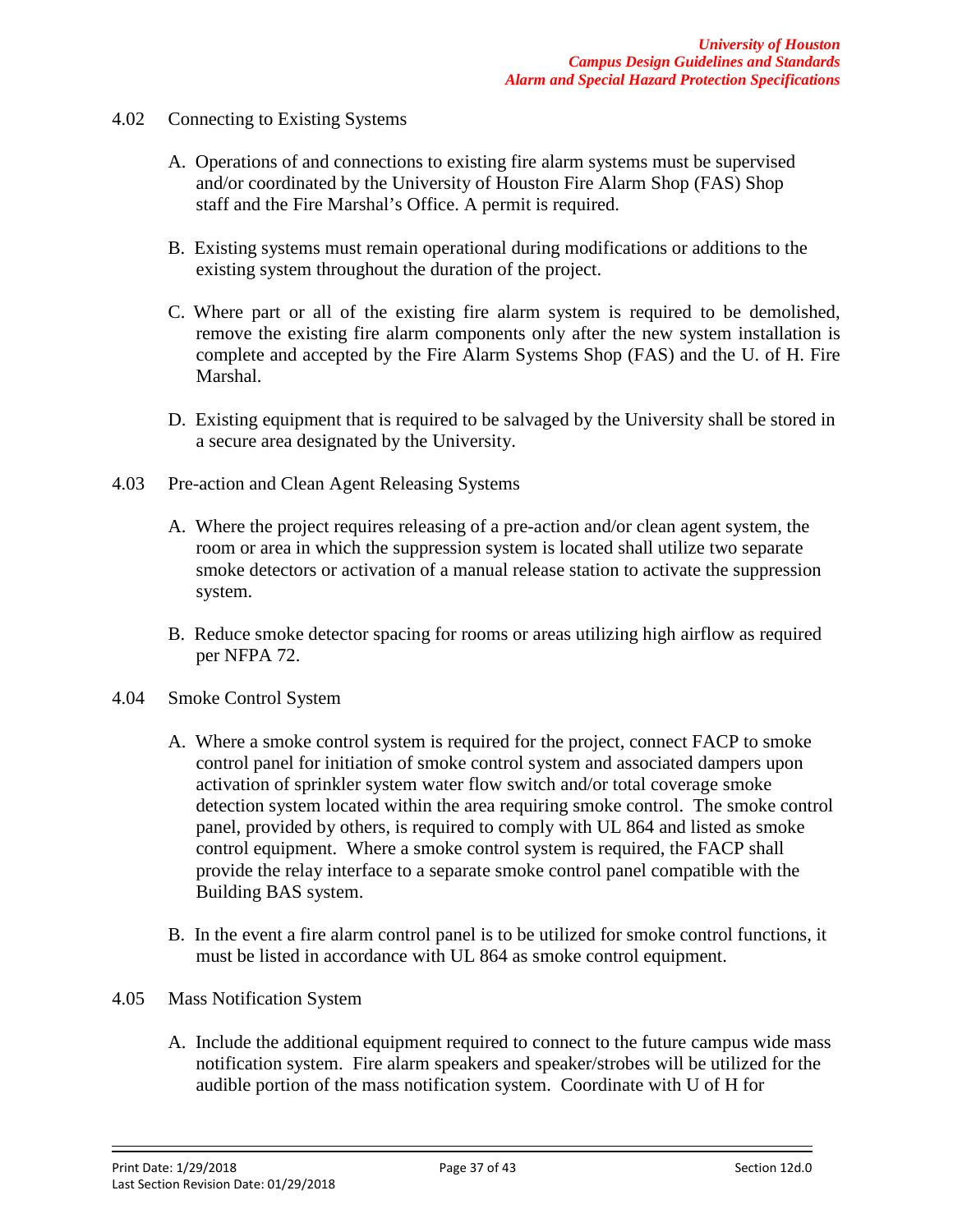additional requirements involving equipment and connection to mass notification system.

#### PART 5 TESTING

- 5.01 General
	- A. Upon completion of the system, the Contractor must perform a complete and comprehensive test of the entire system in accordance with the provisions of NFPA 72. Contractor shall document their testing electronically using logging software commonly available.
	- B. It is responsibility of the Contractor to demonstrate to the University that the system is installed and functions in accordance with the project documents and applicable codes.
- 5.02 Specific Tests
	- A. An acceptance test will be conducted at the completion of each project. The test will be the responsibility of the contractor and must be performed in strict compliance with the provisions of NFPA 72.
	- B. In addition to the provisions of NFPA 72 and/or the above paragraph, it is the responsibility of the Contractor to provide all of the following:
		- 1. Smoke detector sensitivity report.
		- 2. Pressure differential reading for duct detector sample air flow.
		- 3. Closed loop resistance and EOL resistance readings for all field wiring.
		- 4. Programming volatility test.
	- C. Third Party Testing
		- 1. Third party testing shall be conducted by an independent third party reporting to and approved by the U. of H. Fire Marshal's Office. Third Party testing shall include repeating all of the tests described in "Contractor's Test" above. A detailed listing of any deficiencies found during these tests shall be forwarded to the Contractor and shall serve as a punch—list for the system.
		- 2. The U. of H. Fire Marshal's Office may, at its sole option, witness and/or participate in any and all tests.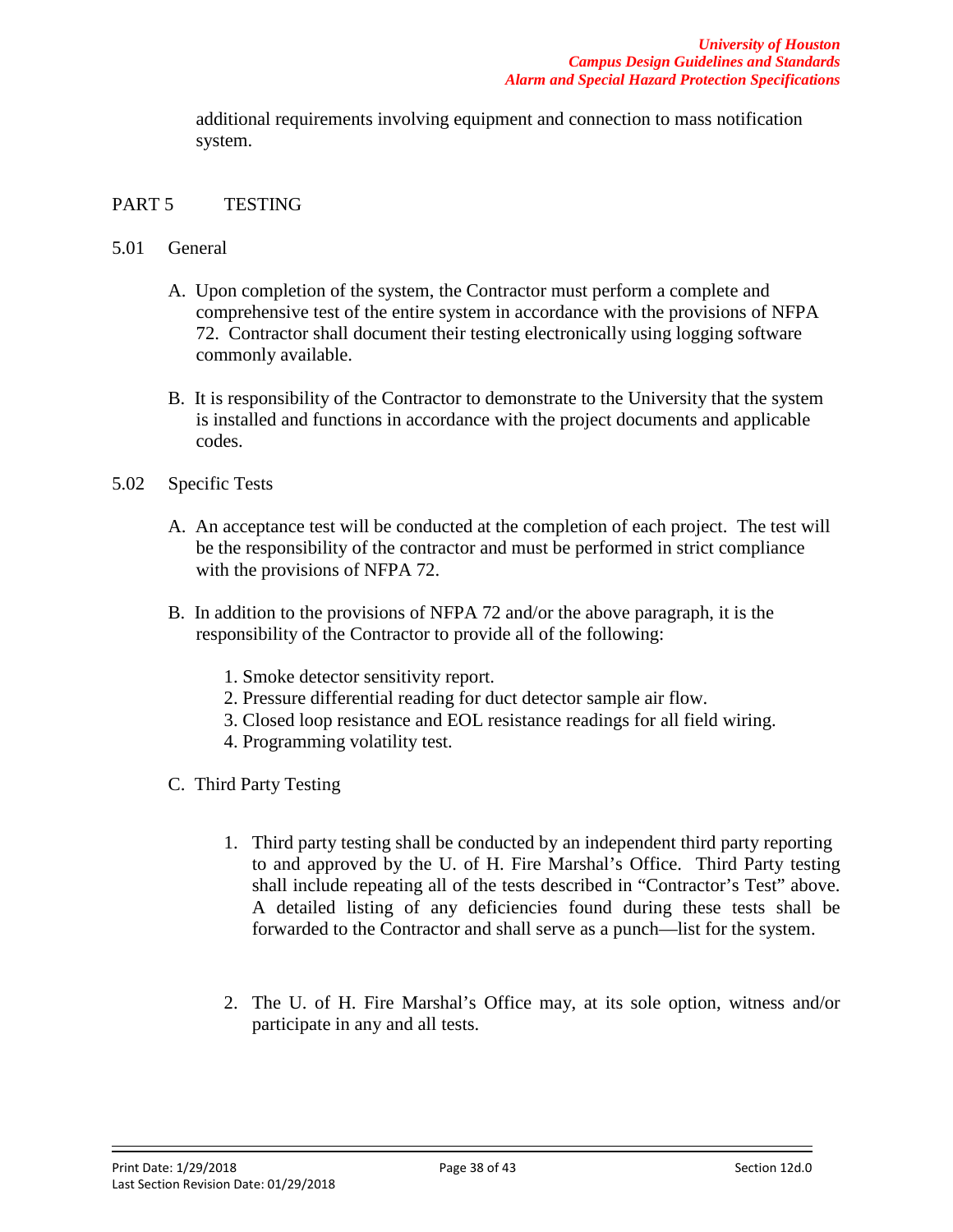- 3. If, at any point during their tests, the Third Party finds significant deficiencies they are to report those to the U. of H. Fire Marshal's Office who will then determine the appropriate course of action. If the Owner determines that the number and/or severity of the deficiencies so justify, they may stop the Third Party testing and instruct the Contractor to correct the deficiencies and recertify the system. Such retesting shall include Supervision testing of 100% of the Initiating Device Circuits, Notification Appliance Circuits, and Signaling Line Circuits.
- 4. If retesting by the Third Party is required due to significant deficiencies in the work of the Contractor, the Contractor shall reimburse the Owner for the cost of the Third Party tests conducted to that point.
- D. Fix Deficiencies:
	- 1. A copy of the formatted check list shall be transmitted to the contractor to serve as a punch list for the correction of the noted deficiencies. The Contractor shall notify the verifying party in writing that the deficiencies have been corrected along with a copy of the punch list with the corrected deficiencies initiated by the Contractor to indicate the corrections.
	- 2. The Contractor shall provide updated certification forms as set forth in Section II Certification of this document.
- E. Third Party Retest:

1. Each deficient item shall be retested. Retesting of the system shall be conducted in accordance with NFPA 72, Table 14.4.2.2, Test Methods. If any software changes are made to the system updated site-specific software print out with all changes highlighted will be submitted to the verifying party prior to the start of retesting.

- F. Third Party Certification:
	- 1. The Third Party shall then retest each portion of the system affected by the corrections. If no additional deficiencies are found, the Third Party shall issue a "Third Party Certification" stating that they have tested the system and certify that it complies with the appropriate sections of NFPA 72. Such certification shall not contain any disclaimers or similar comments.
- G. Campus Test and Acceptance:

1. Upon receipt of all documents from the final "Contractor's Certification" and the "Third Party Certification," the (FAS) and /or U. of H. Fire Marshal will conduct any tests it determines to be necessary, consistent with the specified survivability style and performance requirements for the system. If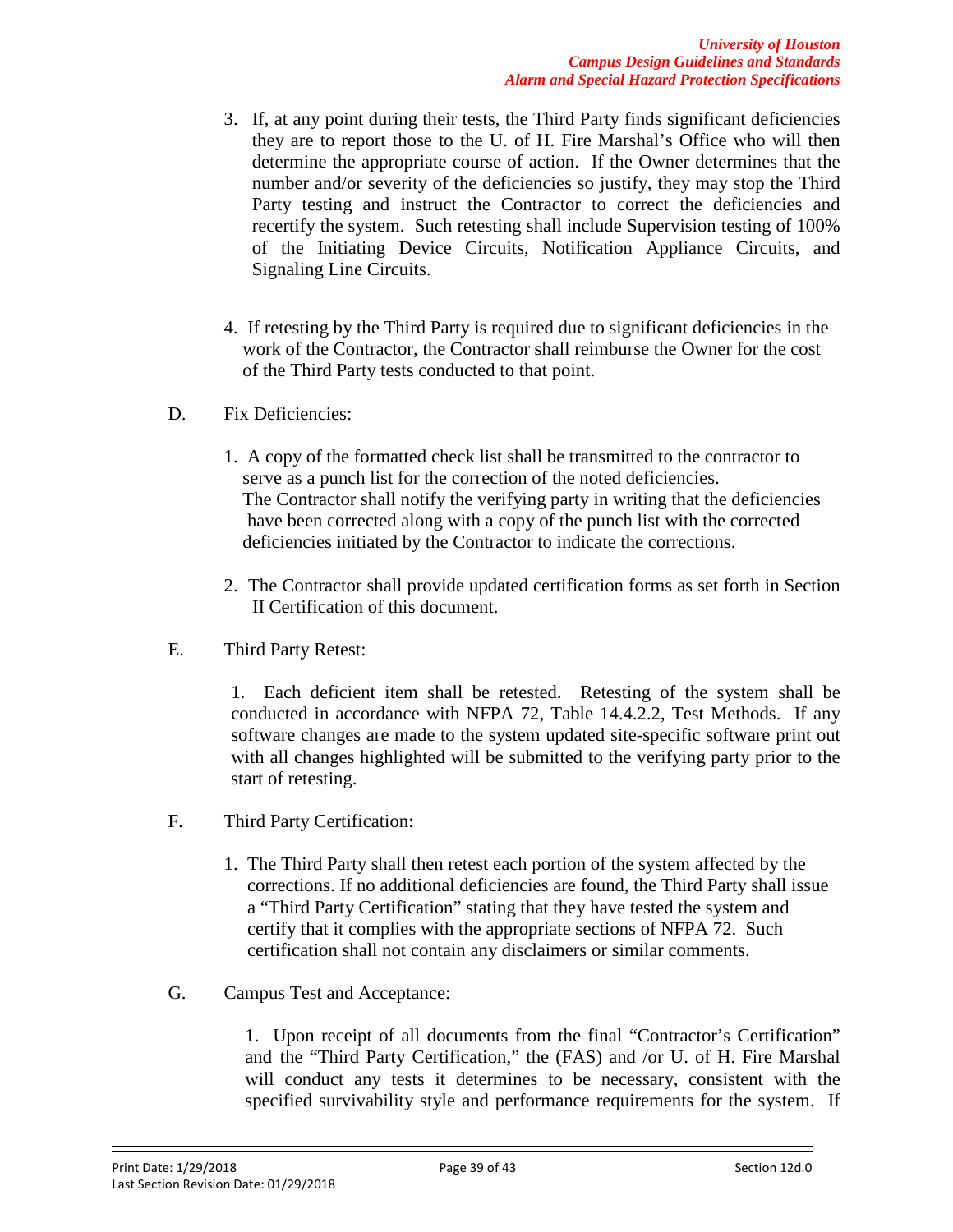no additional deficiencies are found, they will accept the system. If additional deficiencies are found, the Contractor will be required to correct the deficiencies, re-test and re-certify the system. Such re-testing shall include Supervision testing of 100% of the Initiating Device Circuits, Notification Appliance Circuits and Signaling Line Circuits. The Third Party shall then retest each portion of the system affected by the corrections. If no additional deficiencies are found the Third Party shall re-issue a "Third Party Certification" as set forth in Section VI Third Party Certification of this document.

- H. Fire Alarm Testing Overview:
	- 1. Note: The Campus Fire Marshal may, at its sole option, require assistance and/or participation of the Contractor in this testing.

| Fire Alarm System Testing Overview      |                   |                       |                                   |                       |
|-----------------------------------------|-------------------|-----------------------|-----------------------------------|-----------------------|
|                                         |                   |                       |                                   |                       |
|                                         | Contractor        | General<br>Contractor | U. of H. Fire<br>Marshal's Office | 3 <sup>RD</sup> Party |
| I. Contractor's Test                    | X                 | Χ                     |                                   |                       |
| II. Contractor's<br>Certification       | X                 | Χ                     |                                   |                       |
| III. 3 <sup>rd</sup> Party Test         | X                 | X                     | X                                 |                       |
| IV. Fix Deficiencies                    | X                 | X                     |                                   |                       |
| V. 3 <sup>rd</sup> Party Retest         | $\rm\overline{X}$ | X                     | X                                 | Χ                     |
| VI. 3 <sup>rd</sup> Party Certification |                   |                       |                                   |                       |
| VII. Campus Test and<br>Acceptance      | $\mathrm{X}^*$    | $\mathrm{X}^*$        | X                                 |                       |

2. References:

- a. Texas Administrative Code, Title 28. Insurance, Part 1. Texas Department of Insurance, Chapter 34. State Fire Marshal, Subchapter F. Fire Alarm Rules.
- b. National Fire Alarm Code (NFPA 72), 2016 edition

## PART 6 DOCUMENTATION

#### 6.01 General

- A. A documentation package must be provided by the Contractor before final testing with FAS and U. of H. Fire Marshal that shall include all information needed to allow the University to perform additions, modifications, maintenance, and repair of the system.
- B. This must include:
	- 1. Equipment schematic diagram for all components and modules.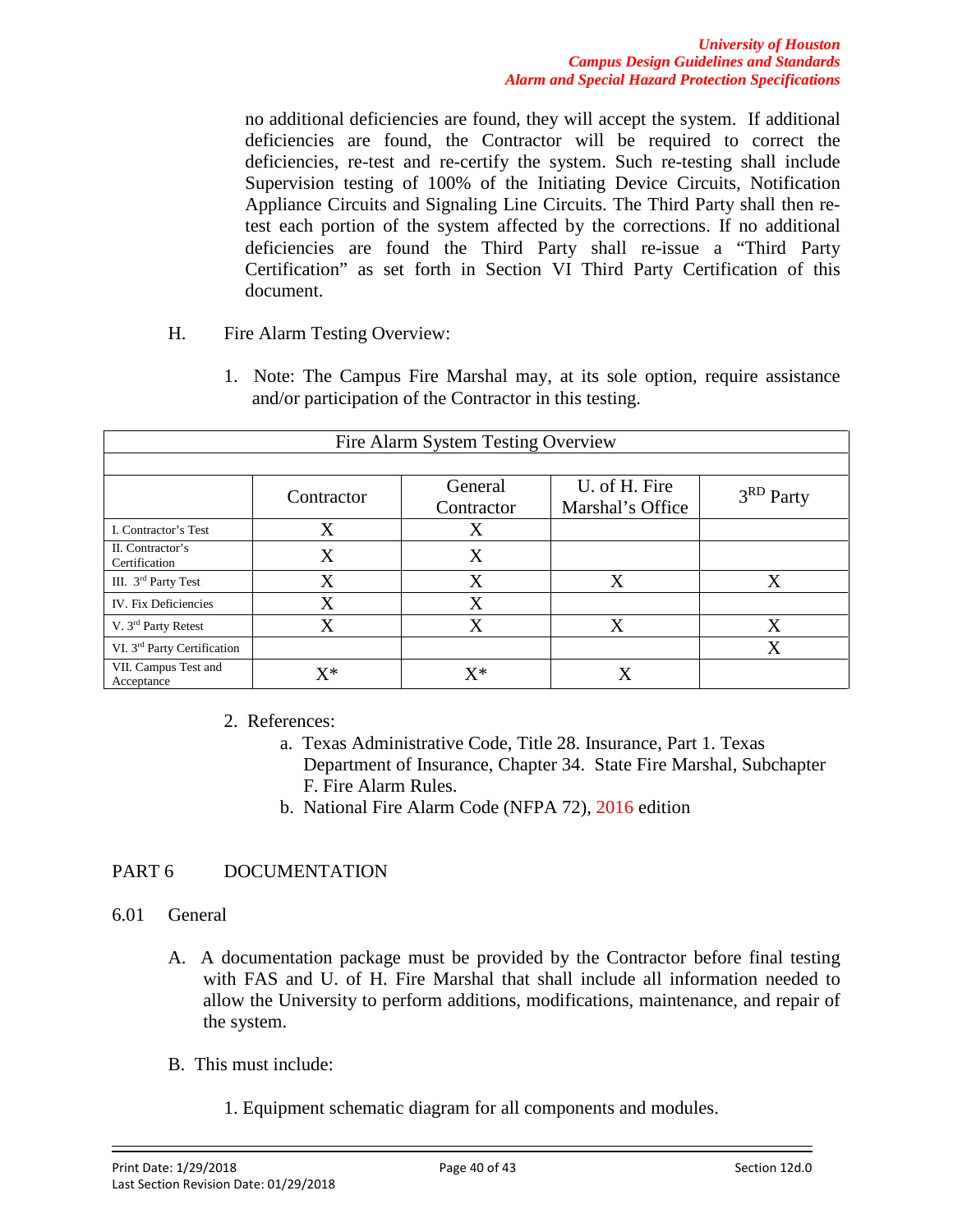- 2. Equipment technical data.
- 3. Field Device address register
- 4. Equipment repair parts lists.
- 5. Programming disk with all system software required for a restart after traumatic failure. Software must be of appropriate and compatible update version for the firmware installed including hardware key, if required.
- C. "As-Built" wiring, conduit diagrams to include:
	- 1. Floor plan layout drawings showing all significant conduit routes and sizes, wire amounts, sizes and color code and marshaling box locations.
	- 2. Riser diagram showing all significant conduit routes and sizes, wire amounts, sizes and color code and marshaling box locations.
- D. Floor plan device layout drawing to include:
	- 1. All initiating device locations and digital addresses.
	- 2. All notification appliance locations and NAC digital addresses or device number.
	- 3. All control device locations and digital addresses.
	- 4. All monitor device locations for supervisory switch groups.
	- 5. All distributed power supply locations and digital addresses.
	- 6. Schematic representation of all SLCs, NACs, control circuits, audio circuits, and power circuits.
- E. Riser Diagram to include:
	- 1. All initiating devices with their electrical location and digital address on the SLC.
	- 2. All notification appliances with their electrical location and device number or digital address on the SLC.
	- 3. All control devices with their electrical location and digital address on the SLC.
	- 4. All supervisory switch locations and their interconnection to the monitor device (IDCs).
	- 5. All monitor devices with their electrical location and digital address on the SLC.
	- 6. All distributed power supplies with their associated wiring and digital addresses on the SLC.
	- 7. Schematic representation of all SLCs, NACs, audio circuits and power circuits.
- F. Interconnection diagram(s) for all internal components of the Fire Alarm Control Panel, including switch settings, jumpers, module addresses, and Terminations on drawings.
- G. State of Texas (FML009) or NFPA certification form.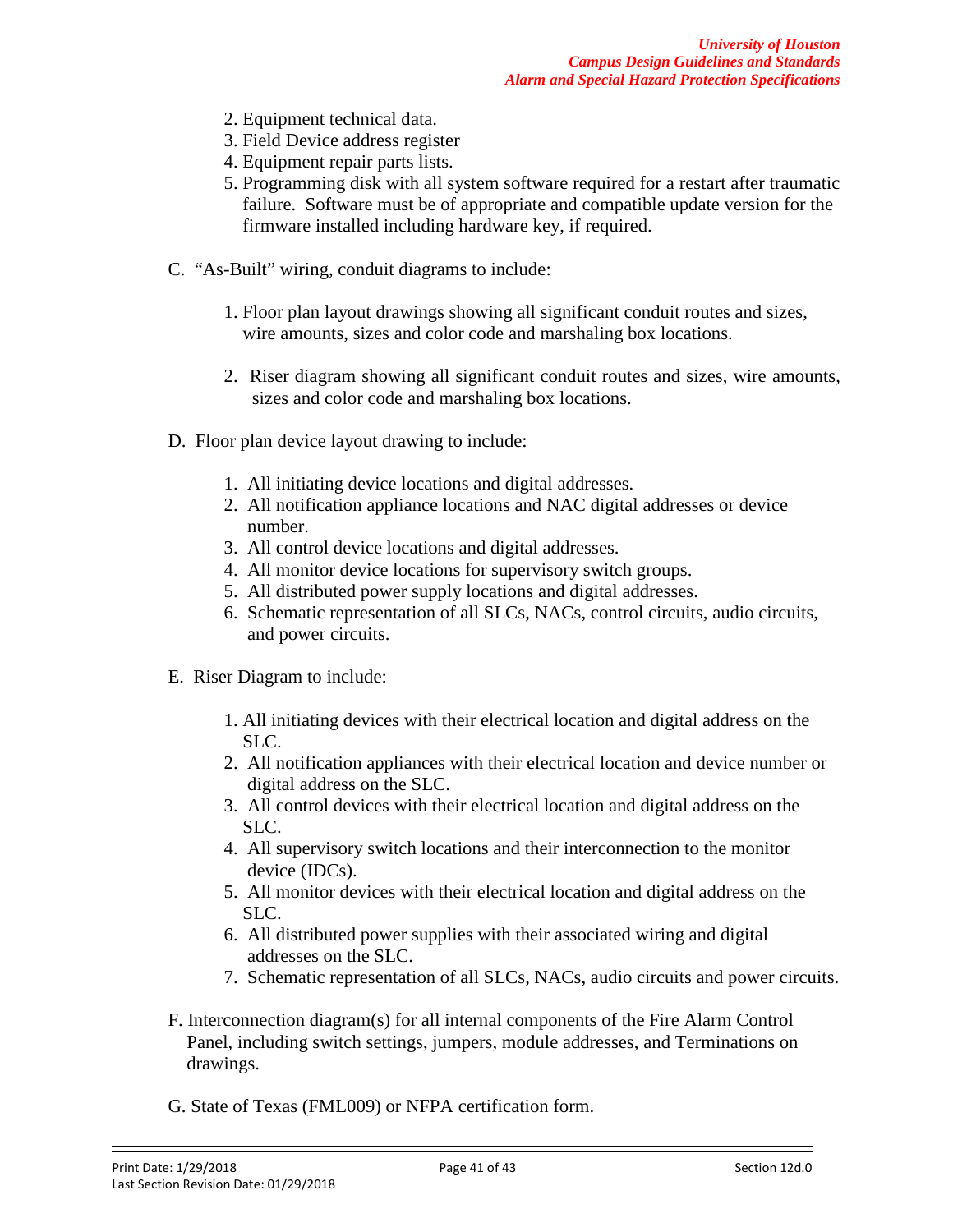- H. Programming guide for the functional programming to provide for field changes to the zone schedule or other operational features.
- I. Backup copy of the operating system and/or all resident programming, software or firmware, which would be required to restore the system for full operation after a complete failure or equipment replacement.
- J. A system hardware component capable of storing and transporting the above listed programming and operating systems and reports.
- K. Provide factory logging software for periodic testing.

#### 6.02 Warranty

- 6.03 Warranty Maintenance
	- A. The Contractor shall warranty all materials, installation and workmanship for one (1) years from date of acceptance by the University of Houston, unless otherwise specified. A copy of the manufacturer's warranty shall be provided with closeout documentation and included with the operation and installation manuals.
	- B. Materials, installation or workmanship found to be defective during that period shall be replaced without cost to the University of Houston. This Contractor shall initiate repair of any warranty defects within 8 hours of notification of such defects and shall be repaired within 24 hours.
	- C. The warranty or any part of the warranty shall not be made void by any required operation or inspection of the system after acceptance during the warranty period. The University of Houston will use University of Houston personnel to provide required tests and inspections.
	- D. If the Owner experiences more than two Nuisance alarms or unexplained false alarms or troubles in any 24-hour period while the system is under warranty, the Contractor shall provide the necessary labor, materials, and technical expertise to promptly correct the problem(s) at no cost to the University of Houston.
	- E. The fire alarm contractor shall maintain a service organization with adequate spare parts stock within 75 miles of the installation.
	- F. Spare Parts The Contractor shall supply the following spare parts:
		- 1. Automatic detection devices Two (2) percent of the installed quantity of each type.
		- 2. Manual fire alarm stations Two (2) percent of the installed quantity of each type.